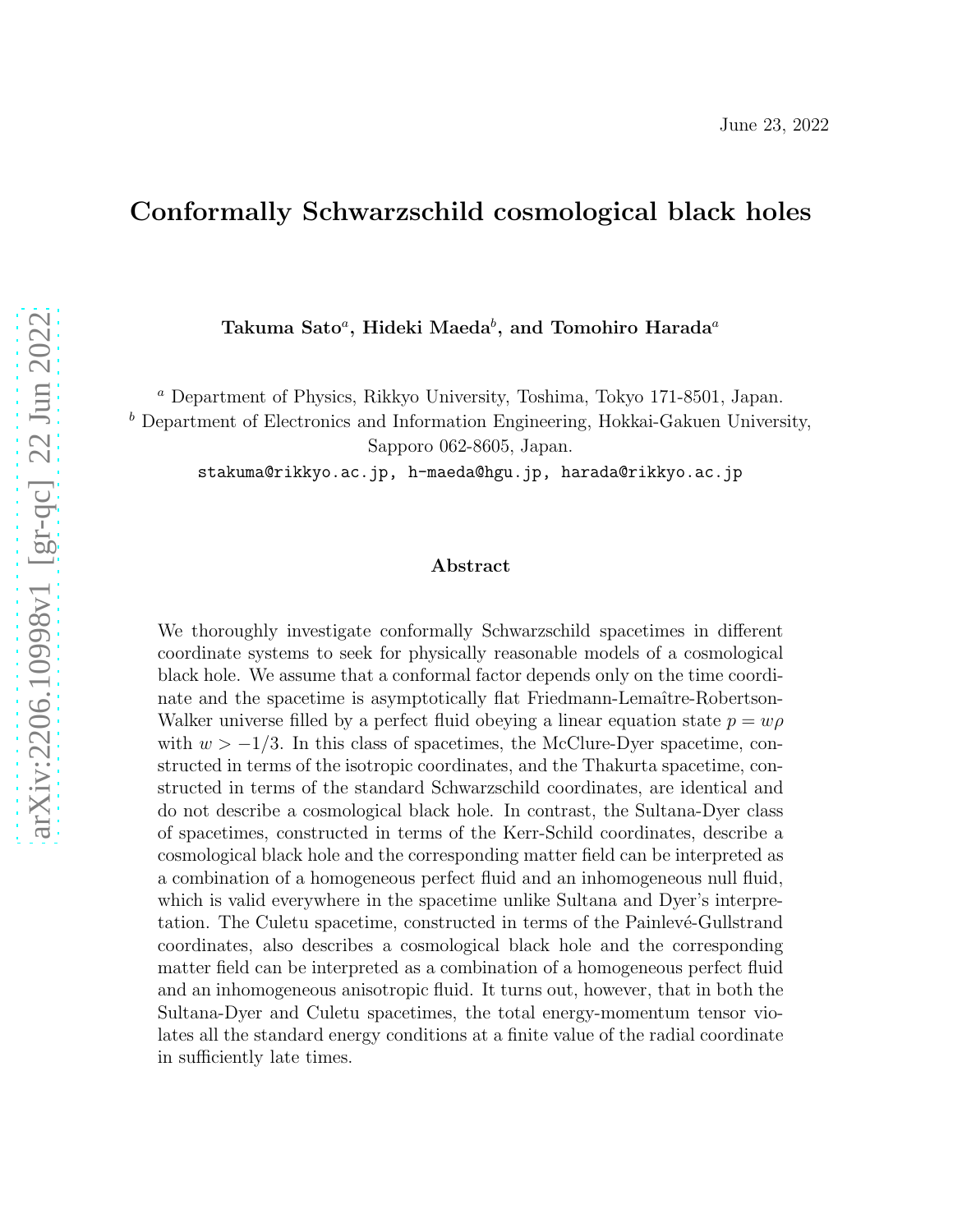# **Contents**

| $\mathbf{1}$   | Introduction |               |                                                                                                |                 |  |  |
|----------------|--------------|---------------|------------------------------------------------------------------------------------------------|-----------------|--|--|
| $\overline{2}$ |              | Preliminaries |                                                                                                | $\mathbf{5}$    |  |  |
|                | 2.1          |               |                                                                                                | $\overline{5}$  |  |  |
|                |              | 2.1.1         |                                                                                                | $6\phantom{.}6$ |  |  |
|                |              | 2.1.2         | Kodama vector and Misner-Sharp mass                                                            | 9               |  |  |
|                |              | 2.1.3         | Compatible matter field in general relativity $\ldots \ldots \ldots \ldots$                    | 10              |  |  |
|                | 2.2          |               |                                                                                                | 13              |  |  |
|                | 2.3          |               |                                                                                                | 19              |  |  |
|                | 2.4          |               | Unsuccessful models of a cosmological black hole                                               | 20              |  |  |
|                |              | 2.4.1         |                                                                                                | 21              |  |  |
|                |              | 2.4.2         |                                                                                                | 22              |  |  |
| 3              |              |               | Sultana-Dyer class                                                                             | 22              |  |  |
|                | 3.1          |               |                                                                                                | 22              |  |  |
|                | 3.2          |               |                                                                                                | 25              |  |  |
|                |              | 3.2.1         |                                                                                                | 28              |  |  |
|                |              | 3.2.2         |                                                                                                | 29              |  |  |
|                | 3.3          |               |                                                                                                | 31              |  |  |
|                |              | 3.3.1         |                                                                                                | 31              |  |  |
|                |              | 3.3.2         |                                                                                                | 34              |  |  |
|                |              | 3.3.3         | Temperature of a cosmological black hole $.\;.\;.\;.\;.\;.\;.\;.\;.\;.\;.\;.\;.\;.\;.\;.\;.\;$ | 35              |  |  |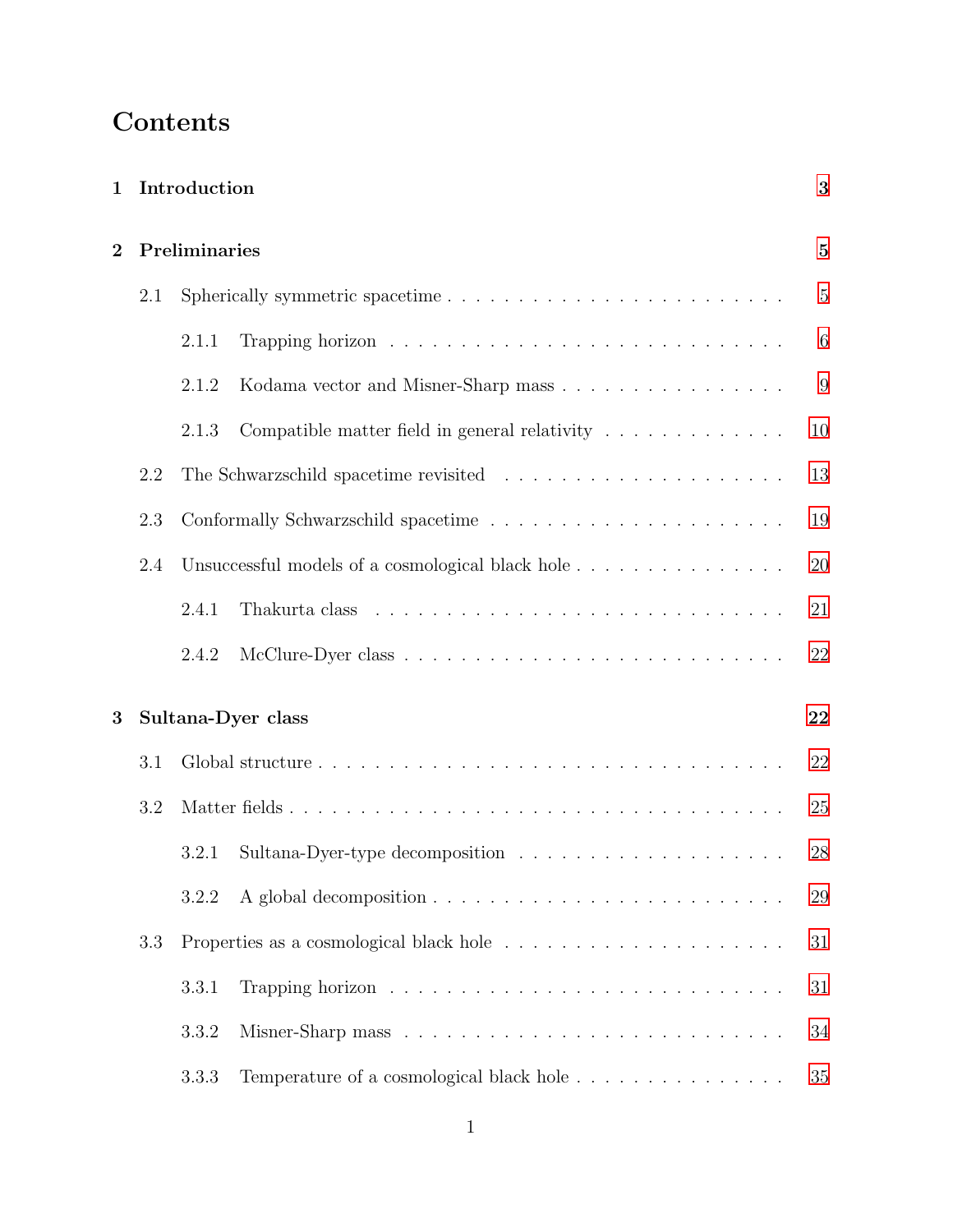|                | 4 Culetu class<br>36 |       |                                                              |    |  |
|----------------|----------------------|-------|--------------------------------------------------------------|----|--|
|                | 4.1                  |       |                                                              | 37 |  |
|                | 4.2                  |       |                                                              | 39 |  |
|                | 4.3                  |       |                                                              | 42 |  |
|                |                      | 4.3.1 |                                                              | 42 |  |
|                |                      | 4.3.2 |                                                              | 46 |  |
|                |                      | 4.3.3 | Temperature of a cosmological black hole                     | 46 |  |
| 5 <sup>5</sup> |                      |       | Summary and future prospects                                 | 47 |  |
|                |                      |       | A Other candidates: Non-conformally Schwarzschild spacetimes | 49 |  |
|                |                      |       |                                                              | 50 |  |
|                |                      |       |                                                              | 51 |  |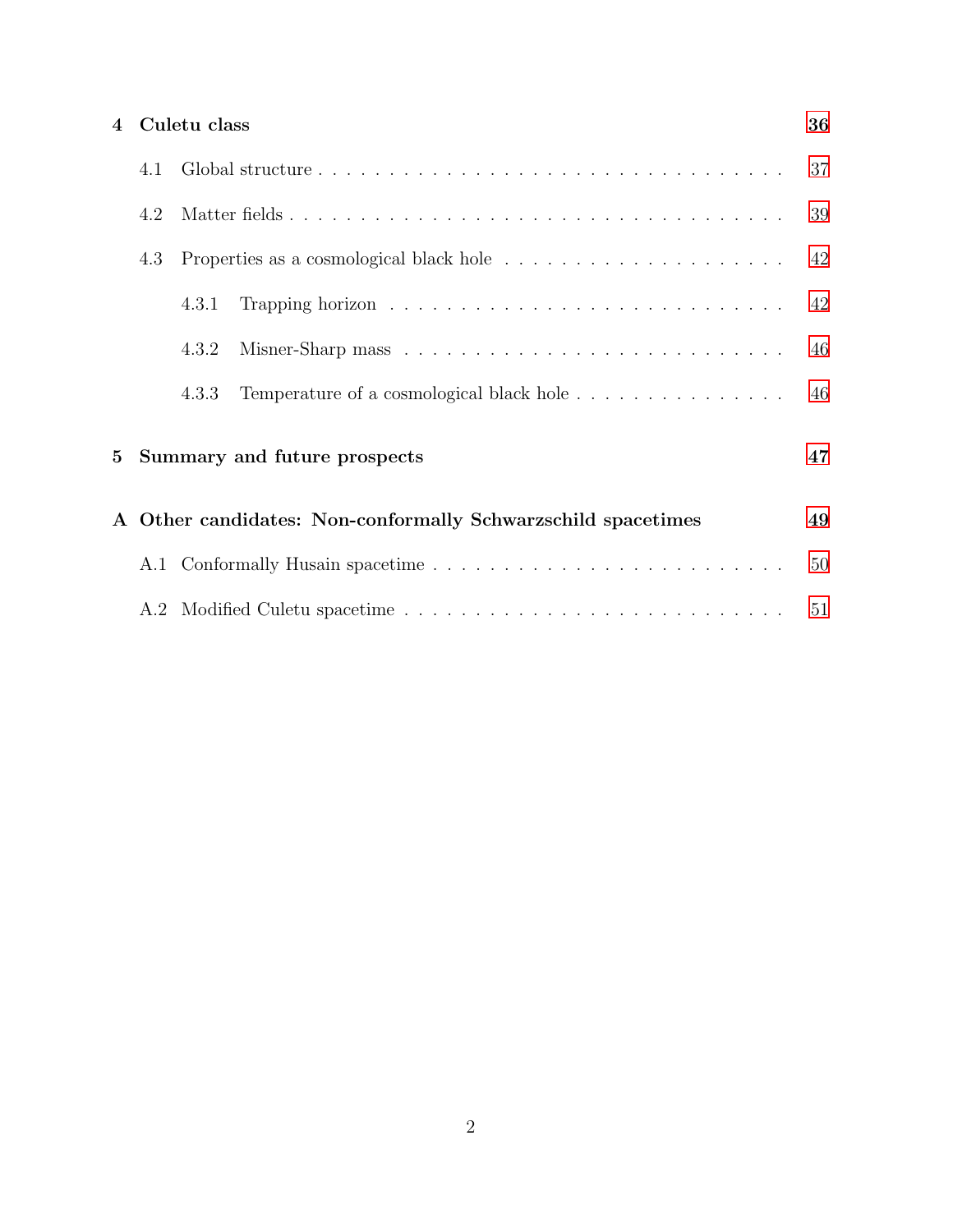## <span id="page-3-0"></span>1 Introduction

A sufficiently isolated black hole in the universe should be well approximated by an asymptotically flat and stationary black-hole solution. By the black-hole uniqueness theorem, it is known that the only asymptotically flat and stationary black hole with a regular and simply-connected event horizon in the Einstein-Maxwell system is the Kerr-Newman black hole. (See [\[1\]](#page-52-0) for a review.) The discoveries of the black-hole thermodynamics [\[2\]](#page-52-1) and the Hawking radiation [\[3\]](#page-52-2) are major milestones in gravitational physics based on the uniqueness theorem, which means that one can understand quite general properties of an asymptotically flat and stationary black hole only through the study of the Kerr-Newman black hole.

However, the assumption of stationarity is not justified for dynamic black holes growing rapidly by absorbing the surrounding matter. Moreover, when the radii of the event horizon and the cosmological horizon are relatively close, as in the case of primordial black holes just formed in the early universe, the assumption of asymptotic flatness is not justified either. Such a *cosmological black hole* must be modeled by a dynamical black-hole solution which is asymptotic to an expanding universe. (See  $\vert 4, 5 \vert$  for reviews.) The Schwarzschildde Sitter solution is surely the best known model of such a cosmological black hole, which is asymptotic to the de Sitter universe. Another example is the Einstein-Straus model [\[6,](#page-52-5)[7\]](#page-52-6) (often discussed in the context of the "Swiss-cheese" model), which connects the Friedmann-Lemaître-Robertson-Walker (FLRW) solution with a dust fluid at a timelike hypersurface to the interior Schwarzschild spacetime. Meanwhile, McVittie's spherically symmetric and asymptotically FLRW perfect-fluid solution [\[8\]](#page-52-7) had been a candidate to describe a cosmological black hole after Nolan's study in his series of papers [\[9–](#page-52-8)[11\]](#page-52-9). Finally in 2012, Kaloper et al. showed that the maximally extended McVittie spacetime describes a cosmological black hole in the case where the scale factor obeys  $a(t) \propto \exp(H_0 t)$  as  $t \to \infty$  with a positive constant  $H_0$  [\[12\]](#page-53-0). (See also [\[13\]](#page-53-1).)

In addition to these solutions, several conformally Schwarzschild spacetimes have been proposed as cosmological black-hole models. Thakurta proposed already in 1981 a conformally Schwarzschild spacetime in terms of the standard Schwarzschild coordinates with a conformal factor that depends only on the coordinate  $t$  [\[14\]](#page-53-2). However, it has been exposed that this Thakurta spacetime has a curvature singularity at  $r = 2M$  and does not describe a cosmological black hole [\[15,](#page-53-3) [16\]](#page-53-4). In 2005, Sultana and Dyer successfully constructed a black-hole spacetime in terms of the Kerr-Schild coordinates which is asymptotic to the flat FLRW universe filled with a dust fluid [\[17\]](#page-53-5). They showed that the corresponding energymomentum tensor can be interpreted as a combination of a dust fluid and a null dust. But unfortunately, their interpretation of matter is not valid in the whole spacetime because there is a region where tangent vectors of the orbits of a dust fluid and a null dust become complex. Subsequently, McClure and Dyer investigated a conformally Schwarzschild spacetime constructed with the isotropic coordinates [\[18\]](#page-53-6). However, this spacetime can be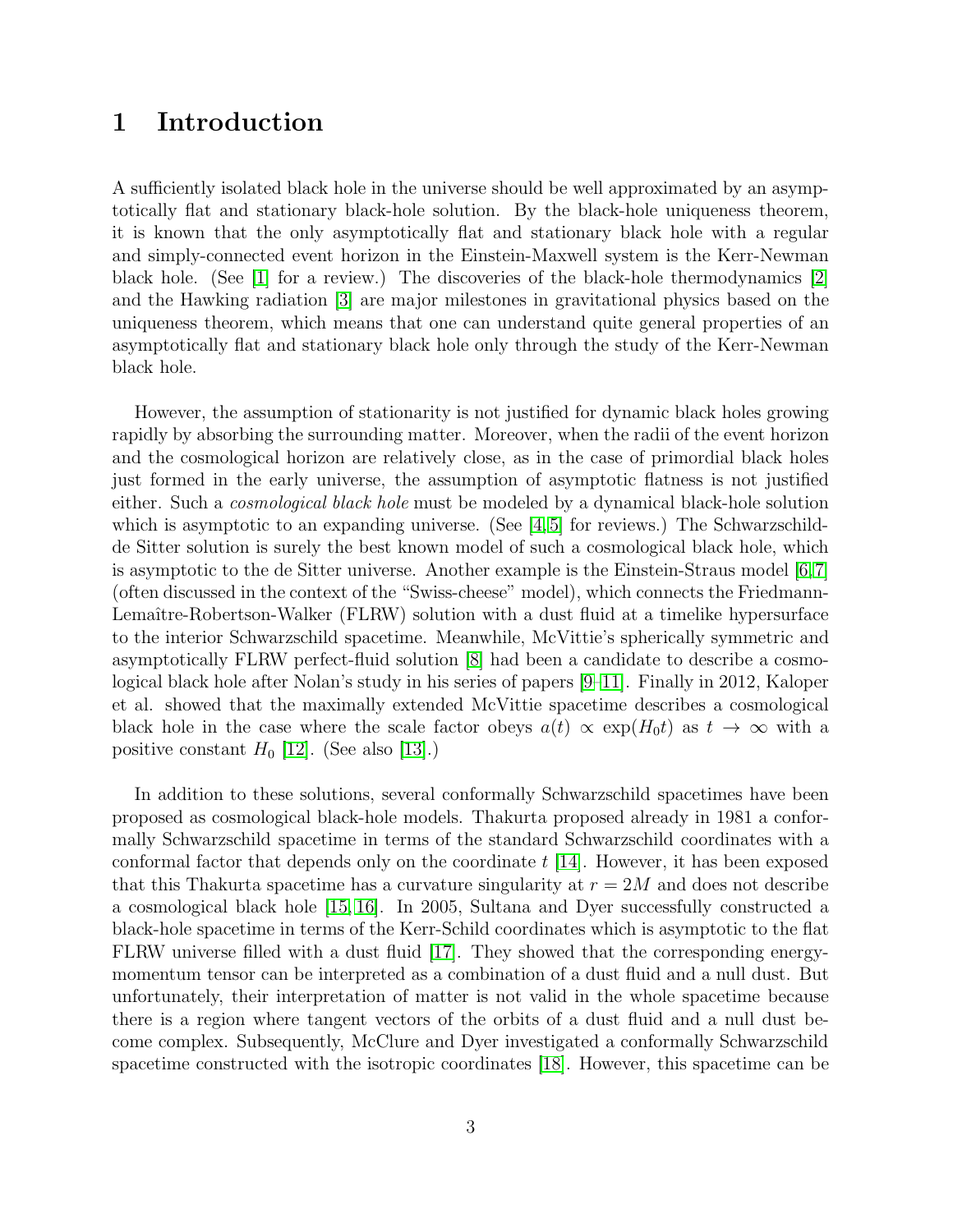transformed into the Thakurta spacetime by a coordinate transformation as pointed out in [\[19\]](#page-53-7), and therefore it does not describe a cosmological black hole either. In 2012, Culetu studied a conformally Schwarzschild spacetime constructed with the Painlevé-Gullstrand coordinates and found that it can be a model of a cosmological black hole and the corresponding matter field is an anisotropic fluid [\[20\]](#page-53-8).

A cosmological black-hole solution with physically reasonable matter fields would be a useful model in the study of primordial black holes, which are important candidates for dark matter. The effect of the cosmic expansion may change the properties of black hole from the stationary case, and consequently affect the analysis for primordial black holes in cosmology. In fact, the black-hole thermodynamics and the Hawking radiation of a cosmological black hole are highly non-trivial problems. Conformally Schwarzschild cosmological black holes are quite useful in this context because the event horizon can be a conformal Killing horizon as well. Jacobson and Kang defined the temperature  $T_{\text{JKSD}}$ of a conformal Killing horizon based on the argument that the temperature of a black hole should be conformally invariant because the Hawking radiations of a conformally coupled scalar field are identical from a Schwarzschild black hole and its conformal cousins sharing the same event horizon [\[21\]](#page-53-9). Sultana and Dyer also arrived the same definition of temperature in a different approach [\[22\]](#page-53-10). The effect of the cosmic expansion on Hawking radiation has been analyzed using the Einstein-Strauss model as a model without matter accretion and the Sultana-Dyer black hole as a model with accretion [\[23\]](#page-53-11). Contrary to claims in [\[21,](#page-53-9) [22\]](#page-53-10), the effective temperature of the Sultana-Dyer black hole evaluated from the Hawking radiation is time-dependent and modified from  $T_{\text{JKSD}}$  [\[23\]](#page-53-11). As these examples show, to identify cosmological black-hole solutions with a physically reasonable matter field and clarify their properties not only contributes to the fundamentals of black-hole physics but also to modern cosmology.

In the present paper, we will thoroughly investigate conformally Schwarzschild spacetimes with a conformal factor as a function only of the "time" coordinate in different coordinate systems of the Schwarzschild spacetime. In particular, we will focus on the spacetimes which are asymptotic to the flat FLRW universe filled by a perfect fluid obeying a linear equation state  $p = w\rho$  with  $w > -1/3$ . The organization of the present paper is as follows. In Sec. [2,](#page-5-0) we will summarize mathematical results to study the conformally Schwarzschild spacetimes in the subsequent sections. In Secs. [3](#page-22-1) and [4,](#page-36-0) we will clarify the global structures and the corresponding matter fields of the Sultana-Dyer class and the Culetu class of cosmological black holes, respectively. Concluding remarks and future prospects will be given in the final section. In Appendix [A,](#page-49-0) we present several non-conformally Schwarzschild spacetimes as other candidates of a more general cosmological black-hole spacetime.

Our conventions for curvature tensors are  $[\nabla_{\rho}, \nabla_{\sigma}]V^{\mu} = \mathcal{R}^{\mu}{}_{\nu\rho\sigma}V^{\nu}$  and  $\mathcal{R}_{\mu\nu} = \mathcal{R}^{\rho}{}_{\mu\rho\nu}$ . The signature of the Minkowski spacetime is  $(-, +, +, +)$ , and Greek indices run over all spacetime indices. Throughout this paper, a dot on the scale factor a denotes differentiation with respect to its argument. We adopt units such that  $c = G = \hbar = k_B = 1$ .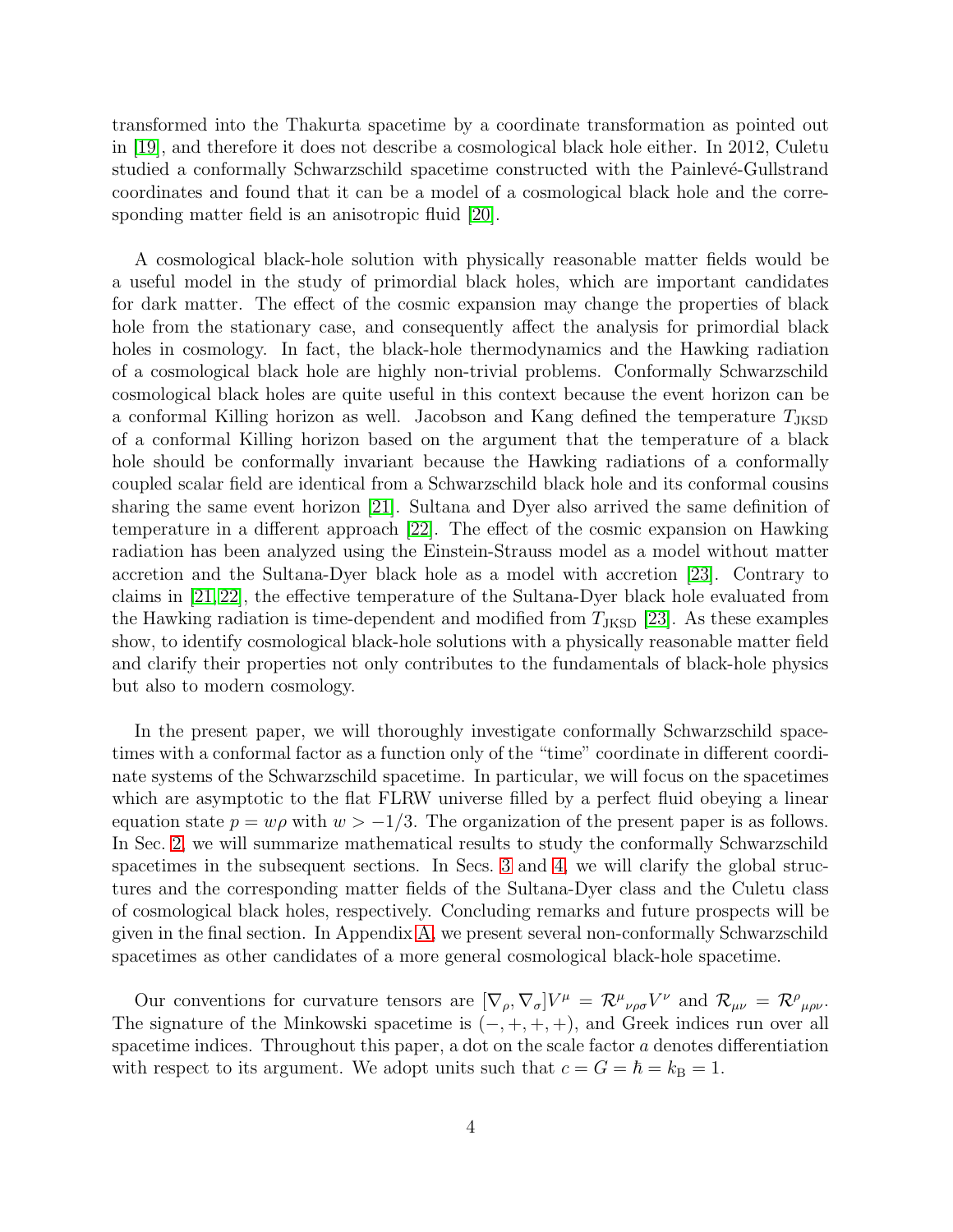## <span id="page-5-0"></span>2 Preliminaries

<span id="page-5-1"></span>In this section, we summarize mathematical results to study spherically symmetric and conformally Schwarzschild spacetimes in the subsequent sections.

## 2.1 Spherically symmetric spacetime

The most general four-dimensional spherically symmetric spacetime  $(M^4, g_{\mu\nu})$  is given by

<span id="page-5-2"></span>
$$
\mathrm{d}s^2 = g_{AB}(y)\mathrm{d}y^A\mathrm{d}y^B + R^2(y)\mathrm{d}\Omega^2,\tag{2.1}
$$

where  $y^A$  ( $A = 0, 1$ ) are coordinates in a two-dimensional Lorentzian spacetime  $(M^2, g_{AB})$ and  $d\Omega^2 := d\theta^2 + \sin^2 \theta d\phi^2$ . The *areal radius*  $R(y) (\ge 0)$  is a scalar on  $(M^2, g_{AB})$ . The Einstein tensor of the spacetime with the metric [\(2.1\)](#page-5-2) is given by

$$
G_{\mu\nu}dx^{\mu}dx^{\nu} = G_{AB}(y)dy^A dy^B + \mathcal{G}(y)R(y)^2 d\Omega^2,
$$
\n(2.2)

where a two-tensor  $G_{AB}$  and a scalar  $\mathcal{G}$  on  $(M^2, g_{AB})$  are given by

$$
G_{AB} = -2R^{-1}D_A D_B R - g_{AB} \left\{ -2R^{-1}D^2 R + R^{-2} [1 - (DR)^2] \right\},\tag{2.3}
$$

$$
\mathcal{G} = -\frac{1}{2} {}^{(2)}\mathcal{R} + R^{-1} D^2 R. \tag{2.4}
$$

Here <sup>(2)</sup>R is the Ricci scalar of  $(M^2, g_{AB})$  and we have defined  $(DR)^2 := g^{AB}(D_A R)(D_B R)$ and  $D^2R := g^{AB}D_A D_B R$  in terms of the covariant derivative  $D_A$  on  $(M^2, g_{AB})$ . Hence, in general relativity, the corresponding energy-momentum tensor  $T_{\mu\nu} (= G_{\mu\nu}/8\pi)$  is given by

$$
T_{\mu\nu}dx^{\mu}dx^{\nu} = T_{AB}(y)dy^A dy^B + p_t(y)R(y)^2 d\Omega^2
$$
\n(2.5)

with  $T_{AB} = G_{AB}/8\pi$  and  $p_t = \mathcal{G}/8\pi$ .

For a spherically symmetric spacetime [\(2.1\)](#page-5-2), the Misner-Sharp quasi-local mass  $m_{\text{MS}}$  [\[24\]](#page-53-12) is defined by

<span id="page-5-4"></span><span id="page-5-3"></span>
$$
m_{\rm MS} := \frac{1}{2} R \left\{ 1 - (DR)^2 \right\},\tag{2.6}
$$

which satisfies

$$
D_A m_{\rm MS} = 4\pi R^2 \left\{ T^B{}_A (D_B R) - T^B{}_B (D_A R) \right\}.
$$
 (2.7)

Properties of  $m_{\text{MS}}$  have been fully investigated in [\[25\]](#page-53-13). The Misner-Sharp mass converges to the ADM mass at spacelike infinity in an asymptotically flat spacetime.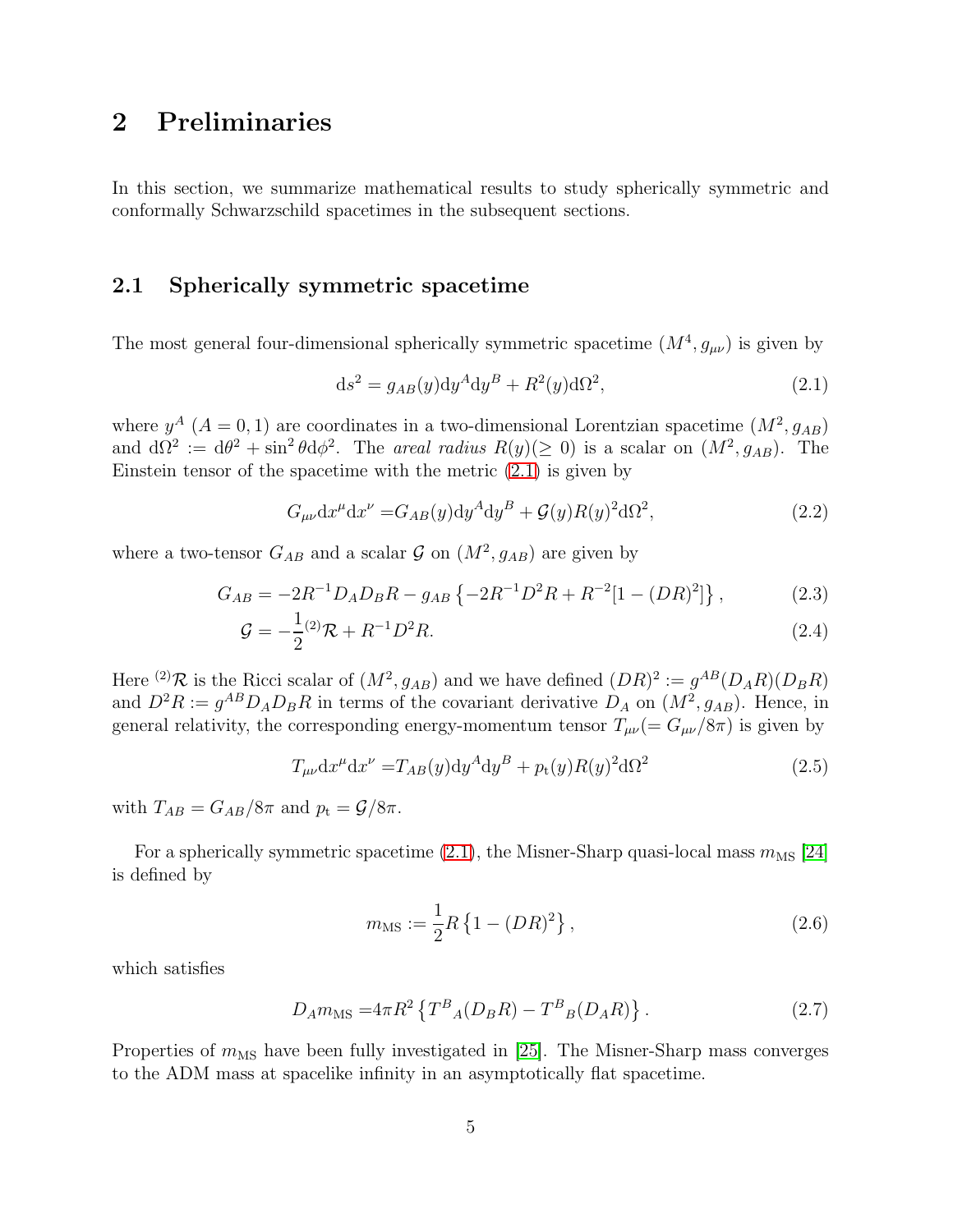#### <span id="page-6-0"></span>2.1.1 Trapping horizon

In the present paper, we adopt spherical slicings to identify trapped surfaces and trapping horizons defined by Hayward [\[26\]](#page-53-14). Let  $k^{\mu}(\partial/\partial x^{\mu}) = k^{A}(\partial/\partial y^{A})$  and  $l^{\mu}(\partial/\partial x^{\mu}) = l^{A}(\partial/\partial y^{A})$ be two independent future-directed radial null vectors in the spacetime [\(2.1\)](#page-5-2) satisfying  $k_{\mu}k^{\mu} = l_{\mu}l^{\mu} = 0$  and  $k_{\mu}l^{\mu} = -1$ . The expansions along those null vectors are given by

<span id="page-6-3"></span>
$$
\theta_{+} := \nabla_{\mu} k^{\mu} + l^{\mu} k^{\nu} \nabla_{\nu} k_{\mu} = \mathcal{A}^{-1} \mathcal{L}_{+} \mathcal{A} = 2R^{-1} k^{A} D_{A} R, \qquad (2.8)
$$

<span id="page-6-4"></span>
$$
\theta_- := \nabla_\mu l^\mu + k^\mu l^\nu \nabla_\nu l_\mu = \mathcal{A}^{-1} \mathcal{L}_- \mathcal{A} = 2R^{-1} l^A D_A R,\tag{2.9}
$$

where  $\mathcal{A} := 4\pi R^2$  is the surface area with the areal radius R and we have defined  $\mathcal{L}_+ :=$  $k^A D_A$  and  $\mathcal{L}_- := l^A D_A$ .

In terms of  $\theta_{\pm}$ , a *trapped (untrapped) surface* is defined by a compact spacelike twosurface with  $\theta_+\theta_- >$  (<)0 and a *trapped (untrapped) region* is the union of all trapped (untrapped) surfaces. A *marginal surface* is a two-surface with  $\theta_+\theta_-=0$ . Since the metric  $g_{AB}$  on  $(M^2, g_{AB})$  can be decomposed in terms of  $k^A$  and  $l^A$  as  $g_{AB} = -k_A l_B - l_A k_B$ , we obtain  $\theta_+ \theta_- = -2R^{-2}(DR)^2$ . Thus, an untrapped (trapped) region with a spherical slicing is given by  $(DR)^2 > (<)0$ , or equivalently  $R > (<)2m_{\rm MS}$  by Eq. [\(2.6\)](#page-5-3). A marginal surface is given by  $(DR)^2 = 0$ , or equivalently  $R = 2m<sub>MS</sub>$ .

Using the degrees of freedom to interchange such that  $\theta_+ \leftrightarrow \theta_-$ , one may set  $\theta_+ = 0$  on a marginal surface without loss of generality. Then, a marginal surface is said to be *future* if  $\theta$  − < 0, past if  $\theta$  − > 0, *bifurcating* if  $\theta$  − = 0, *outer* if  $\mathcal{L}$ − $\theta$ + < 0, *inner* if  $\mathcal{L}$ − $\theta$ + > 0 and *degenerate* if L−θ<sup>+</sup> = 0. Finally, a *trapping horizon* is the closure of a hypersurface foliated by marginal surfaces [\[26\]](#page-53-14)<sup>[1](#page-6-1)</sup>. All the possible types of trapping horizon are summarized in Table [1.](#page-6-2)

|                           | $\mathcal{L}_{-}\theta_{+} _{\Sigma}>0$                      | $\mathcal{L}_{-}\theta_{+} _{\Sigma}=0$ | $\mathcal{L}_{-}\theta_{+} _{\Sigma}<0$ |
|---------------------------|--------------------------------------------------------------|-----------------------------------------|-----------------------------------------|
| $\theta_{-\vert\Sigma}>0$ | Past inner (Cosmological)                                    | Past degenerate                         | Past outer (White hole)                 |
| $\theta_{-} _{\Sigma}=0$  | Bifurcating inner                                            | Bifurcating degenerate                  | Bifurcating outer                       |
|                           | $\theta_{-}  _{\Sigma} < 0$ Future inner (Anti-cosmological) | Future degenerate                       | Future outer (Black hole)               |

<span id="page-6-2"></span>Table 1: Types of trapping horizon  $\Sigma$  given by  $\theta_+ = 0$  and their interpretations.

The inequality  $\theta_-\vert_{\Sigma} < 0$  means that the ingoing null rays converge on the trapping horizon  $\Sigma$ , while the inequality  $\mathcal{L}$ - $\theta$ + $|\Sigma|$  < 0 means that the outgoing null rays are instantaneously parallel on  $\Sigma$  but diverging just outside  $\Sigma$  and converging just inside. Thus, a future outer trapping horizon corresponds to a black-hole horizon among others [\[26,](#page-53-14)[27\]](#page-53-15). On the other hand, a past inner trapping horizon and a past outer trapping horizon correspond

<span id="page-6-1"></span><sup>&</sup>lt;sup>1</sup>The original definition by Hayward [\[26,](#page-53-14)[27\]](#page-53-15) requires a foliation only by future or past and outer or inner marginal surfaces.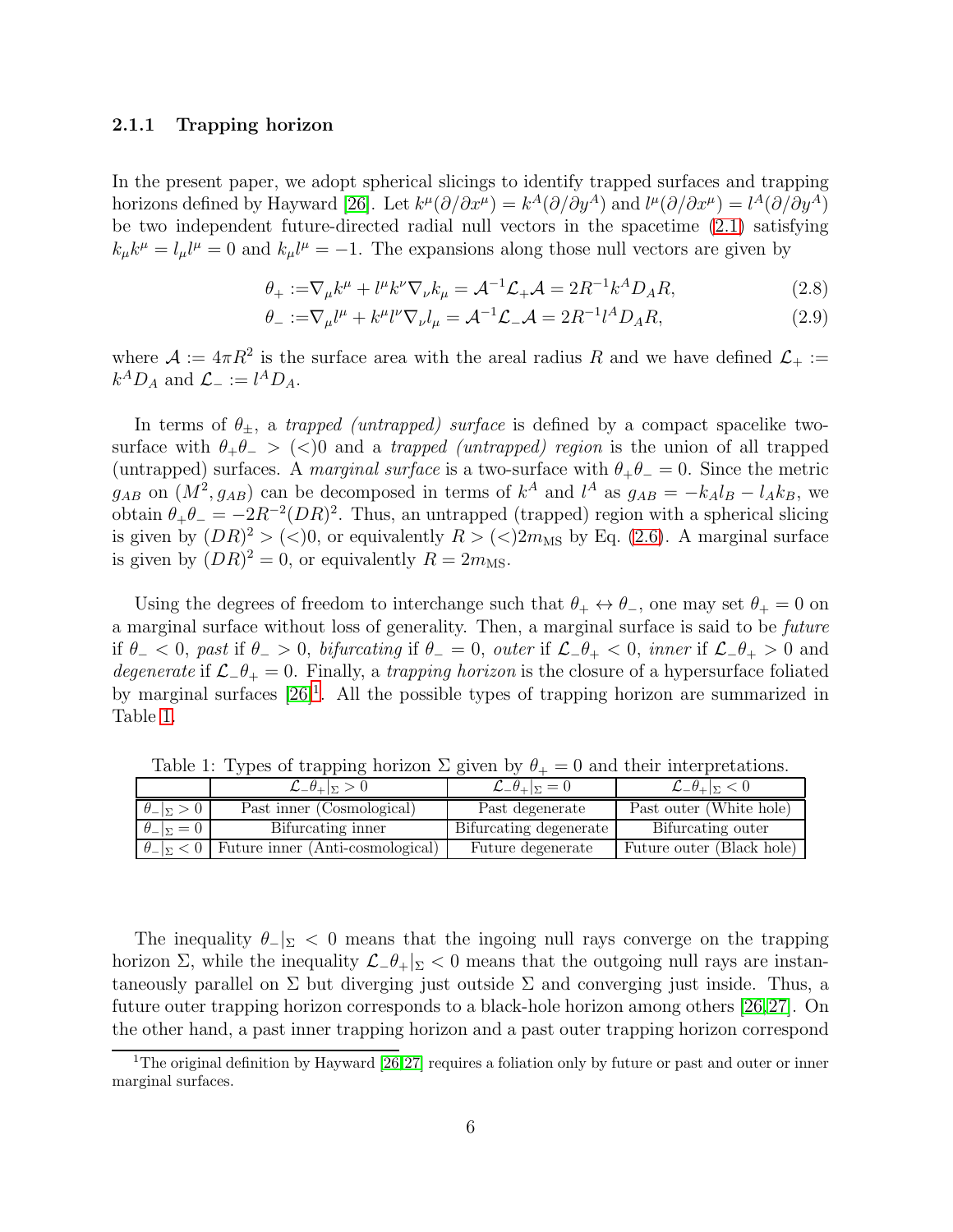to a cosmological horizon and a white-hole horizon, respectively. The inner Cauchy horizon in the non-extreme Reissner-Nordström black hole is a future inner trapping horizon.



<span id="page-7-1"></span>Figure 1: A Penrose diagram of the maximally extended Schwarzschild-de Sitter black hole  $(2.10).$  $(2.10).$ 

As an example, Fig. [1](#page-7-1) exhibits four different types of trapping horizons in the Schwarzschildde Sitter spacetime with a metric given by

<span id="page-7-2"></span><span id="page-7-0"></span>
$$
ds^{2} = -f(r)dt^{2} + f(r)^{-1}dr^{2} + r^{2}d\Omega^{2},
$$
  
\n
$$
f(r) = 1 - \frac{2M}{r} - \frac{1}{3}\Lambda r^{2},
$$
\n(2.10)

where M and  $\Lambda$ (> 0) satisfy  $M > 1/(3\sqrt{\Lambda})$  so as to generate two Killing horizons at  $r = r_1(> 0)$  and  $r_2(> r_1)$ , which are trapping horizons as well. Here it should be noted that all the results in Sec. 9 in the textbook [\[28\]](#page-53-16) cannot be applied directly to the Schwarzschildde Sitter spacetime and other cosmological black-hole spacetimes. For example, the fact that outer trapped surfaces in the regions VII and VIII in Fig. [1](#page-7-1) can be seen from the future null infinity does not contradict to Proposition 9.2.8 in [\[28\]](#page-53-16). This is because these black-hole spacetimes do not satisfy the condition (4) in page 222, so that they are not weakly asymptotically simple and empty, which is an assumption in Sec. 9 in [\[28\]](#page-53-16).

Here we prove that the location of a trapping horizon and its type are invariant concepts with spherical slicings. The following proposition is a generalization of the claim in [\[29\]](#page-54-0).

Proposition 1 *With spherical slicings, the location of a trapping horizon* Σ *and its type in a spherically symmetric spacetime [\(2.1\)](#page-5-2) are invariant under not only coordinate trans-* ${\it formalations on} \,\, (M^2,g_{AB})$  *but also the freedom in choosing a pair of future-directed radial*  $null$  vectors  $\mathbf{k} = k^A \partial/\partial y^A$  and  $\mathbf{l} = l^A \partial/\partial y^A$ , which are regular on  $\Sigma$ .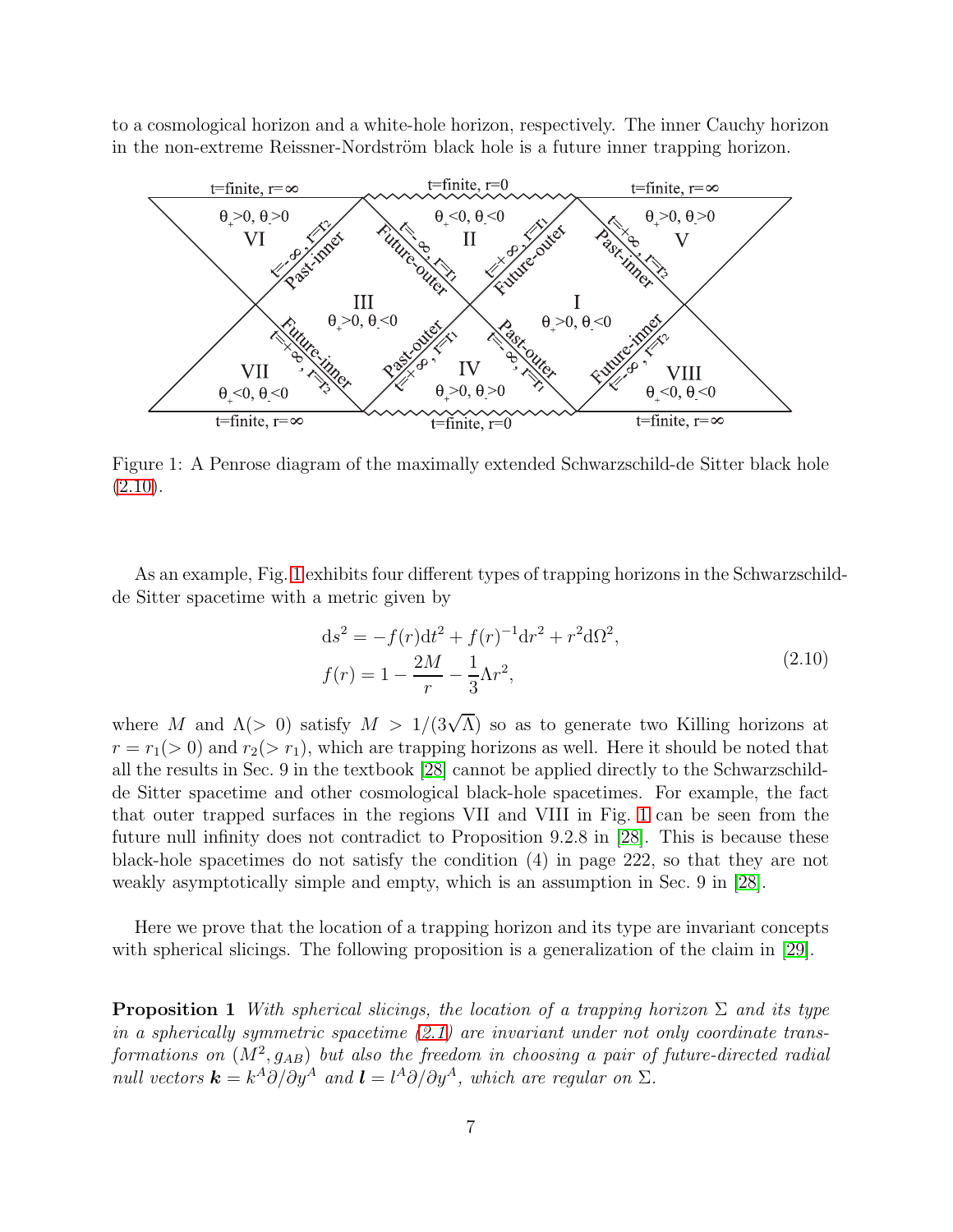*Proof:* Since the null expansions  $\theta_{\pm}$  and their derivatives  $\mathcal{L}_{\pm}\theta_{\mp}$  are scalars on  $(M^2, g_{AB})$  by definitions [\(2.8\)](#page-6-3) and [\(2.9\)](#page-6-4), the values of  $\theta_{\pm}$  and  $\mathcal{L}_{\pm}\theta_{\mp}$  at each point  $p \in (M^4, g_{\mu\nu})$  are unchanged under coordinate transformations on  $(M^2, g_{AB})$  if we fix a pair  $\{k, l\}$ . Therefore, the location of a trapping horizon and its type are invariant under coordinate transformations on  $(M^2, g_{AB})$  for a given  $\{k, l\}$ . So, what is to prove is independence from the choice of the pair of future-directed radial null vectors.

Let  $\mathbf{k} = k^A(\partial/\partial y^A)$  and  $\mathbf{l} = l^A(\partial/\partial y^A)$  be the original choice, where  $k^A$  and  $l^A$  are assumed to be finite on trapping horizons. Using the degrees of freedom to interchange such that  $k \leftrightarrow l$ , one may set  $\theta_k = 0$  on a trapping horizon without loss of generality, where  $\theta_k := 2R^{-1}k^A D_A R$ . Now let  $\tilde{\boldsymbol{k}} = \tilde{k}^A(\partial/\partial y^A)$  and  $\tilde{\boldsymbol{l}} = \tilde{l}^A(\partial/\partial y^A)$  be a new choice of future-directed radial null vectors in the same coordinates on  $(M^2, g_{AB})$ . Since there are only two independent future-directed radial null vectors at each spacetime point up to a multiplication factor and we impose  $\tilde{k}^A \tilde{l}_A = k^A l_A = -1$ ,  $\{\tilde{k}^A, \tilde{l}^A\}$  may be represented as  $\tilde{k}^A = \beta k^A$  and  $\tilde{l}^A = \beta^{-1}l^A$ , where  $\beta = \beta(y)$  is a scalar on  $(M^2, g_{AB})$  and assumed to be positive for  $\{\tilde{k}, \tilde{l}\}$  to be future directed. Then, we obtain

<span id="page-8-0"></span>
$$
\theta_{\tilde{k}} = \beta \theta_k, \qquad \theta_{\tilde{l}} = \beta^{-1} \theta_l, \tag{2.11}
$$

<span id="page-8-1"></span>
$$
\mathcal{L}_{\tilde{l}}\theta_{\tilde{k}} = \mathcal{L}_{l}\theta_{k} + \beta^{-1}(l^{A}D_{A}\beta)\theta_{k} \qquad (2.12)
$$

and assume that the positive function  $\beta$  is  $C^1$  on a trapping horizon  $\Sigma$  defined by  $\theta_k = 0$ . Equation [\(2.11\)](#page-8-0) shows that  $\theta_{\tilde{k}}|_{\Sigma} = 0$  is equivalent to  $\theta_k|_{\Sigma} = 0$  and the signs of  $\theta_{\tilde{l}}$  and  $\theta_l$ are the same on  $\Sigma$ . In addition, Eq. [\(2.12\)](#page-8-1) shows  $\mathcal{L}_{\tilde{l}}\theta_{\tilde{k}}|_{\Sigma} = \mathcal{L}_{l}\theta_{k}|_{\Sigma}$ . Hence, the location of a trapping horizon and its type are independent from the choice of the pair of future-directed radial null vectors.  $\blacksquare$ 

We note that the regularity assumption on k and l on the trapping horizon  $\Sigma$  is indispensable to prove Proposition [1.](#page-7-2) As a concrete example, let us consider the Schwarzschild spacetime in the ingoing Eddington-Finkelstein coordinates

$$
\mathrm{d}s^2 = -f(r)\mathrm{d}v^2 + 2\mathrm{d}v\mathrm{d}r + r^2\mathrm{d}\Omega^2\tag{2.13}
$$

with  $f(r) = 1 - 2M/r$ , of which trapping horizon  $\Sigma$  determined by  $f(r) = 0$  coincides with the event horizon. Consider a pair of future-directed radial null vectors

$$
\boldsymbol{k} = \frac{1}{\sqrt{2}} \left( 2 \frac{\partial}{\partial v} + f \frac{\partial}{\partial r} \right), \qquad \boldsymbol{l} = -\frac{1}{\sqrt{2}} \frac{\partial}{\partial r}, \tag{2.14}
$$

of which components are finite on  $\Sigma$  and satisfy  $k_{\mu}k^{\mu} = 0 = l_{\mu}l^{\mu}$  and  $k_{\mu}l^{\mu} = -1$ . The expansions  $\theta_k = \sqrt{2}f/r$  and  $\theta_l = -\sqrt{2}/r$  show  $\theta_l|_{\Sigma} \leq 0$ , so that the trapping horizon is of the future type. In contrast, for a different pair  $\tilde{k} = f^{-1/2}k$  and  $\tilde{l} = f^{1/2}l$ , of which components are

$$
\tilde{\boldsymbol{k}} = \frac{1}{\sqrt{2}} \left( \frac{2}{f^{1/2}} \frac{\partial}{\partial v} + f^{1/2} \frac{\partial}{\partial r} \right), \qquad \tilde{\boldsymbol{l}} = -\frac{f^{1/2}}{\sqrt{2}} \frac{\partial}{\partial r}, \tag{2.15}
$$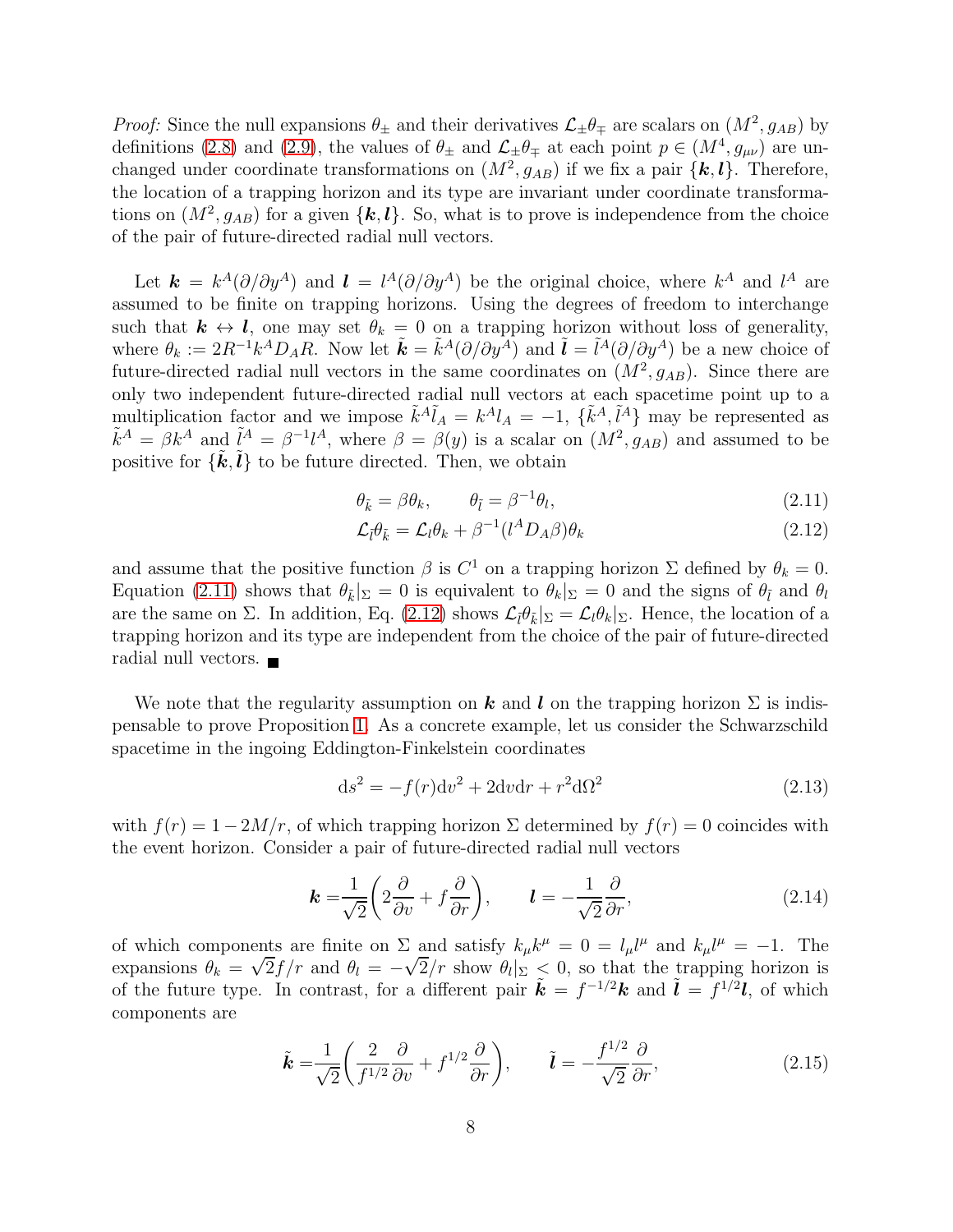the expansions  $\theta_{\tilde{k}} = \sqrt{2} f^{1/2}/r$  and  $\theta_{\tilde{l}} = -\sqrt{2} f^{1/2}/r$  provide a wrong answer  $\theta_{\tilde{l}}|_{\Sigma} = 0$ . This is a consequence of **k** being singular on  $\Sigma$ .

Lastly, the contrapositions of the following propositions [\[26\]](#page-53-14) are useful to identify the region where the null energy condition or the dominant energy condition is violated. (See also [\[30,](#page-54-1) [31\]](#page-54-2).)

Proposition 2 *Under the null energy condition, an outer (inner) trapping horizon in the spacetime [\(2.1\)](#page-5-2) is non-timelike (non-spacelike).*

<span id="page-9-2"></span>Proposition 3 *Under the null energy condition, the area of a future outer (inner) trapping horizon in the spacetime [\(2.1\)](#page-5-2) is non-decreasing (non-increasing) along its generator.*

**Proposition 4** *Under the dominant energy condition, the Misner-Sharp mass m<sub>MS</sub> is nondecreasing (non-increasing) in any outgoing (ingoing) spacelike or null direction on an untrapped surface.*

#### <span id="page-9-0"></span>2.1.2 Kodama vector and Misner-Sharp mass

The general spherically symmetric spacetime [\(2.1\)](#page-5-2) admits the Kodama vector  $K^{\mu}(\partial/\partial x^{\mu}) =$  $K^A(\partial/\partial y^A)$  [\[32\]](#page-54-3). Here a vector  $K^A$  on  $(M^2, g_{AB})$  is defined by

$$
K^{A} := -\epsilon^{AB} D_{B} R \quad (\leftrightarrow \quad D_{B} R = -\epsilon_{BA} K^{A}), \tag{2.16}
$$

where  $\epsilon_{AB}$  is a volume two-form on  $(M^2, g_{AB})$  satisfying

<span id="page-9-1"></span>
$$
\epsilon_{01}(=-\epsilon_{10}) = \sqrt{-\det(g_{AB})},
$$
  
\n
$$
\epsilon_{AB}\epsilon^{CD} = -(\delta^C_A \delta^D_B - \delta^C_B \delta^D_A)
$$
\n(2.17)

and hence  $\epsilon^{01} = -1/\epsilon_{01}$ .  $K^A$  is orthogonal to  $D_A R$  and the minus sign in the definition of  $K^A$  in Eq. [\(2.16\)](#page-9-1) is to make  $K^A$  future-pointing. The expression  $K^\mu K_\mu = K^A K_A =$  $-(DR)^2$  shows that  $K^{\mu}$  is timelike and spacelike in untrapped regions and trapped regions, respectively, and it is null on trapping horizons. Since the Kodama vector  $K^{\mu}$  reduces to a hypersurface-orthogonal timelike Killing vector if the spacetime is static, it generates a preferred time direction in untrapped regions in the general spherically symmetric spacetime.

In fact, the Misner-Sharp mass [\(2.6\)](#page-5-3) is a locally conserved charge along an energy current vector  $J^{\mu} := -T^{\mu}{}_{\nu}K^{\nu}$  associated with a Kodama observer (of which orbit is timelike only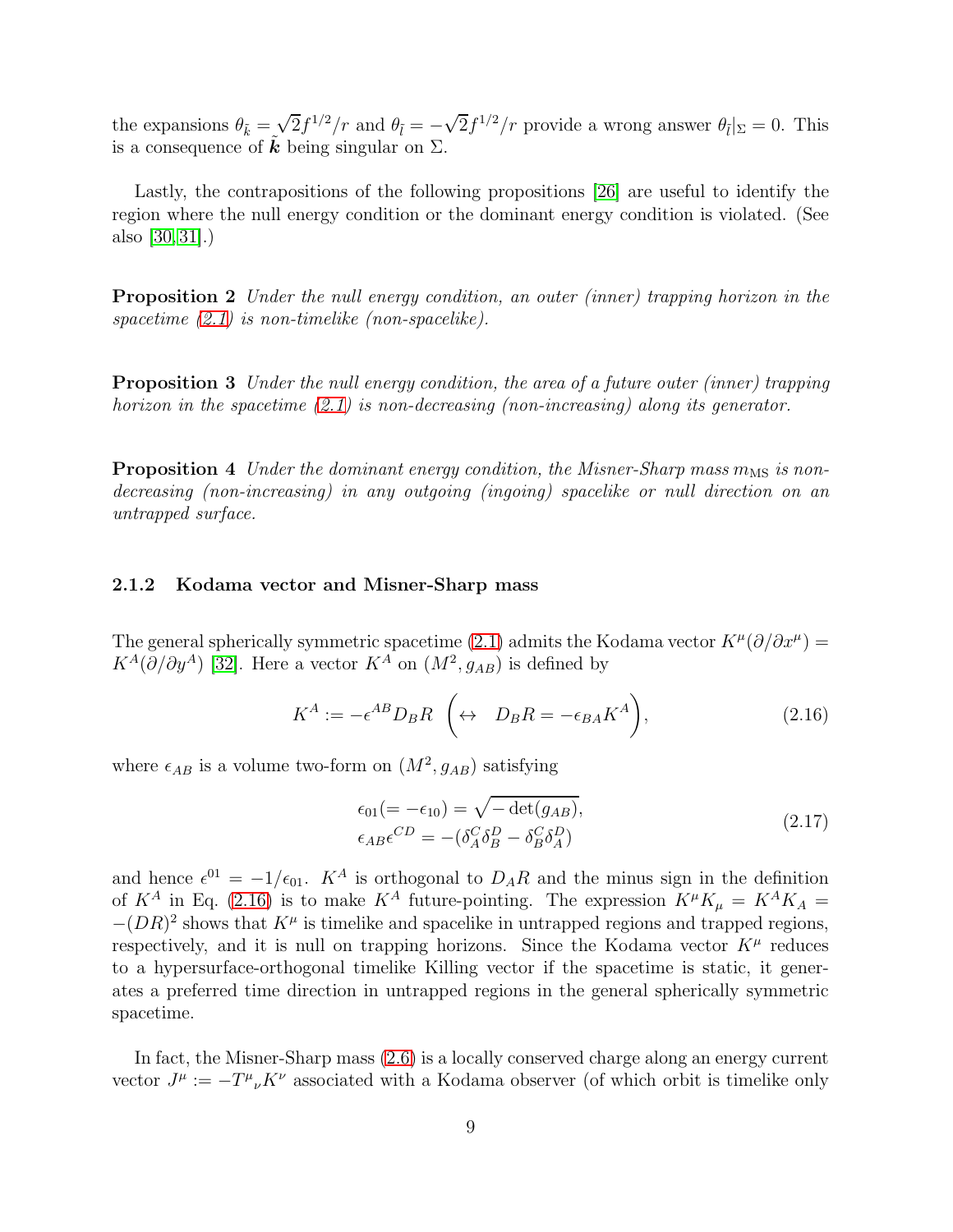in untrapped regions). Here we have  $J^{\mu}(\partial/\partial x^{\mu}) = J^{A}(\partial/\partial y^{A})$ , where

$$
J^{A} = -T^{A}{}_{B}K^{B}\bigg( = -\frac{1}{8\pi}G^{AB}K_{B}\bigg). \tag{2.18}
$$

One can show that  $J^{\mu}$  is divergence-free  $(\nabla_{\mu}J^{\mu}=0)$  [\[31\]](#page-54-2) and then the integral of  $-J^{\mu}$  over a spacelike hypersurface  $\Pi$  with boundary gives an associated charge  $Q_J := -\int_{\Pi} J^{\mu} d\Pi_{\mu}$ , where  $d\Pi_{\mu}$  is a directed surface element on  $\Pi^2$  $\Pi^2$ . One may use another expression  $d\Pi_{\mu} =$  $u_\mu$ dΠ with a future-directed unit normal  $u^\mu$  to Π and a surface element dΠ on Π. In fact, the charge  $Q_J$  is identical to  $m_{\text{MS}}$  up to an integration constant. Suppose that  $\Pi$  is defined by  $y^0 = t_0$  = constant and then we have  $u_\mu dx^\mu = -(1/\sqrt{-g^{00}}) dy^0$ . Then, using  $g^{00} = g_{11}/\det(g_{AB}),$  we obtain

$$
Q_J = \int \partial_1 m_{\rm MS}(t_0, y^1) dy^1 = \left[ m_{\rm MS}(t_0, y^1) \right]_{y^1 = b_1}^{y^1 = b_2},\tag{2.19}
$$

where  $y^1 = b_1$  and  $y^1 = b_2$  correspond to boundaries on  $\Pi$ . It is reasonable to set  $y^1 = b_1$ correspond to a regular center if it exists.

Here we note that the Kodama vector  $K^{\mu}$  itself is divergence-free  $(\nabla_{\mu}K^{\mu}=0)$  [\[31\]](#page-54-2), so that it is also a locally conserved current. Its associated charge  $Q_K := -\int_{\Pi} K^{\mu} d\Pi_{\mu}$  is the volume  $4\pi R^3/3$  inside a two-sphere  $S^2$  with the areal radius R.

#### <span id="page-10-0"></span>2.1.3 Compatible matter field in general relativity

In the present paper, we will consider a matter field compatible with a given spacetime  $(M^4, g_{\mu\nu})$  in general relativity, of which energy-momentum tensor is determined through the Einstein equations as  $T_{\mu\nu} = G_{\mu\nu}/(8\pi)$ . According to the Hawking-Ellis classification, an energy-momentum tensor  $T_{\mu\nu}$  is classified into four types depending on the properties of its eigenvectors as shown in Table [2](#page-10-2) [\[28,](#page-53-16) [33,](#page-54-4) [34\]](#page-54-5). In general relativity, any spherically symmetric spacetime is compatible with an energy-momentum tensor of type I, II, or IV.

<span id="page-10-2"></span>

| Type | Eigenvectors                             |
|------|------------------------------------------|
|      | 1 timelike, 3 spacelike                  |
| H    | 1 null (doubly degenerated), 2 spacelike |
| Ħ    | 1 null (triply degenerated), 1 spacelike |
|      | 2 complex, 2 spacelike                   |

Table 2: Eigenvectors of type-I–IV energy-momentum tensors.

<span id="page-10-1"></span><sup>&</sup>lt;sup>2</sup>Note that the minus sign in the definition of  $Q_J$  is due to the Minkowski signature  $(-, +, +, +)$ .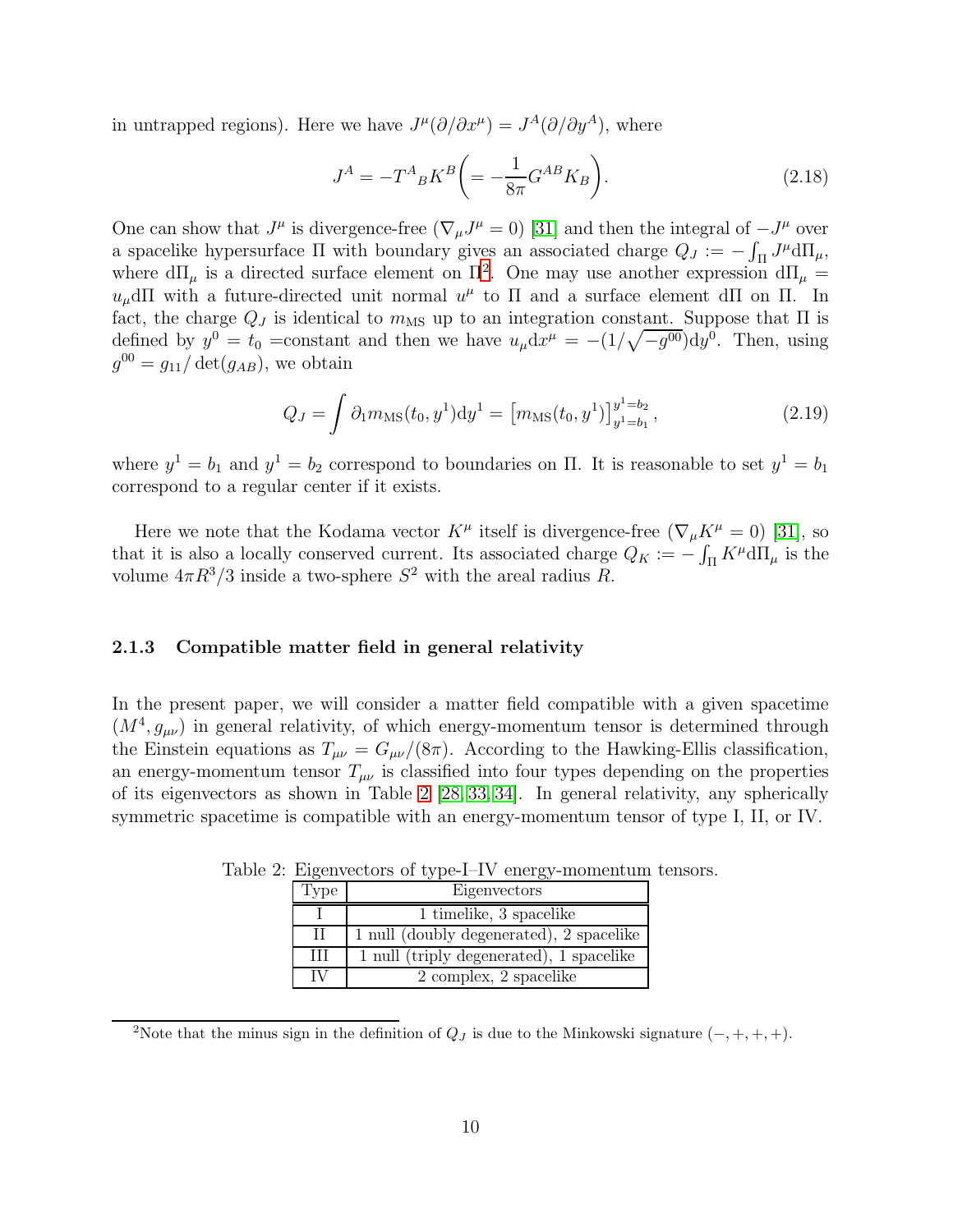Let  ${E}^{(a)}_{\mu}$  ( $a = 0, 1, 2, 3$ ) be orthonormal basis one-forms in the local Lorentz frame satisfying

$$
E_{(a)}^{\mu} E_{(b)\mu} = \eta_{(a)(b)} = \text{diag}(-1, 1, 1, 1). \tag{2.20}
$$

Here  $\eta_{(a)(b)}$  is the metric in the local Lorentz frame and the spacetime metric  $g_{\mu\nu}$  is given by  $g_{\mu\nu} = \eta_{(a)(b)} E^{(a)}_{\mu} E^{(b)}_{\nu}$ .  $\eta_{(a)(b)}$  and its inverse  $\eta^{(a)(b)}$  are respectively used to lower and raise the indices with brackets.

In the most general spherically symmetric spacetime [\(2.1\)](#page-5-2), one may introduce  $\{E_{\mu}^{(a)}\}$ such that

$$
E_{\mu}^{(\alpha)} \mathrm{d}x^{\mu} = E_A^{(\alpha)} \mathrm{d}y^A, \qquad E_{\mu}^{(2)} \mathrm{d}x^{\mu} = R \mathrm{d}\theta, \qquad E_{\mu}^{(3)} \mathrm{d}x^{\mu} = R \sin \theta \mathrm{d}\phi, \tag{2.21}
$$

where the basis one-forms  $\{E_A^{(\alpha)}\}$  ${a(\alpha) \choose A}$   $(\alpha = 0, 1)$  on  $(M^2, g_{AB})$  satisfy

<span id="page-11-1"></span>
$$
E_{(\alpha)}^{A} E_{(\beta)A} = \eta_{(\alpha)(\beta)} = \text{diag}(-1, 1). \tag{2.22}
$$

Here  $\eta_{(\alpha)(\beta)}$  is the metric in the local Lorentz frame on  $(M^2, g_{AB})$ . Then, non-zero components of  $G^{(a)(b)}$  are  $G^{(0)(0)}$ ,  $G^{(0)(1)} (= G^{(1)(0)})$ ,  $G^{(1)(1)}$ , and  $G^{(2)(2)} (= G^{(3)(3)})$ . In a region with  $G^{(0)(1)} = 0$ , the Hawking-Ellis type of the corresponding energy-momentum tensor [\(2.5\)](#page-5-4) is of type I. In a region with  $G^{(0)(1)} \neq 0$ , we can use the following lemma [\[35\]](#page-54-6).

**Lemma 1** The Hawking-Ellis type of the energy-momentum tensor [\(2.5\)](#page-5-4) is type I if  $T^{(0)(1)}$  = 0. If  $T^{(0)(1)} \neq 0$ , it is determined as

$$
(T^{(0)(0)} + T^{(1)(1)})^2 > 4(T^{(0)(1)})^2 \Rightarrow \text{Type I}, \tag{2.23}
$$

$$
(T^{(0)(0)} + T^{(1)(1)})^2 = 4(T^{(0)(1)})^2 \Rightarrow \text{Type II}, \tag{2.24}
$$

$$
(T^{(0)(0)} + T^{(1)(1)})^2 < 4(T^{(0)(1)})^2 \quad \Rightarrow \quad \text{Type IV.} \tag{2.25}
$$

The standard energy conditions consist of the *null* energy condition (NEC), *weak* energy condition (WEC), *dominant* energy condition (DEC), and *strong* energy condition (SEC). Using the local Lorentz transformation, one can write  $T^{(a)(b)}$  in a canonical form [\[28,](#page-53-16)[33,](#page-54-4)[34\]](#page-54-5). In a spherically symmetric spacetime, the canonical form of type I is

<span id="page-11-3"></span><span id="page-11-2"></span><span id="page-11-0"></span>
$$
T^{(a)(b)} = \text{diag}(\rho, p_{\rm r}, p_{\rm t}, p_{\rm t}).\tag{2.26}
$$

Here  $\rho$ ,  $p_r$ , and  $p_t$  are interpreted as the energy density, radial pressure, and tangential pressure, respectively, and equivalent expressions of the standard energy conditions are

$$
NEC: \ \rho + p_r \ge 0 \ \text{ and } \ \rho + p_t \ge 0,
$$
\n
$$
(2.27)
$$

WEC :  $\rho \ge 0$  in addition to NEC, (2.28)

DEC :  $\rho - p_r \ge 0$  and  $\rho - p_t \ge 0$  in addition to WEC, (2.29)

$$
SEC: \rho + p_{r} + 2p_{t} \ge 0 \text{ in addition to NEC.}
$$
 (2.30)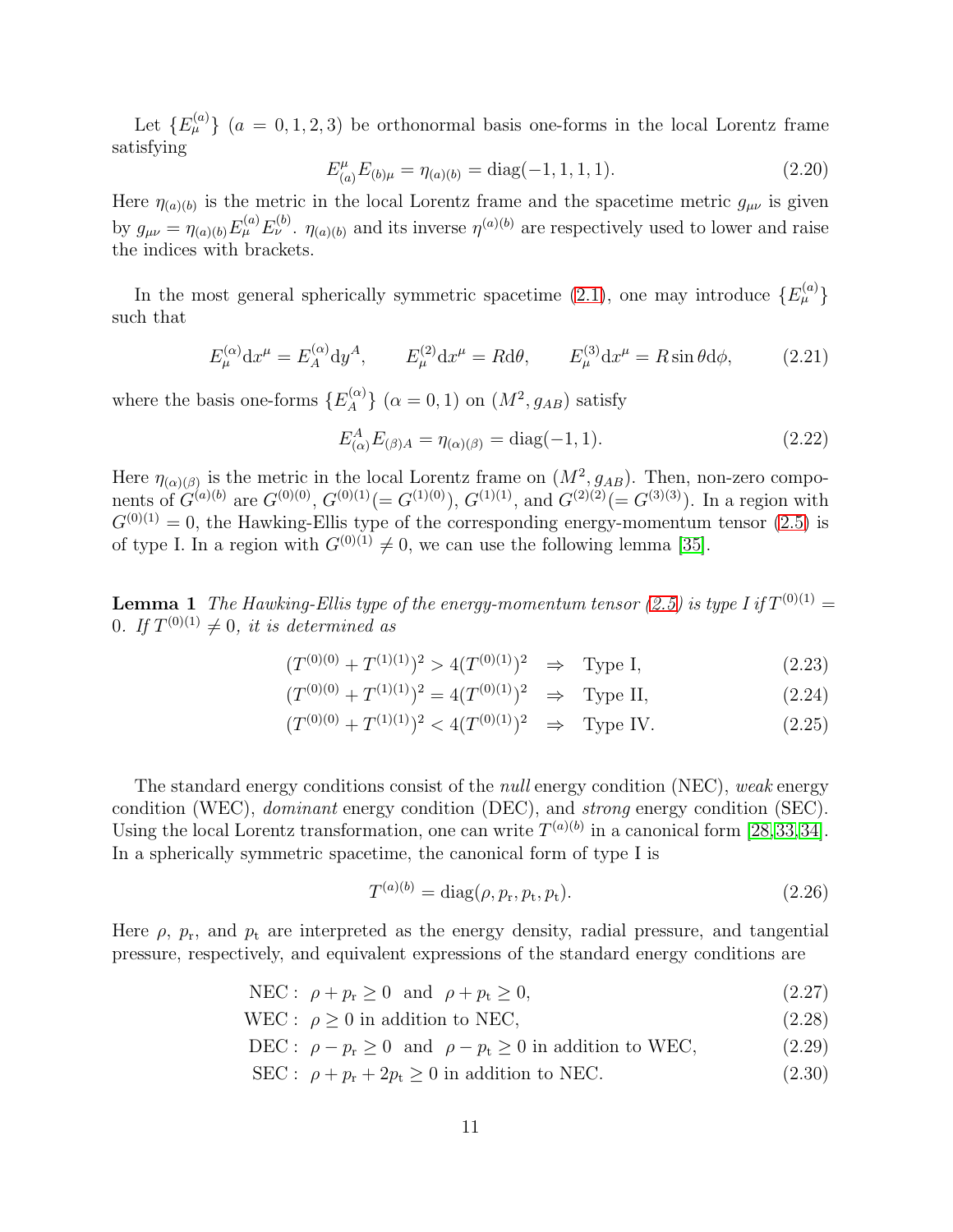The canonical form of type II is

$$
T^{(a)(b)} = \begin{pmatrix} \rho + \nu & \nu & 0 & 0\\ \nu & -\rho + \nu & 0 & 0\\ 0 & 0 & p_{t} & 0\\ 0 & 0 & 0 & p_{t} \end{pmatrix}
$$
 (2.31)

with  $\nu \neq 0$  and equivalent expressions of the standard energy conditions are

<span id="page-12-2"></span>
$$
NEC: \nu \ge 0 \text{ and } \rho + p_t \ge 0,
$$
\n
$$
(2.32)
$$

$$
WEC: \ \rho \ge 0 \text{ in addition to NEC}, \tag{2.33}
$$

$$
\text{DEC: } \rho - p_t \ge 0 \text{ in addition to WEC}, \tag{2.34}
$$

<span id="page-12-3"></span>
$$
SEC: pt \ge 0 in addition to NEC.
$$
 (2.35)

The type-IV energy-momentum tensor violates all the standard energy conditions.

For example, let us consider the flat FLRW spacetime with a conformal time  $t$ , in which the line element is written as:

<span id="page-12-0"></span>
$$
ds^{2} = a(t)^{2} \left(-dt^{2} + dr^{2} + r^{2} d\Omega^{2}\right).
$$
 (2.36)

Adopting the following orthonormal basis one-forms:

 $E_{\mu}^{(0)} dx^{\mu} = -a dt$ ,  $E_{\mu}^{(1)} dx^{\mu} = a dr$ ,  $E_{\mu}^{(2)} dx^{\mu} = ar d\theta$ ,  $E_{\mu}^{(3)} dx^{\mu} = ar \sin \theta d\phi$ , (2.37)

we obtain

$$
G^{(0)(0)} = 3\frac{\dot{a}^2}{a^4}, \qquad G^{(1)(1)} = G^{(2)(2)} = G^{(3)(3)} = -2\frac{\ddot{a}}{a^3} + \frac{\dot{a}^2}{a^4},\tag{2.38}
$$

so that the corresponding energy-momentum tensor  $T_{\mu\nu}$  is of the Hawking-Ellis type I [\(2.26\)](#page-11-0) with  $p_{\rm r} = p_{\rm t} (\equiv p)$ , where

$$
8\pi \rho = 3\frac{\dot{a}^2}{a^4}, \qquad 8\pi p = -2\frac{\ddot{a}}{a^3} + \frac{\dot{a}^2}{a^4}.
$$
 (2.39)

This matter field can be interpreted as a perfect fluid in the comoving coordinates:

$$
T_{\mu\nu} = (\rho + p)u_{\mu}u_{\nu} + pg_{\mu\nu}, \qquad (2.40)
$$

<span id="page-12-1"></span>
$$
u^{\mu}\frac{\partial}{\partial x^{\mu}} = \frac{1}{a}\frac{\partial}{\partial t}.
$$
\n(2.41)

In the present paper, we assume that the scale factor obeys a power law  $a(t) = a_0|t|^{\alpha}$ , where  $a_0$  and  $\alpha$  are constants. Then we have

$$
8\pi a^2(\rho + p) = \frac{2\alpha(\alpha + 1)}{\tau^2}, \qquad 8\pi a^2 \rho = 3\frac{\alpha^2}{\tau^2},
$$
  
\n
$$
8\pi a^2(\rho - p) = \frac{2\alpha(2\alpha - 1)}{\tau^2}, \qquad 8\pi a^2(\rho + 3p) = \frac{6\alpha}{\tau^2}
$$
\n(2.42)

and the standard energy conditions are summarized in Table [3.](#page-13-1)

We will also use the following proposition [\[35\]](#page-54-6) in the subsequent sections.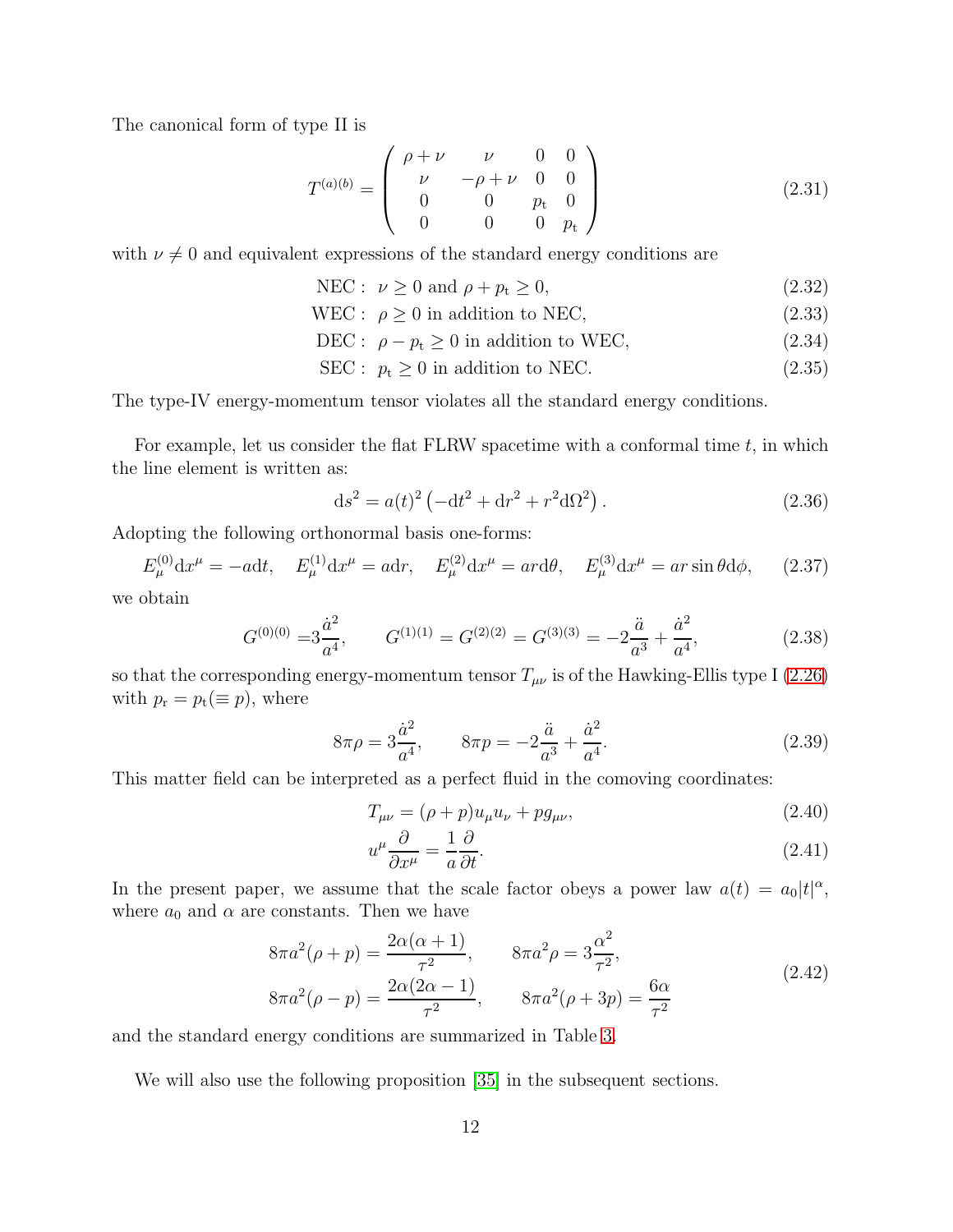<span id="page-13-1"></span>

|            |  | $\leq -1$   $-1 < \alpha < 0$   $\alpha = 0$   $0 < \alpha < 1/2$   $\alpha > 1$ |  |
|------------|--|----------------------------------------------------------------------------------|--|
| <b>NEC</b> |  |                                                                                  |  |
| <b>WEC</b> |  |                                                                                  |  |
| DEC        |  |                                                                                  |  |
| SEC        |  |                                                                                  |  |

Table 3: Energy conditions for the flat FLRW spacetime [\(2.36\)](#page-12-0) with  $a(t) = a_0|t|^{\alpha}$ .

Proposition 5 *For an energy-momentum tensor [\(2.5\)](#page-5-4) in an orthonormal frame, all the standard energy conditions are violated if*  $(T^{(0)(0)}+T^{(1)(1)})^2 < 4(T^{(0)(1)})^2$  *or*  $T^{(0)(0)}+T^{(1)(1)} <$  $0$  *is satisfied.* If  $(T^{(0)(0)} + T^{(1)(1)})^2 \ge 4(T^{(0)(1)})^2$  and  $T^{(0)(0)} + T^{(1)(1)} \ge 0$  hold, equivalent *expressions of the standard energy conditions are given by*

$$
NEC: T^{(0)(0)} - T^{(1)(1)} + 2p_t + \sqrt{(T^{(0)(0)} + T^{(1)(1)})^2 - 4(T^{(0)(1)})^2} \ge 0,
$$
\n(2.43)

$$
WEC: T^{(0)(0)} - T^{(1)(1)} + \sqrt{(T^{(0)(0)} + T^{(1)(1)})^2 - 4(T^{(0)(1)})^2} \ge 0
$$
  
in addition to NEC, (2.44)

$$
DEC: T^{(0)(0)} - T^{(1)(1)} - 2p_t + \sqrt{(T^{(0)(0)} + T^{(1)(1)})^2 - 4(T^{(0)(1)})^2} \ge 0
$$
  
and  $T^{(0)(0)} - T^{(1)(1)} \ge 0$  in addition to WEC, (2.45)

$$
SEC: 2p_t + \sqrt{(T^{(0)(0)} + T^{(1)(1)})^2 - 4(T^{(0)(1)})^2} \ge 0 \text{ in addition to NEC.}
$$
 (2.46)

## <span id="page-13-0"></span>2.2 The Schwarzschild spacetime revisited

The Schwarzschild vacuum solution is written in the most well-known diagonal coordinates  $\{t, r, \theta, \phi\}$  as

<span id="page-13-2"></span>
$$
ds^{2} = -\left(1 - \frac{2M}{r}\right)dt^{2} + \left(1 - \frac{2M}{r}\right)^{-1}dr^{2} + r^{2}d\Omega^{2},
$$
\n(2.47)

where  $M$  is a constant. We refer to the coordinates  $(2.47)$  as the Schwarzschild coordinates. The domains of coordinates  $\{t, \theta, \phi\}$  are  $-\infty < t < \infty$ ,  $0 \le \theta \le \pi$ , and  $0 \le \phi < 2\pi$ . Hereafter, we assume that  $M$  is positive corresponding to the black-hole case and then  $r = 0$  is a spacelike curvature singularity. In the coordinate system  $(2.47)$ , the event horizon  $r = 2M$  is a coordinate singularity. As a result, the domain of the coordinate r is given by  $0 < r < 2M$  and  $2M < r < \infty$ . Therefore, although the Schwarzschild coordinates [\(2.47\)](#page-13-2) cover the region I, II, III, or IV in the maximally extended Schwarzschild spacetime shown in Fig. [2,](#page-14-0) they do not cover the event horizon  $r = 2M$ .

#### The Eddington-Finkelstein and the Kruskal-Szekeres coordinates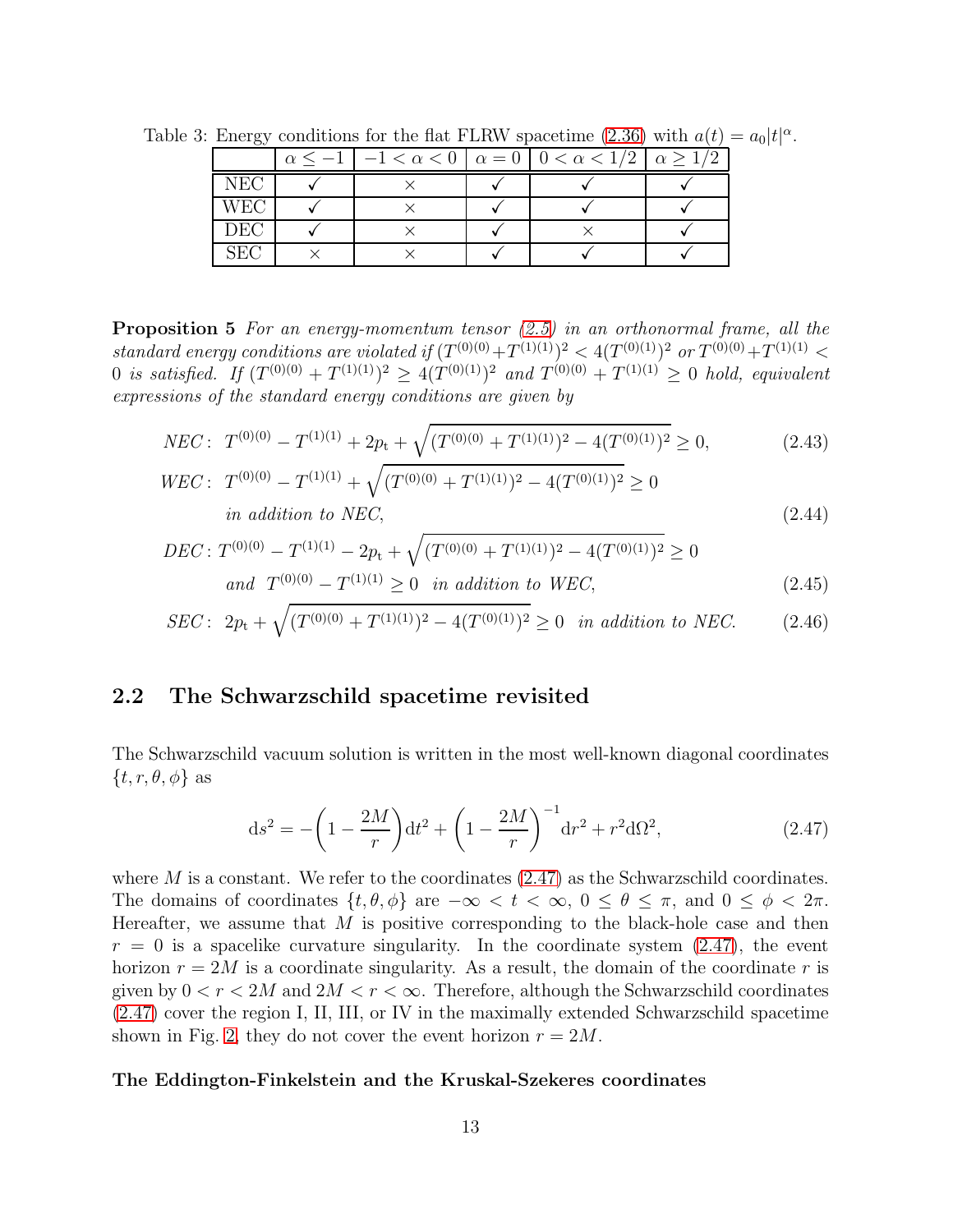

<span id="page-14-0"></span>Figure 2: A Penrose diagram of the maximally extended Schwarzschild black hole. A dashed curve represents a constant  $t$  hypersurface in the Schwarzschild coordinates  $(2.47)$ and an arrow shows the increasing direction of t.  $\overline{U}$  and  $\overline{V}$  are compactified Kruskal-Szekeres coordinates [\(2.56\)](#page-15-0).  $i^+(i^-)$  is a future (past) timelike infinity and  $i^0$  is a spacelike infinity.  $\Im^+(\Im^-)$  is a future (past) null infinity.

In the spacetime with the metric  $(2.47)$ , we introduce an outgoing null coordinate u and an ingoing null coordinate  $v$  such that

<span id="page-14-3"></span>
$$
u := t - r_*, \qquad v := t + r_*, \tag{2.48}
$$

where  $r_*$  is the tortoise coordinate defined by

<span id="page-14-4"></span>
$$
r_* := r + 2M \ln \left| \frac{r}{2M} - 1 \right|.
$$
 (2.49)

The tortoise coordinate satisfies  $dr_* = f(r)^{-1}dr$  and

$$
\lim_{r \to 0} r_* = 2M \ln |2M|, \qquad \lim_{r \to 2M} r_* \to -\infty, \qquad \lim_{r \to +\infty} r_* \to +\infty. \tag{2.50}
$$

The domains of u and v are  $-\infty < u < \infty$  and  $-\infty < v < \infty$ , respectively. In the outgoing Eddington-Finkelstein coordinates  $\{u, r\}$  and the ingoing Eddington-Finkelstein coordinates  $\{v, r\}$  on  $(M^2, g_{AB})$ , the line element in the Schwarzschild spacetime is written as

<span id="page-14-1"></span>
$$
ds^{2} = -\left(1 - \frac{2M}{r}\right)du^{2} - 2du dr + r^{2}d\Omega^{2},
$$
\n(2.51)

<span id="page-14-2"></span>
$$
ds^{2} = -\left(1 - \frac{2M}{r}\right)dv^{2} + 2dvdr + r^{2}d\Omega^{2},
$$
\n(2.52)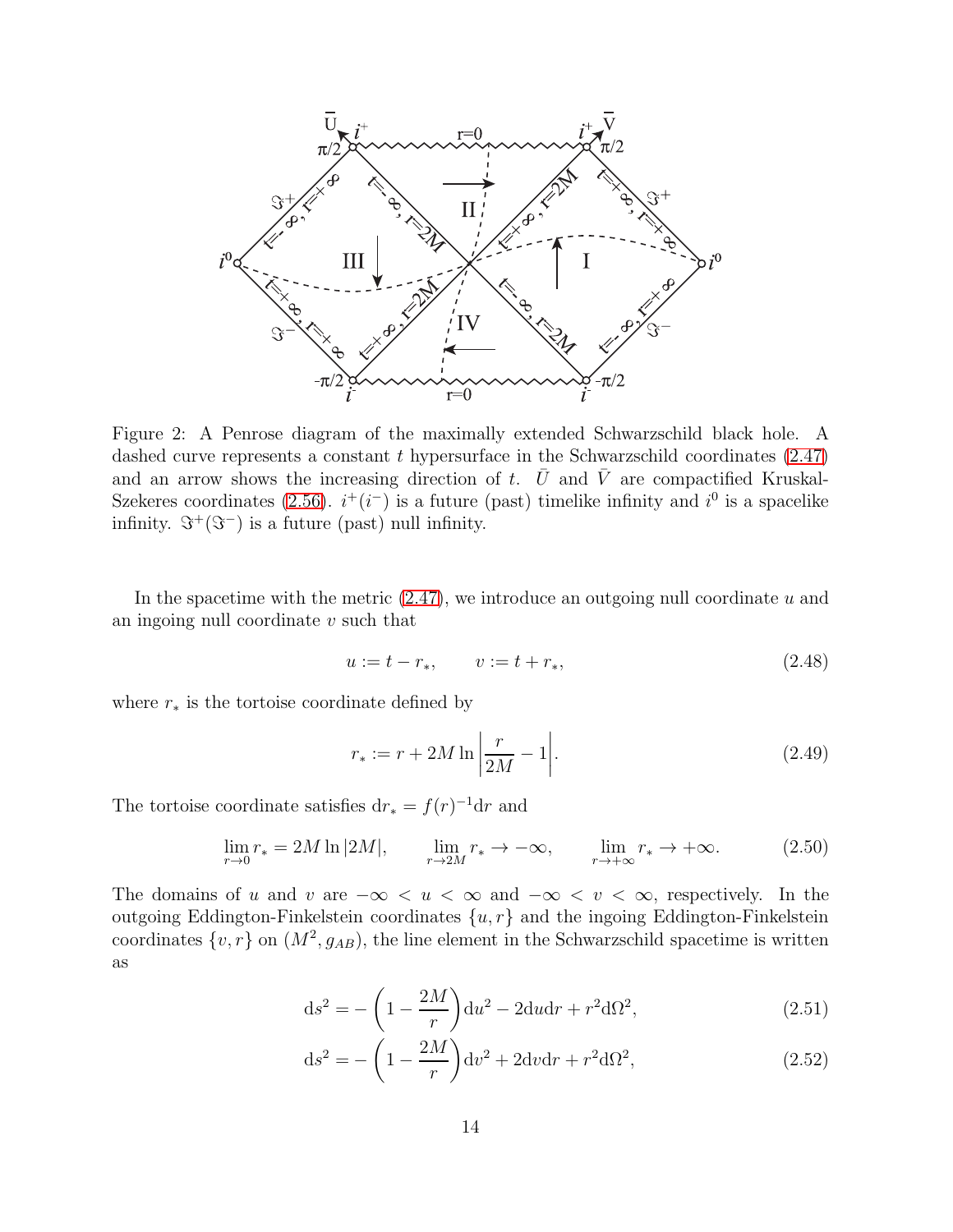respectively. Since the metric and its inverse are both regular at the event horizon  $r = 2M$ , the domain of r is  $0 < r < \infty$  in the Eddington-Finkelstein coordinates [\(2.51\)](#page-14-1) and [\(2.52\)](#page-14-2). Nevertheless, they cover a half of the maximally extended Schwarzschild spacetime with  $M > 0$ . In fact, the coordinates [\(2.51\)](#page-14-1) cover the region I+IV or II+III in Fig. [2,](#page-14-0) while the coordinates  $(2.52)$  cover the region I+II or III+IV.

In order to cover the maximally extended Schwarzschild spacetime in a single coordinate system, we introduce the Kruskal-Szekeres coordinates  $\{U,V\}$  on  $(M^2,g_{AB})$  such that

<span id="page-15-1"></span>
$$
U = -e^{-u/(4M)}, \qquad V = e^{v/(4M)}, \tag{2.53}
$$

in which the line element in the Schwarzschild spacetime is written as

$$
ds^{2} = -\frac{32M^{3}}{r}e^{-r/(2M)}dUdV + r(U,V)^{2}d\Omega^{2},
$$
\n(2.54)

where the function  $r(U, V)$  is implicitly given from

<span id="page-15-3"></span><span id="page-15-2"></span>
$$
UV = \left(1 - \frac{r}{2M}\right)e^{r/(2M)}.\tag{2.55}
$$

Since U and V defined by Eq.  $(2.53)$  satisfy  $U < 0$  and  $V > 0$ , the relation  $(2.55)$  shows that the coordinates  $\{U, V\}$  cover the region  $r > 2M$ . Nevertheless, since the metric [\(2.54\)](#page-15-3) is analytic at  $UV = 0$  corresponding to  $r = 2M$ , the spacetime is analytically extended into the region of  $U \geq 0$  or  $V \leq 0$ . Accordingly, the Kruskal-Szekeres coordinates [\(2.54\)](#page-15-3) defined in the domains  $-\infty < U < \infty$  and  $-\infty < V < \infty$  cover the entire maximally extended Schwarzschild spacetime.

In order to draw the Penrose diagram shown in Fig. [2,](#page-14-0) one needs to introduce new null coordinates  $\bar{U}$  and  $\bar{V}$  such that

<span id="page-15-0"></span>
$$
\bar{U} := \arctan U, \qquad \bar{V} := \arctan V, \tag{2.56}
$$

of which domains are  $-\pi/2 < \bar{U} < \pi/2$  and  $-\pi/2 < \bar{V} < \pi/2$ . Now the Schwarzschild spacetime is embedded in finite domains of  $\bar{U}$  and  $\bar{V}$  and the line element on  $(M^2, g_{AB})$  is written as  $ds_2^2 = (\cos \bar{U} \cos \bar{V})^{-2} d\tilde{s}_2^2$ , where

<span id="page-15-4"></span>
$$
d\tilde{s}_2^2 := -\frac{32M^3}{r} e^{-r/(2M)} d\bar{U} d\bar{V}.
$$
 (2.57)

The spacetime with the metric [\(2.57\)](#page-15-4) provides the Penrose diagram in Fig. [2,](#page-14-0) which is a conformal completion of the maximally extended Schwarzschild spacetime by attaching the boundaries at  $\bar{U} = \pm \pi/2$  and  $\bar{V} = \pm \pi/2$ .

#### Isotropic coordinates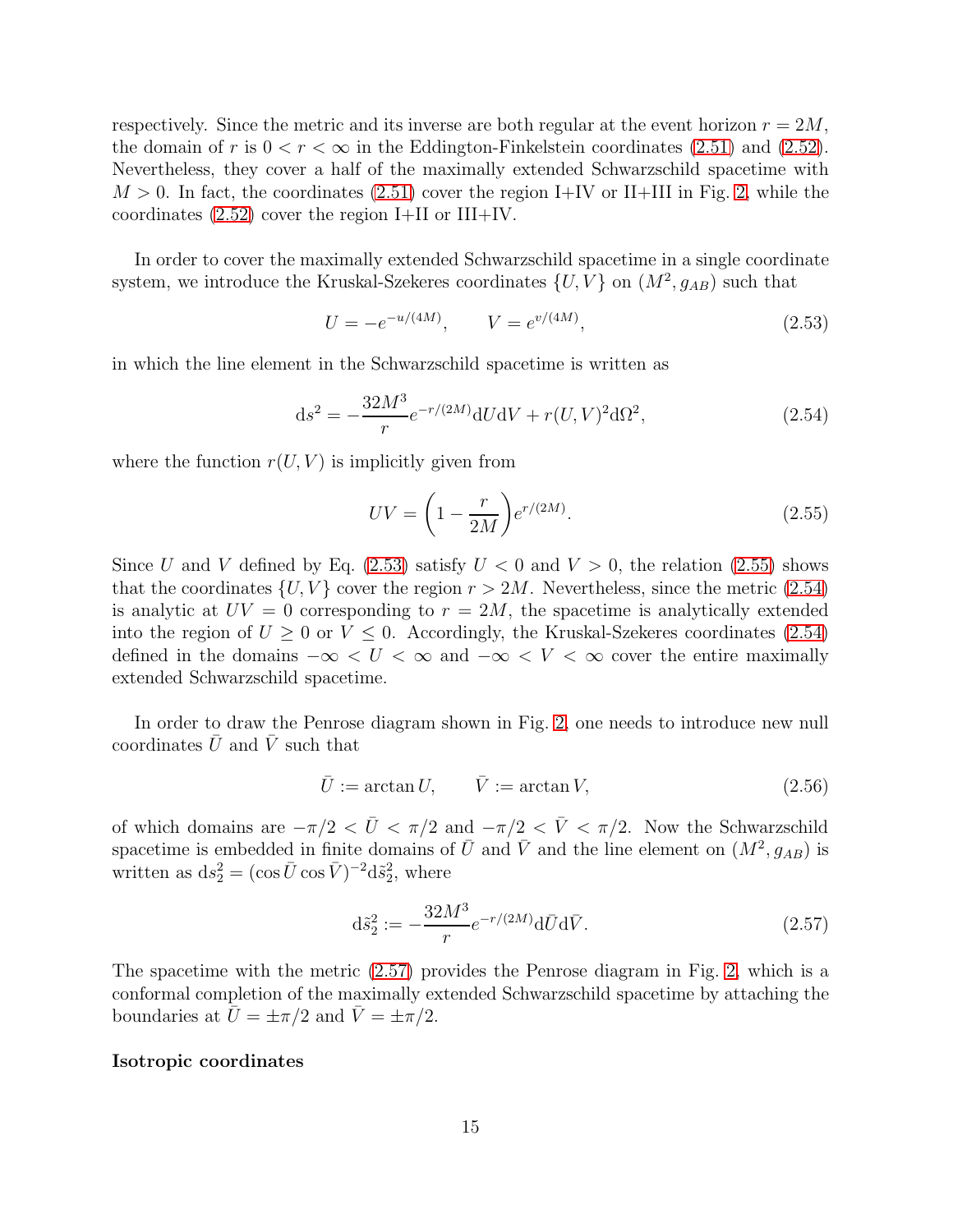With a new radial coordinate  $\sigma$  defined by

<span id="page-16-0"></span>
$$
r = \left(1 + \frac{M}{2\sigma}\right)^2 \sigma,\tag{2.58}
$$

the Schwarzschild metric [\(2.47\)](#page-13-2) is written in the isotropic coordinates as

<span id="page-16-1"></span>
$$
\mathrm{d}s^2 = -\left(\frac{2\sigma - M}{2\sigma + M}\right)^2 \mathrm{d}t^2 + \left(1 + \frac{M}{2\sigma}\right)^4 \left(\mathrm{d}\sigma^2 + \sigma^2 \mathrm{d}\Omega^2\right),\tag{2.59}
$$

where  $\sigma = M/2$  is a coordinate singularity. Since the areal radius  $r = r(\sigma)$  given by Eq. [\(2.58\)](#page-16-0) takes a minimum value  $r = 2M$  at the "throat"  $\sigma = M/2$ , the coordinates [\(2.59\)](#page-16-1) cover only regions with  $r > 2M$ , which are the regions I and III in Fig. [2,](#page-14-0) and  $\sigma = 0$  and  $\sigma = \infty$  correspond to two distinct spacelike infinities.

#### Painlevé-Gullstrand coordinates

With a new coordinate  $\tau$  defined by

<span id="page-16-4"></span>
$$
\tau := t + 2\sqrt{2Mr} \left\{ 1 - \frac{1}{2} \sqrt{\frac{2M}{r}} \ln \left| \frac{\sqrt{2M/r} + 1}{\sqrt{2M/r} - 1} \right| \right\},\tag{2.60}
$$

which satisfies  $d\tau = dt + \sqrt{2M/r}dr/(1-2M/r)$ , the Schwarzschild metric [\(2.47\)](#page-13-2) is written in the Painlevé-Gullstrand coordinates as

<span id="page-16-2"></span>
$$
ds^{2} = -\left(1 - \frac{2M}{r}\right) d\tau^{2} + 2\sqrt{\frac{2M}{r}} d\tau dr + dr^{2} + r^{2} d\Omega^{2}
$$

$$
= -d\tau^{2} + \left(\sqrt{\frac{2M}{r}} d\tau + dr\right)^{2} + r^{2} d\Omega^{2}.
$$
(2.61)

Non-zero components of the inverse metric on  $(M^2, g_{AB})$  are

$$
g^{\tau\tau} = -1, \qquad g^{rr} = 1 - \frac{2M}{r}, \qquad g^{\tau r} = g^{r\tau} = \sqrt{\frac{2M}{r}}.
$$
 (2.62)

It is noted that  $\tau = constant$  is a spacelike hypersurface but  $\partial/\partial \tau$  is timelike (spacelike) in a region with  $r > \langle \langle \rangle 2M$ . Since the metric and its inverse are regular at  $r = 2M$ , the domains of  $\tau$  and  $r$  are  $-\infty < \tau < \infty$  and  $0 < r < \infty$ , respectively. As a result, the Painlevé-Gullstrand coordinates  $(2.61)$  cover the regions I+II or III+IV in Figs. [2](#page-14-0) and [3\(](#page-17-0)a).

#### Lemaître coordinates

By a coordinate transformation

<span id="page-16-3"></span>
$$
r = (2M)^{1/3} \left[ \frac{3}{2} (\chi - \tau) \right]^{2/3}
$$
 (2.63)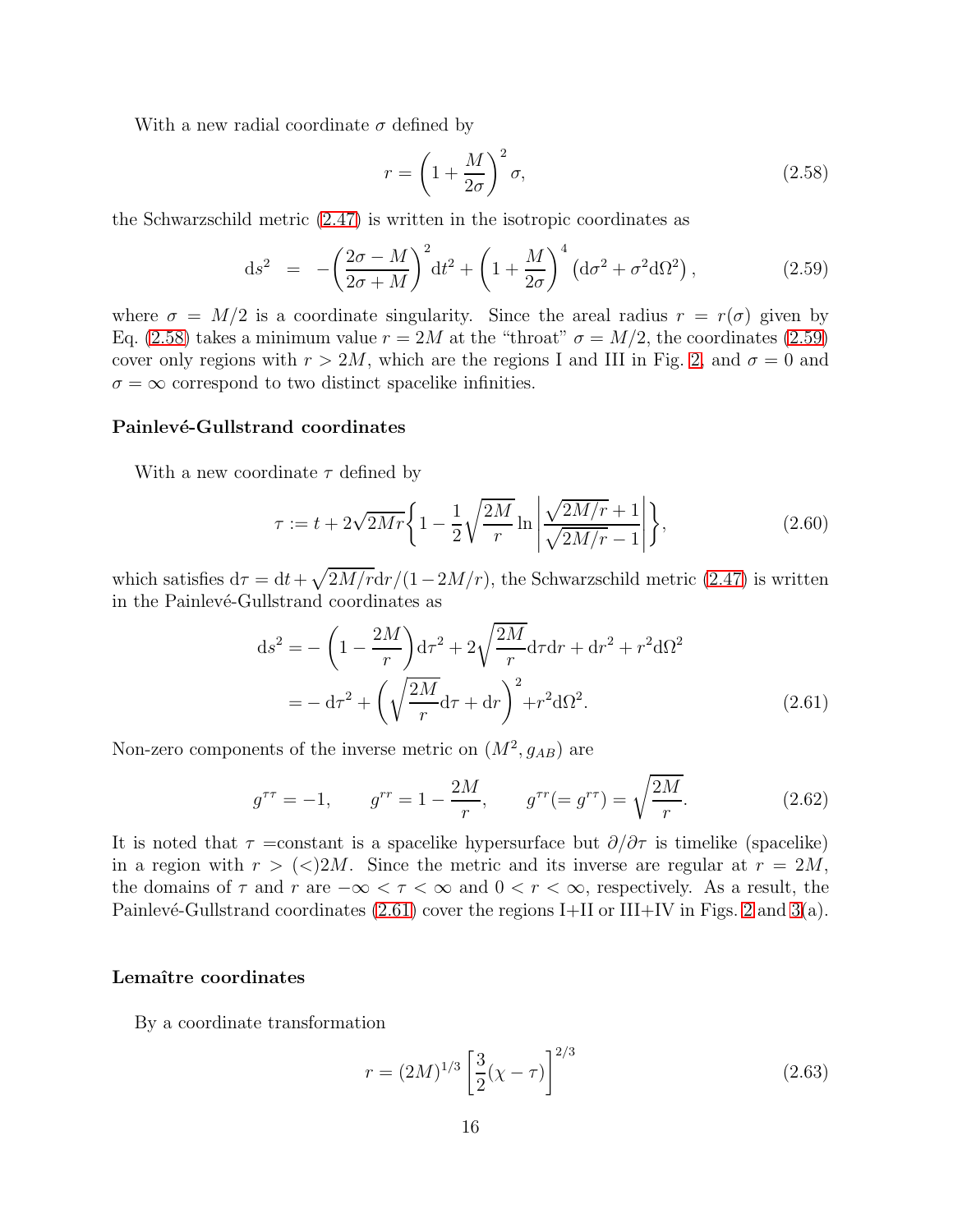

<span id="page-17-0"></span>Figure 3: (a) The Painlevé-Gullstrand coordinates  $(2.61)$ , (b) the Lemaître coordinates [\(2.64\)](#page-18-0), and (c) the Kerr-Schild coordinates [\(2.68\)](#page-18-1) in the Penrose diagrams of the maximally extended Schwarzschild spacetime.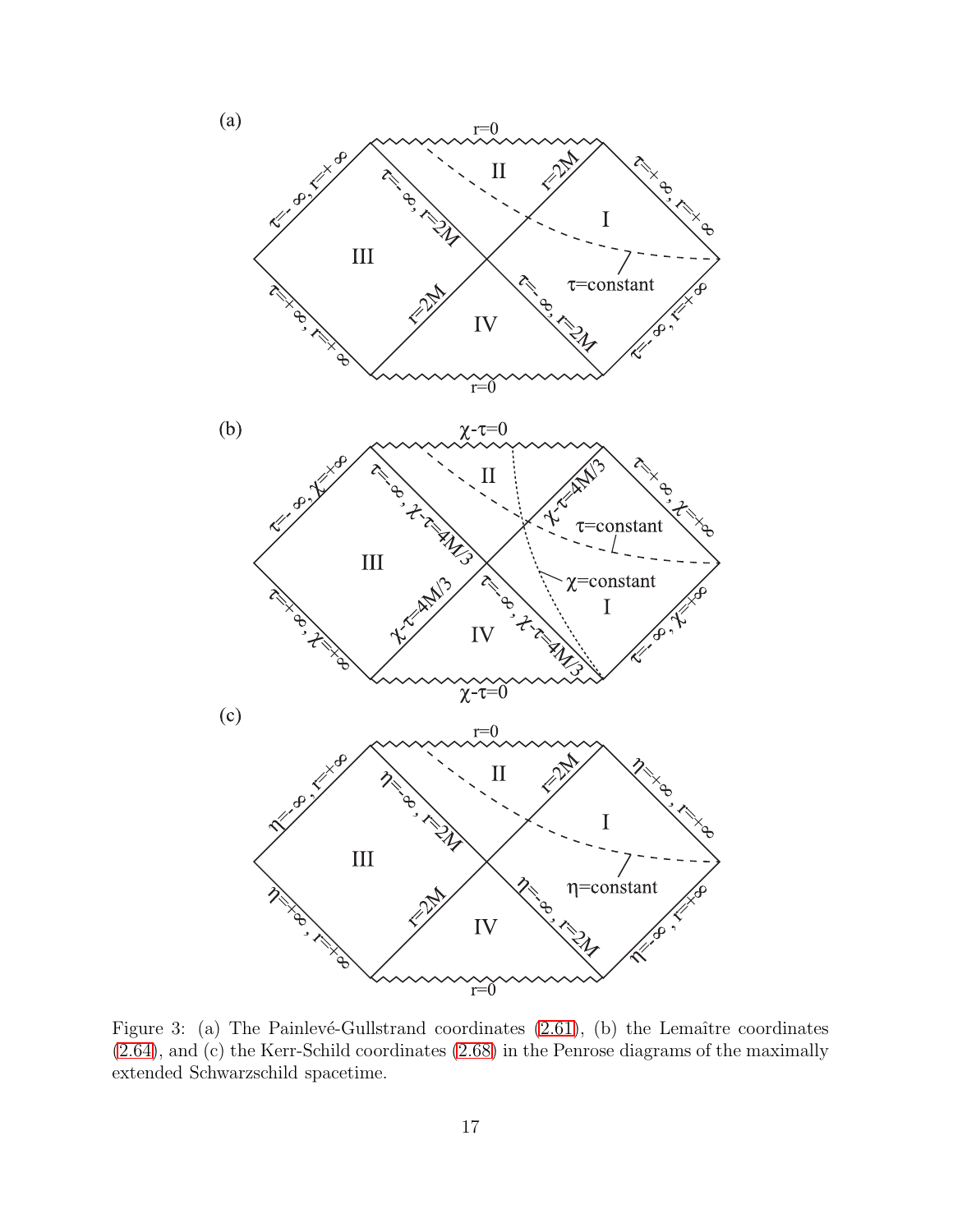from the Painlevé-Gullstrand coordinates  $(2.61)$ , one obtains the Schwarzschild metric in the Lemaître coordinates;

<span id="page-18-0"></span>
$$
ds^{2} = -d\tau^{2} + (2M)^{2/3} \left( \frac{d\chi^{2}}{\left[\frac{3}{2}(\chi - \tau)\right]^{2/3}} + \left[\frac{3}{2}(\chi - \tau)\right]^{4/3} d\Omega^{2} \right).
$$
 (2.64)

 $\tau$  is a timelike coordinate and  $\chi$  is a spacelike coordinate everywhere and their domains are  $-\infty < \tau < \infty$  and  $\chi > \tau$ . The hypersurface-orthogonal Killing vector  $\xi^{\mu}$  generating staticity in an untrapped region is given by

$$
\xi^{\mu}\frac{\partial}{\partial x^{\mu}} = \frac{\partial}{\partial \tau} + \frac{\partial}{\partial \chi},\tag{2.65}
$$

of which squared norm is

$$
\xi_{\mu}\xi^{\mu} = -1 + \left[\frac{3(\chi - \tau)}{4M}\right]^{-2/3}.
$$
\n(2.66)

The areal radius  $r = r(\tau, \chi)$  given by Eq. [\(2.63\)](#page-16-3) is a monotonically increasing function of  $\chi$ and a monotonically decreasing function of  $\tau$ . A curvature singularity  $r = 0$  and the event horizon  $r = 2M$  correspond to  $\tau = \chi$  and  $\chi - \tau = 4M/3$ , respectively. Since the metric and its inverse are regular at  $r = 2M$ , the Lemaître coordinates [\(2.64\)](#page-18-0) cover the region I+II or III+IV in Figs. [2](#page-14-0) and  $3(b)$ .

#### Kerr-Schild coordinates

With a new coordinate  $\eta$  defined by

<span id="page-18-3"></span>
$$
\eta := v - r,\tag{2.67}
$$

the Schwarzschild metric in the ingoing-null Eddington-Finkelstein coordinates [\(2.52\)](#page-14-2) is written in the Kerr-Schild coordinates<sup>[3](#page-18-2)</sup> as

<span id="page-18-1"></span>
$$
ds^{2} = -d\eta^{2} + dr^{2} + r^{2}d\Omega^{2} + \frac{2M}{r}(d\eta + dr)^{2}.
$$
 (2.68)

Non-zero components of the inverse metric on  $(M^2, g_{AB})$  are

$$
g^{\eta\eta} = -\left(1 + \frac{2M}{r}\right), \qquad g^{rr} = 1 - \frac{2M}{r}, \qquad g^{\eta r} = g^{r\eta} = \frac{2M}{r}, \tag{2.69}
$$

and hence  $\eta$  =constant is a spacelike hypersurface. Since the metric and its inverse are regular at  $r = 2M$ , the domains of  $\eta$  and  $r$  are  $-\infty < \eta < \infty$  and  $0 < r < \infty$ . As a result, the Kerr-Schild coordinates  $(2.68)$  cover the region I+II or III+IV in Figs. [2](#page-14-0) and [3\(](#page-17-0)c).

<span id="page-18-2"></span><sup>3</sup>Historically, the coordinates [\(2.68\)](#page-18-1) in the Schwarzschild spacetime were introduced by Eddington already in 1924 [\[36\]](#page-54-7) much earlier than Kerr and Schild introduced their coordinates in the Kerr spacetime in 1956 [\[37\]](#page-54-8). Nevertheless, we refer to the coordinates [\(2.68\)](#page-18-1) as the Kerr-Schild coordinates to distinguish them from the Eddington-Finkelstein coordinates.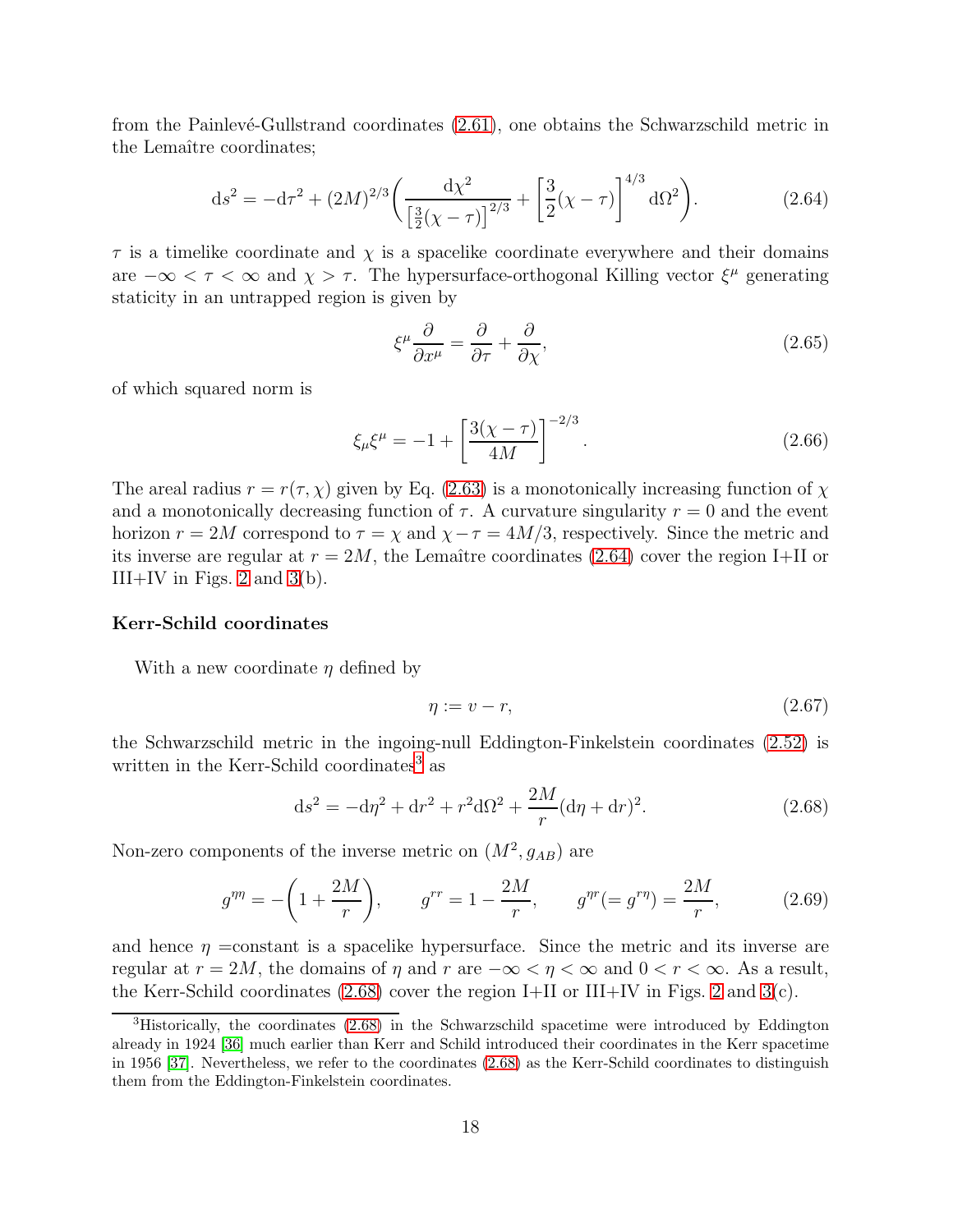### <span id="page-19-0"></span>2.3 Conformally Schwarzschild spacetime

In subsequent sections, we will study a variety of spacetimes  $(M^4, g_{\mu\nu})$  which are conformally related to the Schwarzschild spacetime  $(\bar{M}^4, \bar{g}_{\mu\nu})$  as  $g_{\mu\nu} = \Omega^2 \bar{g}_{\mu\nu}$ . Although a conformal transformation does not change light-cone structure, it does change the nature of the coordinate boundaries in the Penrose diagram. For example, in a spacetime which is conformally related to the Schwarzschild spacetime in the standard Schwarzschild coor-dinates [\(2.47\)](#page-13-2),  $r = 2M$  $r = 2M$  $r = 2M$  in Fig. 2 can be a curvature singularity or null infinity depending on the form of  $\Omega$ . Similarly, a future null infinity in Fig. [2](#page-14-0) can be an extendable boundary in the coordinate system on  $(M^4, g_{\mu\nu})$ . Since the conformal factor  $\Omega^2$  may introduce a new curvature singularity or infinity in  $(M^4, g_{\mu\nu})$ , its global structure may be quite different from the Schwarzschild spacetime  $(\tilde{M}^4, \bar{g}_{\mu\nu})$ .

In addition, the conformal factor  $\Omega^2$  generally introduces a different matter field in  $(M^4, g_{\mu\nu})$ . With the vanishing Einstein tensor  $\bar{G}_{\mu\nu} \equiv 0$  of  $(\bar{M}^4, \bar{g}_{\mu\nu})$ , the Einstein tensor  $G_{\mu\nu}$  of  $(M^4, g_{\mu\nu})$  is given by

$$
G_{\mu\nu} = -2\Omega^{-1}\nabla_{\mu}\nabla_{\nu}\Omega + g_{\mu\nu}\left[2\Omega^{-1}\nabla^2\Omega - 3\Omega^{-2}(\nabla\Omega)^2\right],\tag{2.70}
$$

where  $\nabla_{\mu}$  is a covariant derivative on  $(M^4, g_{\mu\nu})$  [\[38\]](#page-54-9). In general relativity, the right-hand side of Eq. [\(2.70\)](#page-19-1) is identical to the energy-momentum tensor  $8\pi T_{\mu\nu}$  in the spacetime  $(M^4, g_{\mu\nu}).$ 

Furthermore, the conformal factor may change the spacetime symmetries. If  $(\bar{M}^4, \bar{g}_{\mu\nu})$ admits a Killing vector  $\xi^{\mu}$  satisfying a Killing equation  $\mathcal{L}_{\xi}\bar{g}_{\mu\nu}=0$ , one obtains

$$
\mathcal{L}_{\xi} g_{\mu\nu} = -2\Omega^{-1} (\xi_{\mu} \nabla_{\nu} \Omega + \xi_{\nu} \nabla_{\mu} \Omega - g_{\mu\nu} \xi^{\rho} \nabla_{\rho} \Omega). \tag{2.71}
$$

Hence, if there exists a scalar  $\zeta$  satisfying  $\xi_\mu \nabla_\nu \Omega + \xi_\nu \nabla_\mu \Omega = \zeta g_{\mu\nu}$ , the conformally related spacetime  $(M^4, g_{\mu\nu})$  admits a conformal Killing vector  $\xi^{\mu}$  satisfying a conformal Killing equation  $\mathcal{L}_{\xi}g_{\mu\nu} = 2\psi g_{\mu\nu}$ , where  $\psi$  is given by

<span id="page-19-1"></span>
$$
\psi = \Omega^{-1} \zeta. \tag{2.72}
$$

In such a spacetime  $(M^4, g_{\mu\nu})$ , a conformal Killing horizon  $\Sigma$  is defined in a parallel way to a Killing horizon as a null hypersurface where the conformal Killing vector  $\xi^{\mu}$  becomes null [\[22,](#page-53-10) [39\]](#page-54-10).

With a suitable conformal factor  $\Omega^2$ , a conformal Killing horizon  $\Sigma$  in the spacetime  $(M^4, g_{\mu\nu})$  and a Killing horizon in the Schwarzschild black-hole spacetime  $(\bar{M}^4, \bar{g}_{\mu\nu})$  may coincide with the same event horizon. If a black-hole spacetime  $(M^4, g_{\mu\nu})$  is static and asymptotically flat, the Hawking radiations of a conformally coupled scalar field from these two conformally related black holes are the same. For this reason, Jacobson and Kang argued that the surface gravity and temperature of a black hole, which characterizes the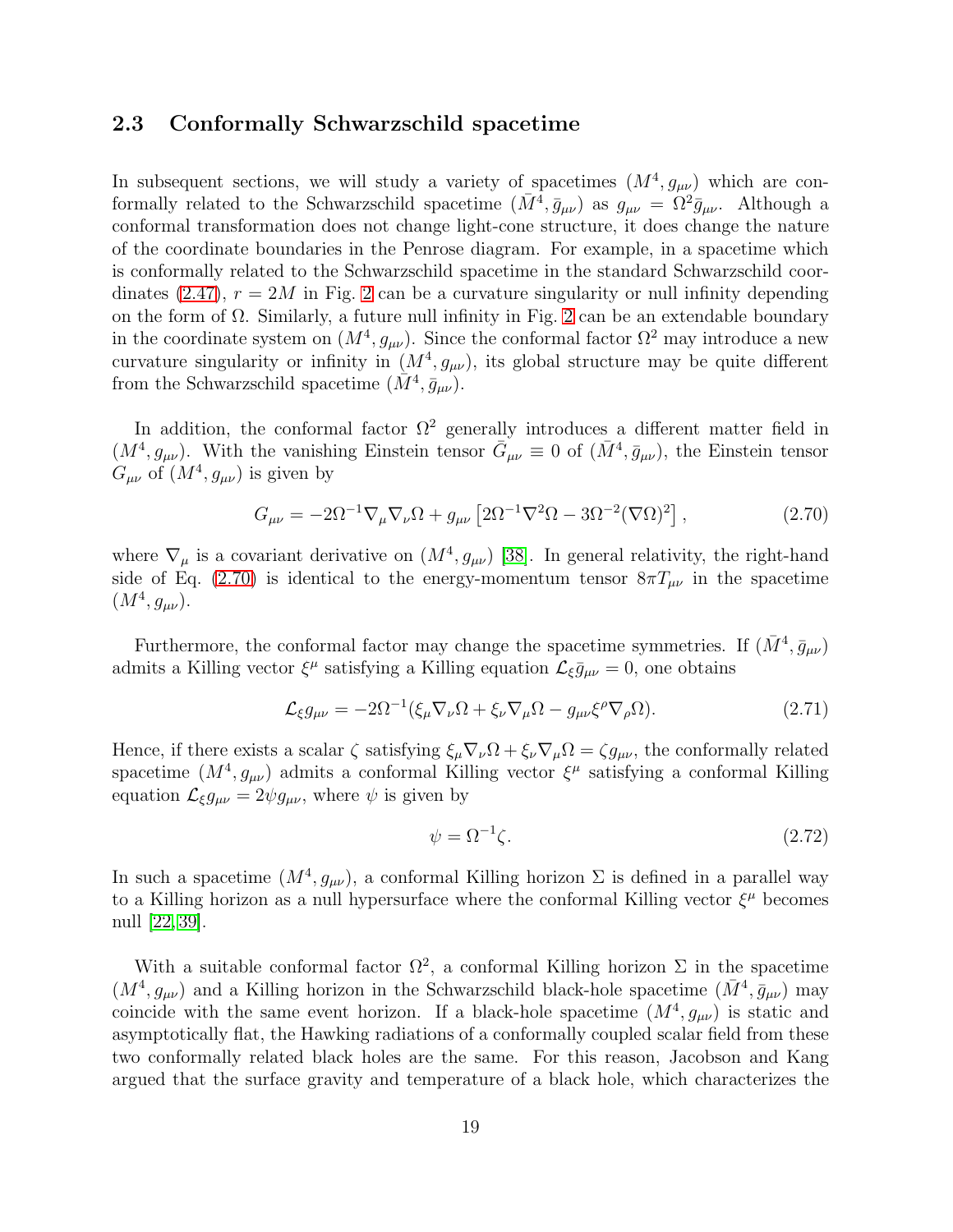Hawking radiation, should be conformally invariant [\[21\]](#page-53-9). Then, they defined the surface gravity  $\kappa$  and temperature  $T_{\text{JKSD}}$  on  $\Sigma$  in terms of the conformal Killing vector  $\xi^{\mu}$  by

$$
\nabla_{\mu}(\xi^{\nu}\xi_{\nu})|_{\Sigma} = -2\kappa\xi_{\mu}|_{\Sigma}, \qquad T_{\text{JKSD}} := \frac{\kappa}{2\pi}.
$$
 (2.73)

On the other hand, Sultana and Dyer defined the surface gravity  $\kappa_{\rm SD}$  by

<span id="page-20-2"></span>
$$
\xi^{\nu}\nabla_{\nu}\xi_{\mu}|_{\Sigma} = \kappa_{\text{SD}}\xi_{\mu}|_{\Sigma} \tag{2.74}
$$

in a different approach [\[22\]](#page-53-10). Although both  $\kappa$  and  $\kappa_{SD}$  reduce to the same surface gravity if  $\xi^{\mu}$  is a Killing vector,  $\kappa_{\text{SD}}$  is not conformally invariant and satisfies  $\kappa = \kappa_{\text{SD}} - 2\psi$  [\[21\]](#page-53-9)<sup>[4](#page-20-1)</sup>. Nevertheless, Sultana and Dyer [\[22\]](#page-53-10) defined the temperature by  $T_{SD} := (\kappa_{SD} - 2\psi|_{\Sigma})/2\pi$ , which is identical to  $T_{\text{JKSD}}$  and conformally invariant. Since  $T_{\text{JKSD}}$  is conformally invariant, with the same normalization of  $\xi^{\mu}$  for the Schwarzschild black hole ( $\Omega \equiv 1$ ), one obtains  $T_{\text{JKSD}} = 1/(4M)$  for a conformally Schwarzschild black hole  $(M^4, g_{\mu\nu})$ . However, it was shown that the effective temperature of the Sultana-Dyer cosmological black hole evaluated from the Hawking radiation is time-dependent and modified from  $T_{\text{JKSD}}$  [\[23\]](#page-53-11).

As an alternative definition of a dynamical black hole, one could consider a futureouter trapping horizon. In terms of the Kodama vector  $K^{\mu}(\partial/\partial x^{\mu}) = K^{A}(\partial/\partial y^{A})$  with Eq. [\(2.16\)](#page-9-1), the surface gravity  $\kappa_{TH}$  and temperature  $T_{TH}$  on an outer or degenerate trapping horizon  $\Sigma$  are defined by [\[27\]](#page-53-15)

<span id="page-20-3"></span>
$$
K^{\nu}\nabla_{\left[\nu}K_{\mu\right]}\vert_{\Sigma} = \kappa_{\text{TH}}K_{\mu}\vert_{\Sigma}, \qquad T_{\text{TH}} := \frac{\kappa_{\text{TH}}}{2\pi}.
$$
 (2.75)

In the static case,  $K^{\mu}$  and  $\kappa_{TH}$  reduce to a hyper-surface orthogonal Killing vector  $\xi^{\mu}$  and the surface gravity on a Killing horizon, respectively. It has been reported that the Hawking temperature of any future outer trapping horizon in a spherically symmetric spacetime derived by a Hamilton-Jacobi variant of the Parikh-Wilczek tunneling method coincides with  $T_{\text{TH}}$  [\[40\]](#page-54-11).

## <span id="page-20-0"></span>2.4 Unsuccessful models of a cosmological black hole

In the present paper, we will investigate various conformally Schwarzschild spacetimes which are asymptotically flat FLRW universe filled by a perfect fluid obeying a linear equation state  $p = w\rho$  with  $w > -1/3$  to seek for cosmological black-hole solutions. In particular, we will consider the Thakurta spacetime [\(2.76\)](#page-21-1), the McClure-Dyer spacetime [\(2.77\)](#page-22-3), the Sultana-Dyer class of spacetimes [\(3.1\)](#page-22-4), and the Culetu spacetime [\(4.1\)](#page-36-1). Before moving to the analyses of the latter two spacetimes in the subsequent sections, here we show that the Thakurta spacetime and the McClure-Dyer spacetime are identical and they do not describe a cosmological black hole based on the previous works [\[15,](#page-53-3) [16\]](#page-53-4).

<span id="page-20-1"></span><sup>4</sup>Another different definition of surface gravity has been proposed in [\[39\]](#page-54-10).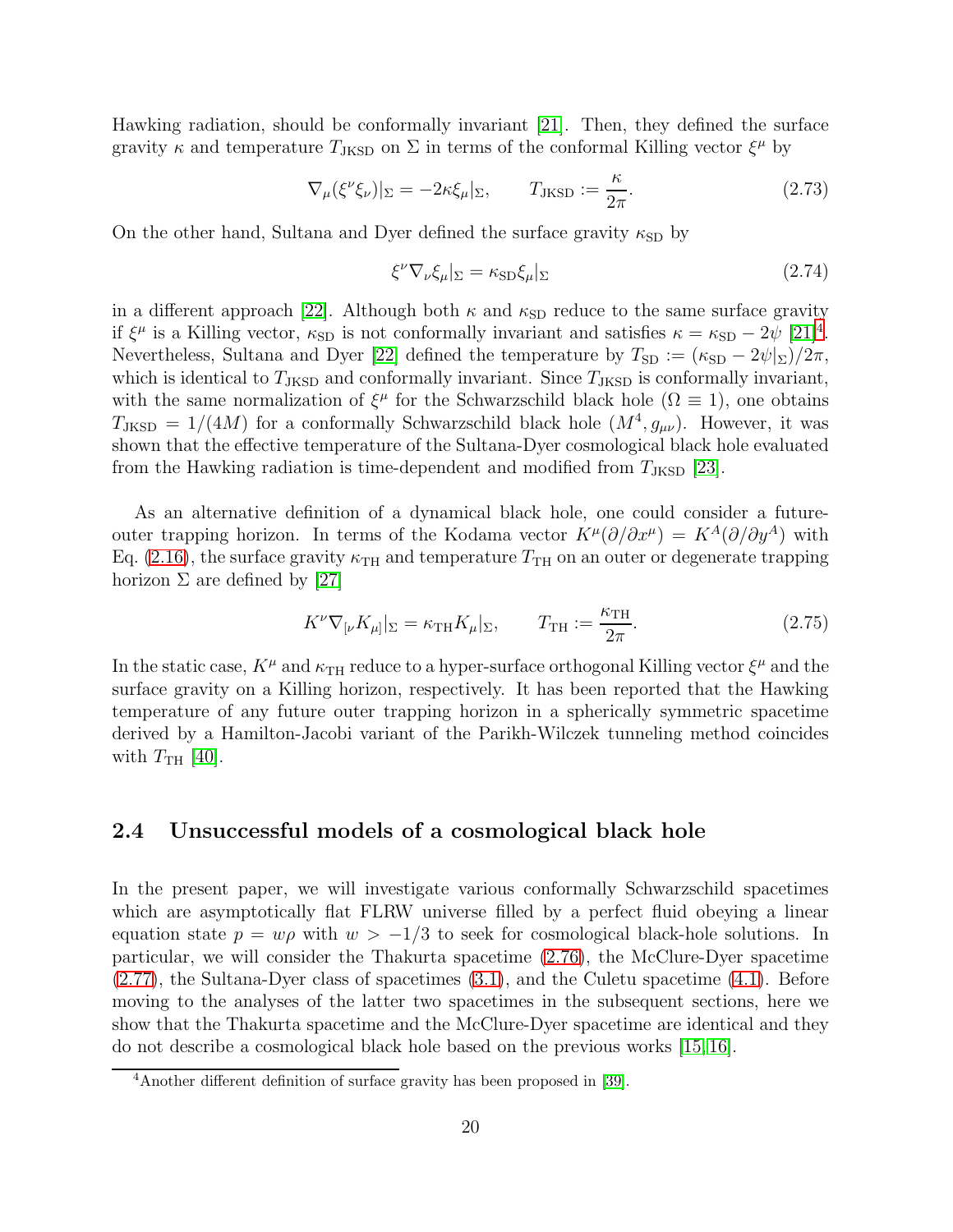Actually, in spite that the Thakurta spacetime (or equivalently the McClure-Dyer spacetime) is distinct from other two spacetimes unless the conformal factor  $a^2$  is non-constant, it has been misidentified with the Sultana-Dyer class of spacetimes by incorrect coordinate transformations disregarding the integrability conditions in some papers [\[41](#page-54-12)[–43\]](#page-54-13). When a coordinate transformation  $y = y(\bar{y})$  on  $(M^2, g_{AB})$  is defined in terms of differential displacements such that  $dy = F_A(\bar{y})d\bar{y}^A$ , the functions  $F_A(\bar{y})$  must satisfy an integrability condition  $\partial F_0 / \partial \bar{y}^1 = \partial F_1 / \partial \bar{y}^0$ .

#### <span id="page-21-0"></span>2.4.1 Thakurta class

The Thakurta spacetime [\[14\]](#page-53-2) is a conformally Schwarzschild spacetime constructed with the Schwarzschild coordinates [\(2.47\)](#page-13-2) given by

<span id="page-21-1"></span>
$$
ds^{2} = a(t)^{2} \left( -f(r)dt^{2} + f(r)^{-1}dr^{2} + r^{2}d\Omega^{2} \right),
$$
  

$$
f(r) := 1 - \frac{2M}{r},
$$
 (2.76)

which is asymptotic to the flat FLRW spacetime as  $r \to \infty$ . The global structure of the Thakurta spacetime with  $M > 0$  and  $a(t) = a_0 t^{\alpha}$   $(\alpha > 0)$  has been clarified in [\[15,](#page-53-3) [16\]](#page-53-4). In this case,  $t = 0$  and  $r = 2M$  are curvature singularities and the maximally extended spacetime given in the domains of  $0 < t < \infty$  and  $2M < r < \infty$  does not admit neither event horizon nor future outer trapping horizon. As the Penrose diagram drawn in Fig. [4](#page-21-2) shows, the Thakurta spacetime does not describe a cosmological black hole.



<span id="page-21-2"></span>Figure 4: A Penrose diagram of the maximally extended Thakurta spacetime [\(2.76\)](#page-21-1) with  $a(t) = a_0|t|^{\alpha}$  ( $\alpha > 0$ ). Regions with different labels are causally disconnected and describe distinct spacetimes.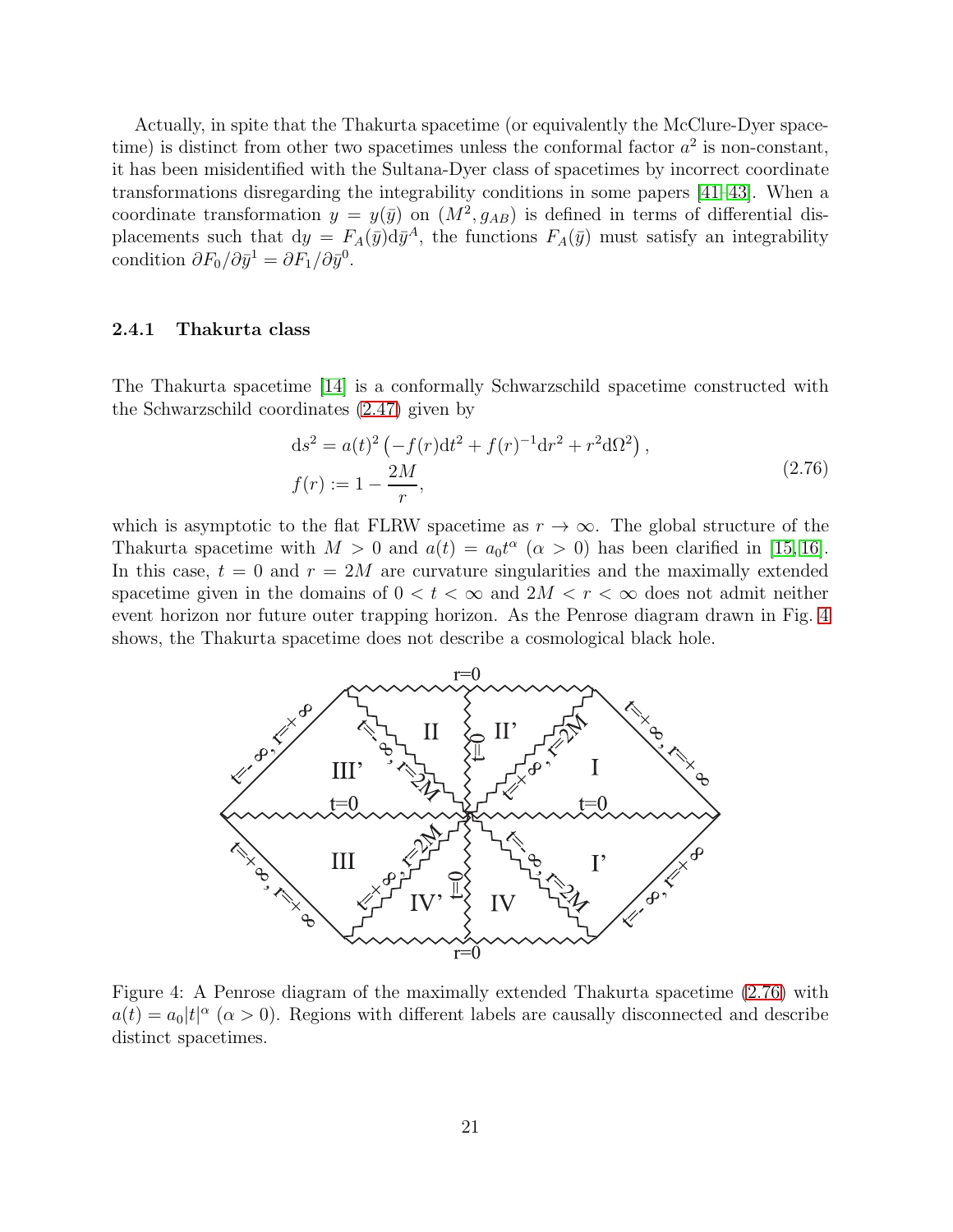#### <span id="page-22-0"></span>2.4.2 McClure-Dyer class

The McClure-Dyer spacetime [\[18\]](#page-53-6) is a conformally Schwarzschild spacetime constructed with the isotropic coordinates [\(2.59\)](#page-16-1) given by

<span id="page-22-3"></span>
$$
ds^{2} = a(t)^{2} \left[ -\left(\frac{2\sigma - M}{2\sigma + M}\right)^{2} dt^{2} + \left(1 + \frac{M}{2\sigma}\right)^{4} (d\sigma^{2} + \sigma^{2} d\Omega^{2}) \right].
$$
 (2.77)

In fact, the McClure-Dyer spacetime is obtained from the Thakurta spacetime [\(2.76\)](#page-21-1) by a coordinate transformation [\(2.58\)](#page-16-0). Therefore, the coordinates [\(2.77\)](#page-22-3) cover the regions of  $r > 2M$  in the Thakurta spacetime corresponding to I, I', III, and III' in Fig. [4.](#page-21-2) As a result, the McClure-Dyer spacetime does not describe a cosmological black hole either.

## <span id="page-22-1"></span>3 Sultana-Dyer class

In this section, we investigate the following conformally Schwarzschild spacetime constructed with the Kerr-Schild coordinates:

<span id="page-22-4"></span>
$$
ds^{2} = a(\eta)^{2} \left[ -d\eta^{2} + dr^{2} + r^{2} d\Omega^{2} + \frac{2M}{r} (d\eta + dr)^{2} \right],
$$
 (3.1)

which is asymptotic to the flat FLRW spacetime as  $r \to \infty$ . Non-zero components of the inverse metric are given by

$$
g^{\eta\eta} = -\frac{1}{a^2} \left( 1 + \frac{2M}{r} \right), \qquad g^{rr} = \frac{1}{a^2} \left( 1 - \frac{2M}{r} \right),
$$
  

$$
g^{\eta r} (= g^{r\eta}) = \frac{2M}{a^2 r}, \qquad g^{\theta\theta} = g^{\phi\phi} \sin^2 \theta = \frac{1}{a^2 r^2}.
$$
 (3.2)

Sultana and Dyer studied the spacetime [\(3.1\)](#page-22-4) in detail with  $a(\eta) = \eta^2$  [\[17\]](#page-53-5). In this section, we assume  $M > 0$  and study a more general case  $a(\eta) = a_0 |\eta|^{\alpha}$ , where  $a_0$  and  $\alpha$  are positive constants. In the spacetime,  $\eta$  is a timelike coordinate everywhere and we define the future direction by increasing  $\eta$ .

### <span id="page-22-2"></span>3.1 Global structure

Under our assumptions, the spacetime with the metric [\(3.1\)](#page-22-4) is analytic except at  $\eta = 0$ and  $r = 0$ . In fact, both  $\eta = 0$  and  $r = 0$  are curvature singularities as the following Ricci scalar  $\mathcal R$  blows up:

$$
\mathcal{R} = \frac{6}{r^2 a^2} \left\{ r^2 \frac{\ddot{a}}{a} + 2M \left( r \frac{\ddot{a}}{a} - \frac{\dot{a}}{a} \right) \right\} = \frac{6\alpha \{ (\alpha - 1)r(r + 2M) - 2M\eta \}}{a_0^2 r^2 |\eta|^{2(1+\alpha)}}.
$$
(3.3)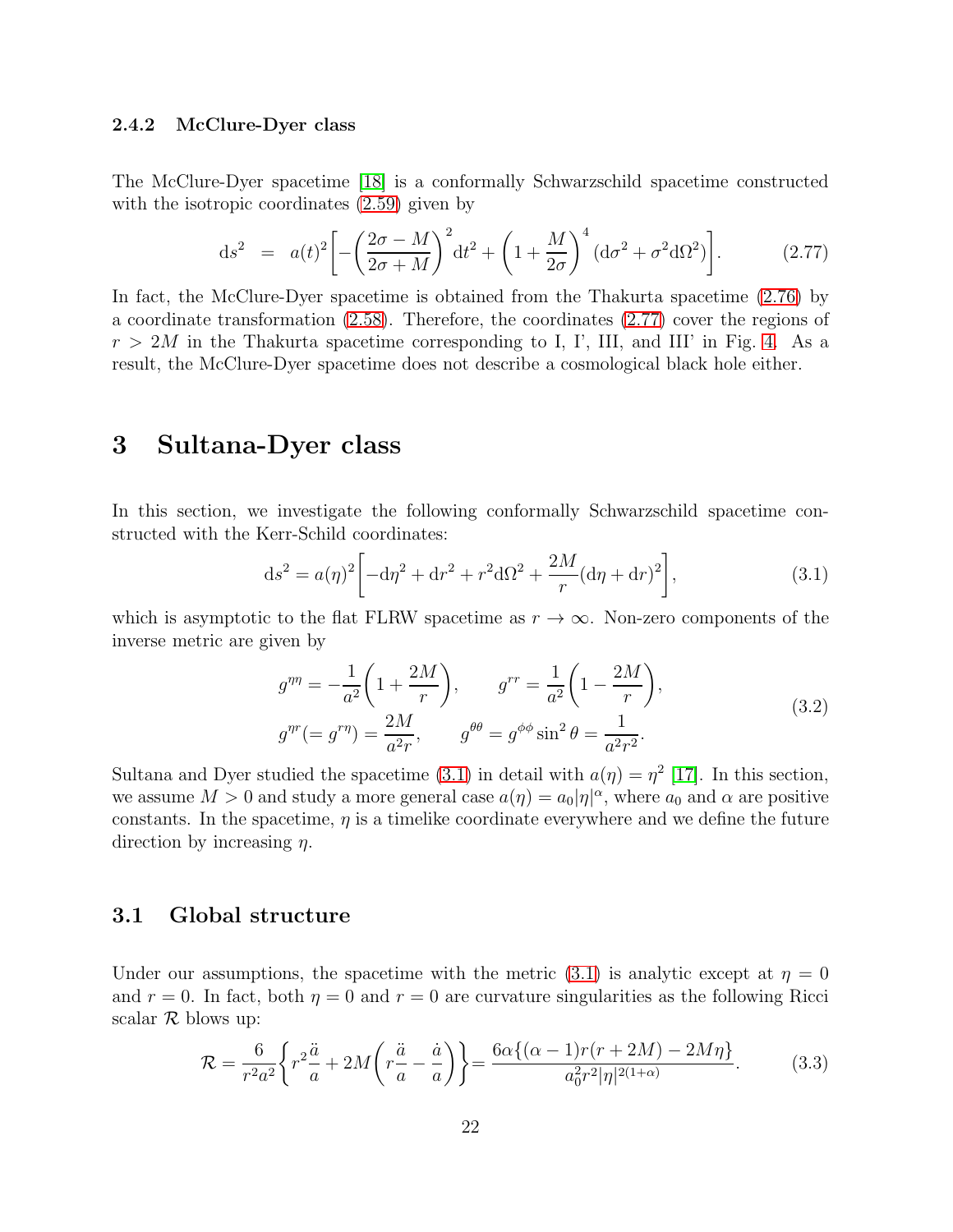In the domain  $\eta \in (0,\infty)$   $(\eta \in (-\infty,0))$ , the spacetime approaches as  $r \to \infty$  the asymptotically flat Friedmann expanding (collapsing) universe with a perfect fluid that obeys an equation of state  $p = w\rho$ , where w satisfies  $\alpha = 2/(1+3w)$ , so that  $\alpha > 0$  is equivalent to  $w > -1/3$ .

Since the spacetime admits a hypersurface-orthogonal conformal Killing vector  $\xi^{\mu}$  =  $(1,0,0,0)$  satisfying  $\mathcal{L}_{\xi}g_{\mu\nu} = 2(\dot{a}/a)g_{\mu\nu}$ , there is a conserved quantity  $C := -\xi_{\mu}\bar{k}^{\mu}$  along a null geodesic  $\gamma$  with its tangent vector  $\bar{k}^{\mu}$ . If  $\gamma$  is a future-directed radial null geodesic, it is described by  $x^{\mu} = (\eta(\lambda), r(\lambda), 0, 0)$ , where  $\lambda$  is an affine parameter along  $\gamma$ . Then, we have  $\bar{k}^{\mu} = (d\eta/d\lambda, dr/d\lambda, 0, 0)$  and

<span id="page-23-2"></span>
$$
C = a(\eta)^2 \left[ \left( 1 - \frac{2M}{r} \right) \bar{k}^0 - \frac{2M}{r} \bar{k}^1 \right]. \tag{3.4}
$$

By the null condition  $ds^2 = 0$  for  $\gamma$ , we obtain

$$
\left(1 + \frac{2M}{r}\right)\bar{k}^1 = \left(1 - \frac{2M}{r}\right)\bar{k}^0\tag{3.5}
$$

for outgoing  $\gamma$  and

<span id="page-23-5"></span><span id="page-23-1"></span><span id="page-23-0"></span>
$$
\bar{k}^1 = -\bar{k}^0 \tag{3.6}
$$

for ingoing  $\gamma$ . Equation [\(3.5\)](#page-23-0) is integrated to give

$$
\eta - \eta_0 = r + 4M \ln \left| \frac{r}{2M} - 1 \right|,\tag{3.7}
$$

where  $\eta_0$  is an integration constant. Equation [\(3.7\)](#page-23-1) shows  $\eta \to \infty$  as  $r \to \infty$  and  $\eta \to -\infty$ as  $r \to 2M$ , as seen in Fig. [3\(](#page-17-0)c). Equations [\(3.4\)](#page-23-2) and [\(3.5\)](#page-23-0) give

<span id="page-23-3"></span>
$$
\frac{C}{a(\eta)^2} = \bar{k}^1. \tag{3.8}
$$

With  $a(\eta) = a_0 |\eta|^\alpha$  and Eq. [\(3.7\)](#page-23-1), Eq. [\(3.8\)](#page-23-3) is integrated to give

<span id="page-23-4"></span>
$$
\frac{C}{a_0^2}(\lambda - \lambda_0) = \int^r \left| \eta_0 + \bar{r} + 4M \ln \left| \frac{\bar{r}}{2M} - 1 \right| \right|^{2\alpha} d\bar{r},\tag{3.9}
$$

where  $\lambda_0$  is an integration constant. Since the affine parameter  $\lambda$  diverges as  $r \to \infty$  along a future-directed outgoing radial null geodesic  $\gamma$ ,  $(\eta, r) \rightarrow (\infty, \infty)$  is a future null infinity. In contrast, the right-hand side of Eq. [\(3.9\)](#page-23-4) is shown to be finite as  $r \to 2M$ . For any  $\epsilon$ with  $0 < \epsilon < 1/(2\alpha)$ , there exists  $\delta > 0$  such that

$$
\left|\eta_0 + \bar{r} + 4M \ln \left| \frac{\bar{r}}{2M} - 1 \right| \right| < 4M \left(\frac{\bar{r}}{2M} - 1\right)^{-\epsilon} \tag{3.10}
$$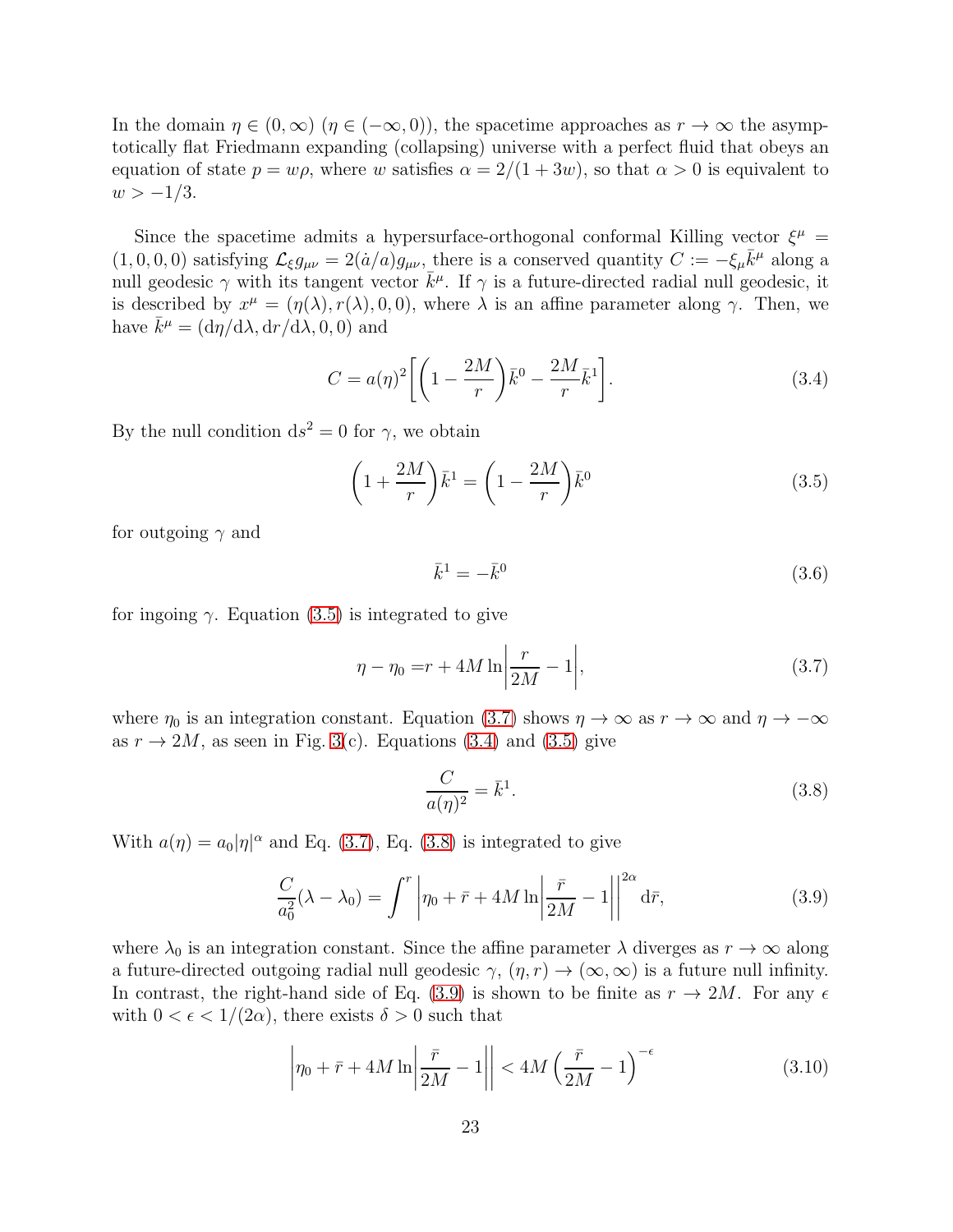for  $2M - \delta < \bar{r} < 2M$ . Then, it immediately follows that the integral of the right-hand side of Eq. [\(3.9\)](#page-23-4) is bounded from above. Since the affine parameter  $\lambda$  is finite,  $(\eta, r) \rightarrow (-\infty, 2M)$  is an extendable boundary if it is regular. Although the Ricci scalar and the Kretschmann scalar  $\mathcal{R}_{\mu\nu\rho\sigma} \mathcal{R}^{\mu\nu\rho\sigma}$  are finite as  $(\eta, r) \to (-\infty, 2M)$  along  $\gamma$ , it could also be a parallelly propagated (p.p.) curvature singularity, which is defined by the fact that some component of the Riemann tensor in the parallelly transported frame along a geodesic blows up [\[28\]](#page-53-16).

On the other hand, Eq [\(3.6\)](#page-23-5) is integrated to give  $r = -(\eta - \eta_0)$ , which shows  $\eta \to -\infty$ as  $r \to \infty$ , as seen in Fig. [3\(](#page-17-0)c). Equations [\(3.4\)](#page-23-2) and [\(3.6\)](#page-23-5) give

<span id="page-24-0"></span>
$$
\frac{C}{a(\eta)^2} = \bar{k}^0. \tag{3.11}
$$

With  $a(\eta) = a_0 |\eta|^\alpha$ , Eq. [\(3.11\)](#page-24-0) is integrated to give

$$
\frac{C}{a_0^2}(\lambda - \lambda_0) = \int^{\eta} |\bar{\eta}|^{2\alpha} d\bar{\eta}.
$$
\n(3.12)

Since  $|\lambda| \to \infty$  holds as  $\eta \to -\infty$  (and hence  $r \to \infty$ ) along a future-directed ingoing radial null geodesic,  $(\eta, r) \rightarrow (-\infty, \infty)$  is a past null infinity.



<span id="page-24-1"></span>Figure 5: A Penrose diagram of the maximally extended Sultana-Dyer spacetime [\(3.1\)](#page-22-4) with  $a(\eta) = a_0 |\eta|^{\alpha}$  ( $\alpha > 0$ ). The portion consisting of I and II describes a cosmological black hole. If the coordinate boundary  $(\eta, r) \to (-\infty, 2M)$  is regular, it is extendable.

As a result, the Penrose diagram of the spacetime [\(3.1\)](#page-22-4) with  $a(\eta) = a_0 |\eta|^{\alpha}$  ( $\alpha > 0$ ) is drawn as in Fig. [5.](#page-24-1) It is clear that a maximally symmetric spacetime given in the domains  $0 < \eta < \infty$  and  $0 < r < \infty$ , which corresponds to the portion consisting of I and II,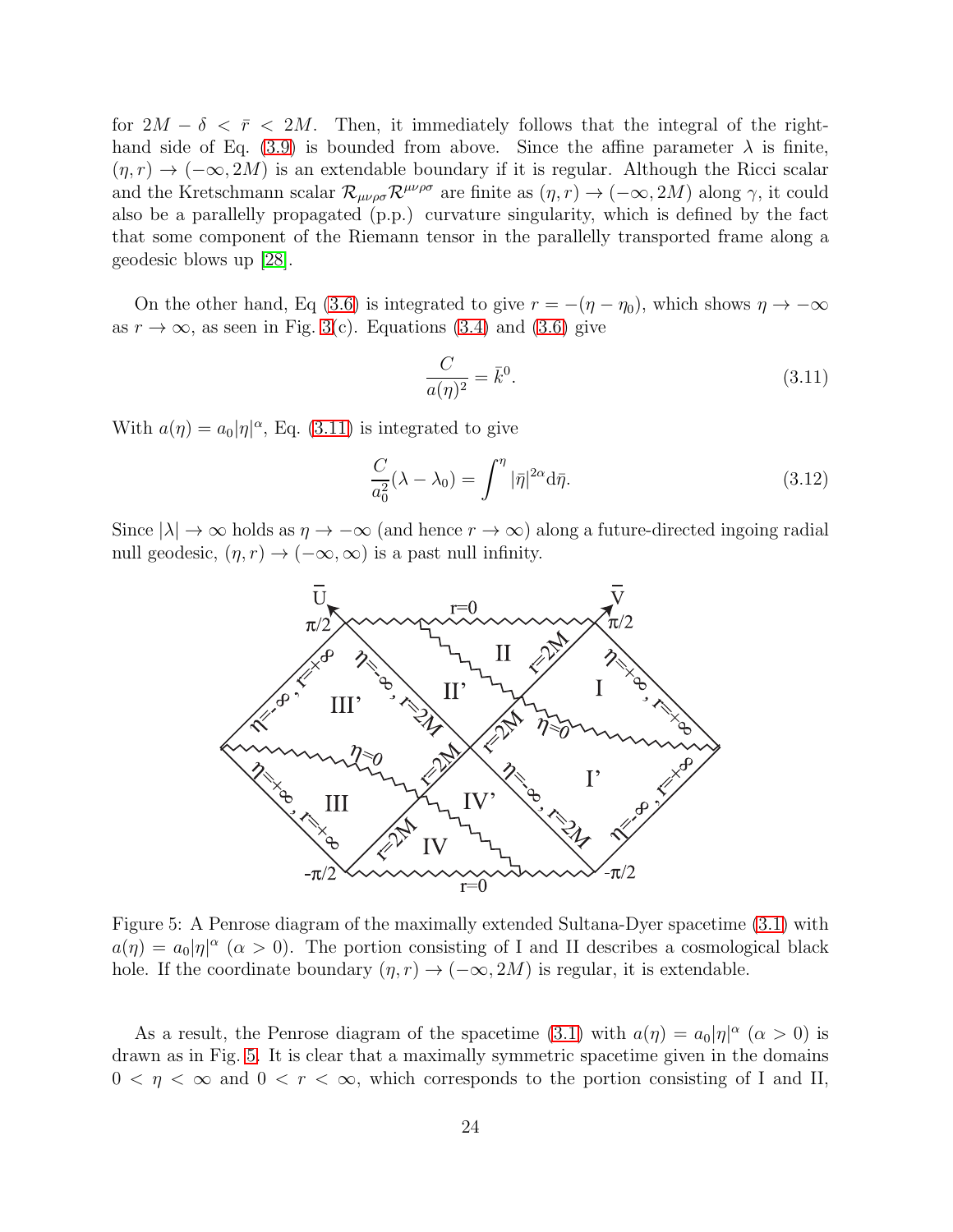describes an asymptotically flat FLRW cosmological black hole with the event horizon at  $r = 2M$ . While  $r = 0$  corresponds to a black-hole singularity,  $\eta = 0$  corresponds to a big-bang singularity. Its time-reversal spacetime consisting of III and IV, with the future direction defined by decreasing  $\eta$ , describes a white hole in the flat FLRW collapsing universe. If the coordinate boundary  $(\eta, r) \to (-\infty, 2M)$  is regular and then extendable, the maximally extended spacetime consisting of I', II', III', and IV' also describes a cosmological black hole. However, since this portion is not covered by a single coordinate system [\(3.1\)](#page-22-4), we will focus on the cosmological black hole corresponding to I+II hereafter.

### <span id="page-25-0"></span>3.2 Matter fields

Now let us identify the matter field to give the corresponding energy-momentum tensor  $T_{\mu\nu}$  (=  $G_{\mu}/8\pi$ ) in the cosmological black-hole spacetime in the domains  $0 < \eta < \infty$  and  $0 < r < \infty$ . Non-zero components of the Einstein tensor for the metric [\(3.1\)](#page-22-4) are given by

$$
G^{00} = \frac{\dot{a}}{r^3 a^5} \left\{ -4M(r+3M) + 3r(r+2M)^2 \frac{\dot{a}}{a} \right\},\tag{3.13}
$$

$$
G^{11} = \frac{1}{r^3 a^4} \left\{ r(r^2 + 12M^2) \frac{\dot{a}^2}{a^2} + 4M(2r - 3M) \frac{\dot{a}}{a} - 2r^3 \frac{\ddot{a}}{a} \right\},\tag{3.14}
$$

$$
G^{01} = -\frac{2M\dot{a}}{r^3 a^5} \left\{ (r - 6M) + 3r(r + 2M)\frac{\dot{a}}{a} \right\},\tag{3.15}
$$

$$
G^{22} = \frac{G^{33}}{\sin^2 \theta} = \frac{r + 2M}{r^3 a^4} \left(\frac{\dot{a}^2}{a^2} - 2\frac{\ddot{a}}{a}\right).
$$
 (3.16)

Adopting the orthonormal basis one-forms

<span id="page-25-3"></span><span id="page-25-2"></span>
$$
E_{\mu}^{(0)} \mathrm{d}x^{\mu} = -a \left[ \left( 1 - \frac{M}{r} \right) \mathrm{d}\eta - \frac{M}{r} \mathrm{d}r \right],\tag{3.17}
$$

<span id="page-25-4"></span>
$$
E_{\mu}^{(1)} \mathrm{d}x^{\mu} = a \left[ \frac{M}{r} \mathrm{d}\eta + \left( 1 + \frac{M}{r} \right) \mathrm{d}r \right],\tag{3.18}
$$

<span id="page-25-5"></span><span id="page-25-1"></span>
$$
E_{\mu}^{(2)} \mathrm{d}x^{\mu} = ar \mathrm{d}\theta, \qquad E_{\mu}^{(3)} \mathrm{d}x^{\mu} = ar \sin \theta \mathrm{d}\phi, \tag{3.19}
$$

we obtain

$$
G^{(0)(0)} = 8\pi \left(\rho_F + \mu + \frac{1}{2}\Omega\right), \qquad G^{(1)(1)} = 8\pi \left(p_F - \mu + \frac{1}{2}\Omega\right), \tag{3.20}
$$

$$
G^{(0)(1)} = G^{(1)(0)} = 4\pi\Omega, \qquad G^{(2)(2)} = G^{(3)(3)} = 8\pi(p_F + P), \tag{3.21}
$$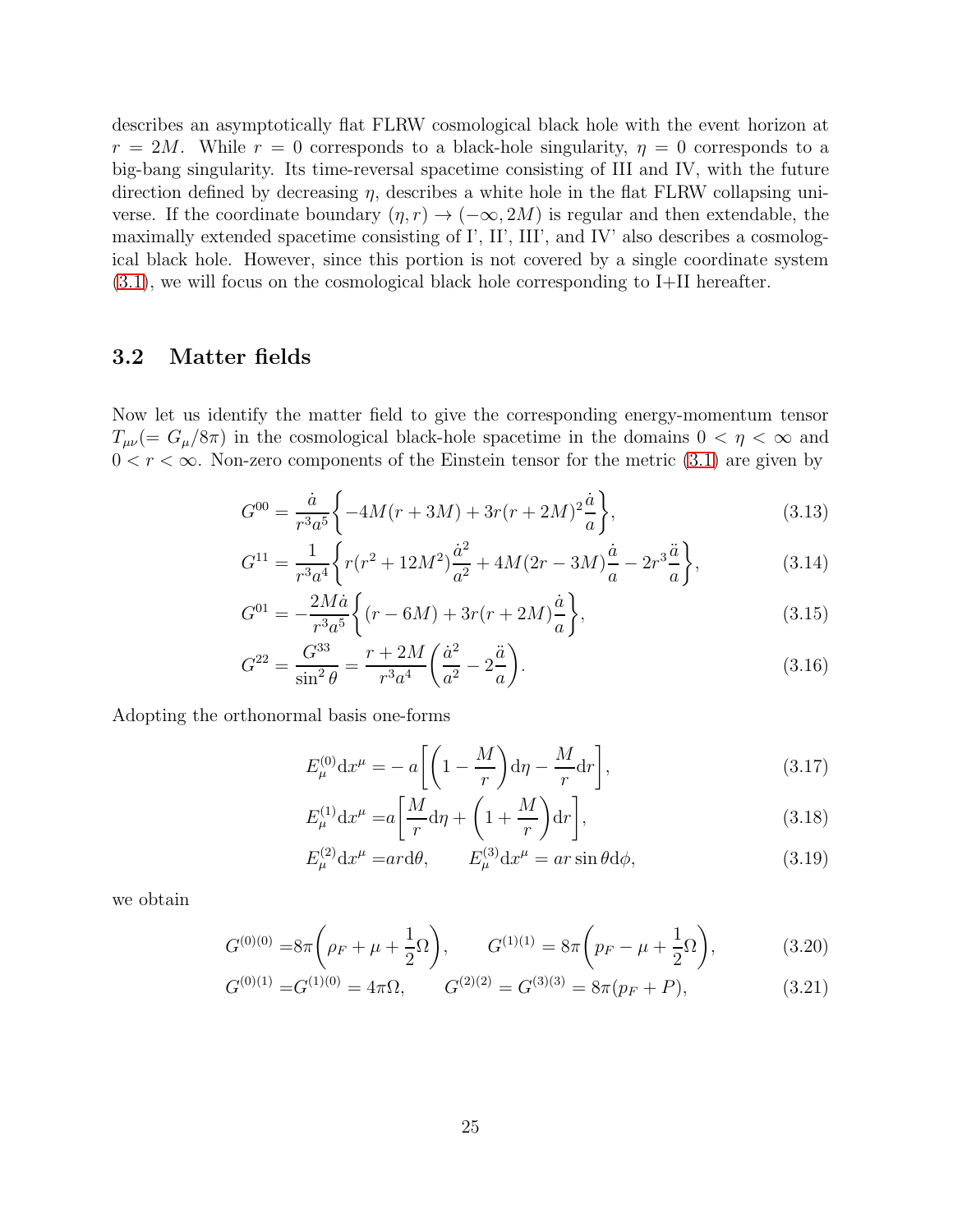where  $\rho_F$ ,  $p_F$ ,  $\mu$ ,  $P$ , and  $\Omega$  are given by

<span id="page-26-1"></span>
$$
8\pi \rho_F = \frac{3\dot{a}^2}{a^4}, \qquad 8\pi p_F = \frac{\dot{a}^2}{a^4} - \frac{2\ddot{a}}{a^3}, \tag{3.22}
$$

<span id="page-26-2"></span><span id="page-26-0"></span>
$$
8\pi\mu = \frac{2M}{r^2} \left( r \frac{\dot{a}^2}{a^4} + r \frac{\ddot{a}}{a^3} - \frac{3\dot{a}}{a^3} \right), \qquad 8\pi P = \frac{2M}{r} \left( \frac{\dot{a}^2}{a^4} - \frac{2\ddot{a}}{a^3} \right), \tag{3.23}
$$

$$
4\pi\Omega = \frac{2M}{r^2} \left( 2(r+M)\frac{\dot{a}^2}{a^4} - (r+M)\frac{\ddot{a}}{a^3} + \frac{\dot{a}}{a^3} \right).
$$
 (3.24)

Equations  $(3.20)$ – $(3.24)$  give

$$
(G^{(0)(0)} + G^{(1)(1)})^2 - 4(G^{(0)(1)})^2 = \frac{4\alpha^2(\alpha+1)[(\alpha+1)(r+2M)^2 + 4M\eta]}{\eta^4 r^2 a^4},
$$
(3.25)

$$
G^{(0)(1)} = \frac{2\alpha M}{\eta r^2 a^2} \left\{ 1 + \frac{(\alpha + 1)(r + M)}{\eta} \right\}.
$$
\n(3.26)

Since  $(G^{(0)(0)} + G^{(1)(1)})^2 - 4(G^{(0)(1)})^2 > 0$  and  $G^{(0)(1)} \neq 0$  are satisfied, the corresponding energy-momentum tensor  $T_{\mu\nu}$  is of the Hawking-Ellis type I in the domain  $\eta > 0$  by Lemma [1](#page-11-1) and we can study the energy conditions by Proposition [5.](#page-12-1)

First,  $G^{(0)(0)} + G^{(1)(1)} > 0$  is shown as

$$
a^2 \left( G^{(0)(0)} + G^{(1)(1)} \right) = \frac{2\alpha(\alpha+1)}{\eta^2} + \frac{4\alpha M}{r^2} \left\{ \frac{(\alpha+1)(r+M)}{\eta^2} + \frac{1}{\eta} \right\} > 0. \tag{3.27}
$$

Then, to check the NEC, we compute

$$
\mathcal{T}_{N} := (G^{(0)(0)} - G^{(1)(1)} + 2G^{(2)(2)}) + \sqrt{(G^{(0)(0)} + G^{(1)(1)})^2 - 4(G^{(0)(1)})^2}
$$
  
= 
$$
\frac{2\alpha(\alpha+1)}{\eta^2 a^2} \left[ 1 + \frac{2M}{r^2} \left( r - \frac{3\eta}{\alpha+1} \right) + \sqrt{\frac{(\alpha+1)(r+2M)^2 + 4M\eta}{(\alpha+1)r^2}} \right].
$$
 (3.28)

An inequality  $\mathcal{T}_N \geq 0$  equivalent to the NEC is satisfied if and only if  $0 < \eta \leq \eta_N(r)$  holds, where

$$
\eta_{\rm N}(r) := \frac{2(\alpha + 1)r(2r + 3M)}{9M}.
$$
\n(3.29)

To check the WEC, we compute

$$
\mathcal{T}_{\rm W} := (G^{(0)(0)} - G^{(1)(1)}) + \sqrt{(G^{(0)(0)} + G^{(1)(1)})^2 - 4(G^{(0)(1)})^2}
$$
  
= 
$$
\frac{2\alpha(\alpha+1)}{\eta^2 a^2} \left[ \frac{(2\alpha-1)r(r+2M) - 6M\eta}{(\alpha+1)r^2} + \sqrt{\frac{(\alpha+1)(r+2M)^2 + 4M\eta}{(\alpha+1)r^2}} \right].
$$
 (3.30)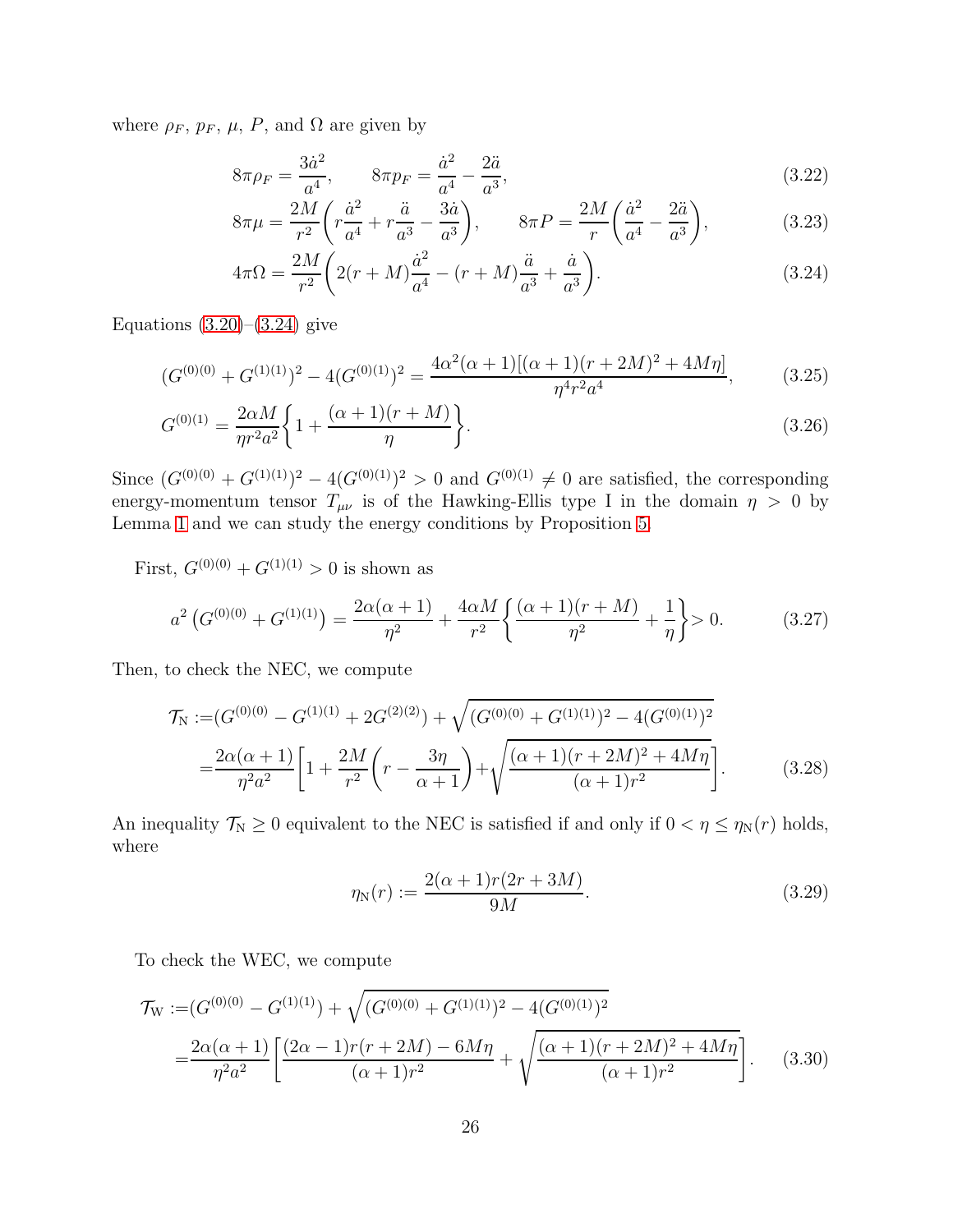$\mathcal{T}_{W} \geq 0$  is satisfied if and only if either of the following two conditions are satisfied: (i)  $0 < \eta \leq \eta_w(r)$ , (ii)  $\eta > \eta_w(r)$  and  $W_1(\eta, r) \leq 0$ , where

$$
\eta_{\mathcal{W}}(r) := \frac{(2\alpha - 1)r(r + 2M)}{6M},\tag{3.31}
$$

$$
W_1(\eta, r) := 36M^2\eta^2 + 4Mr\bigg\{6(1 - 2\alpha)M - (7\alpha - 2)r\bigg\}\eta + 3\alpha(\alpha - 2)r^2(r + 2M)^2. \tag{3.32}
$$

Since  $\eta_{\rm W}(r) < \eta_{\rm N}(r)$  holds, the WEC is equivalent to

<span id="page-27-0"></span>
$$
0 < \eta \le \eta \le (7). \tag{3.33}
$$

For  $0 < \alpha \leq 1/2$ , the WEC is violated everywhere because  $\eta_{\rm W}(r)$  is non-positive.

Now let us check the DEC for  $\alpha > 1/2$ . A condition  $G^{(0)(0)} - G^{(1)(1)} \geq 0$  is equivalent to  $0 < \eta \leq \eta_w(r)$ . Then we compute

$$
\mathcal{T}_{\mathcal{D}} := (G^{(0)(0)} - G^{(1)(1)} - 2G^{(2)(2)}) + \sqrt{(G^{(0)(0)} + G^{(1)(1)})^2 - 4(G^{(0)(1)})^2}
$$
  
= 
$$
\frac{2\alpha(\alpha+1)}{\eta^2 a^2} \left[ \frac{3(\alpha-1)r(r+2M) - 6M\eta}{(\alpha+1)r^2} + \sqrt{\frac{(\alpha+1)(r+2M)^2 + 4M\eta}{(\alpha+1)r^2}} \right].
$$
 (3.34)

 $\mathcal{T}_{\text{D}} \geq 0$  is equivalent to  $0 < \eta \leq \eta_{\text{D}}(r)$  or  $\eta > \eta_{\text{D}}(r)$  with  $D_1(\eta, r) \leq 0$ , where

$$
\eta_{\mathcal{D}}(r) := \frac{(\alpha - 1)r(r + 2M)}{2M},\tag{3.35}
$$

$$
D_1(\eta, r) := 9M^2\eta^2 - 2Mr \left\{ 9(\alpha - 1)M + (5\alpha - 4)r \right\} \eta
$$
  
+  $(2\alpha - 1)(\alpha - 2)r^2(r + 2M)^2$ . (3.36)

 $\eta_D(r) \geq \eta_W(r)$  is shown to hold for  $\alpha \geq 2$  by the following expression;

<span id="page-27-1"></span>
$$
\eta_{\rm W} - \eta_{\rm D} = \frac{(2 - \alpha)r(r + 2M)}{6M}.
$$
\n(3.37)

Therefore, for  $\alpha \geq 2$ , the DEC is equivalent to  $0 < \eta \leq \eta_{\mathcal{W}}(r)$ .

On the other hand,  $\eta_D(r) < \eta_W(r)$  holds for  $1/2 < \alpha < 2$ .  $D_1(\eta, r) = 0$  is solved to give  $\eta = \eta_{D(\pm)}(r)$ , where

$$
\eta_{D(\pm)}(r) := \frac{r}{9M} \left\{ 9(\alpha - 1)M + (5\alpha - 4)r + \pm \sqrt{(\alpha + 1)[(7\alpha - 2)r^2 + 18\alpha Mr + 9(\alpha + 1)M^2]} \right\},
$$
\n(3.38)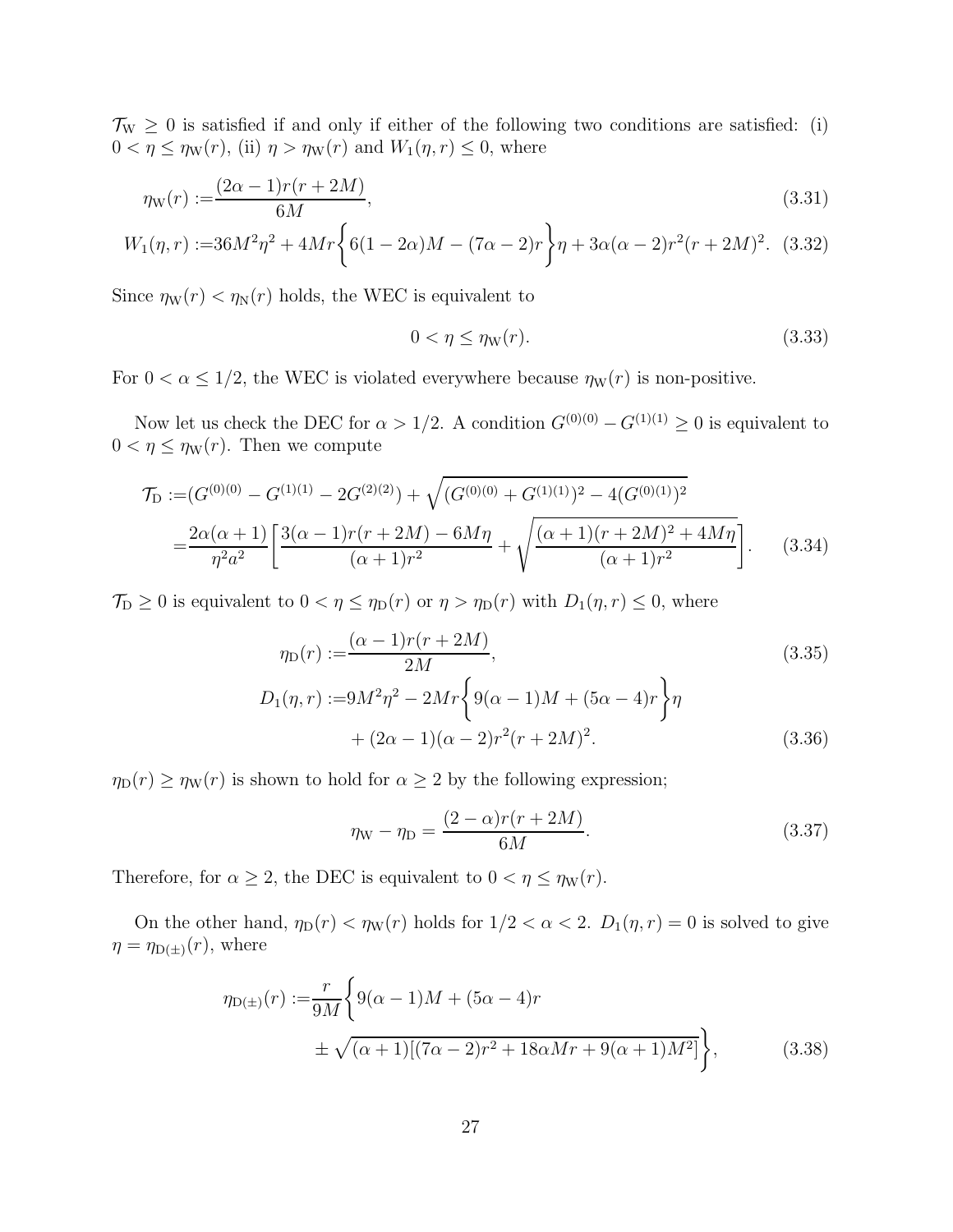which are real and  $\eta_{D(+)}(r) > \eta_D(r)$  is satisfied. Since the inequality  $D_1(0,r) < 0$  shows  $\eta_{D(-)}(r) < 0$ , the DEC is equivalent to  $0 < \eta \le \min{\eta_W(r), \eta_{D(+)}(r)}$  for  $1/2 < \alpha < 2$ .

Lastly, to check the SEC for  $\alpha > 0$ , we compute

$$
\mathcal{T}_{\mathcal{S}} := 2G^{(2)(2)} + \sqrt{(G^{(0)(0)} + G^{(1)(1)})^2 - 4(G^{(0)(1)})^2}
$$
  
= 
$$
\frac{2\alpha(\alpha+1)}{\eta^2 a^2} \left[ \frac{(2-\alpha)(r+2M)}{(\alpha+1)r} + \sqrt{\frac{(\alpha+1)(r+2M)^2 + 4M\eta}{(\alpha+1)r^2}} \right].
$$
 (3.39)

For  $0 < \alpha \leq 2$ , the SEC is equivalent to  $0 < \eta \leq \eta_N(r)$  because the first term in the large bracket is non-negative. For  $\alpha > 2$ ,  $\mathcal{T}_{S} \geq 0$  is equivalent to

$$
\eta \ge \frac{3(1 - 2\alpha)(r + 2M)^2}{4(1 + \alpha)M}.\tag{3.40}
$$

Since the right-hand side is negative, the SEC is equivalent also to  $0 < \eta \le \eta_N(r)$  for  $\alpha > 2$ .

We have clarified the energy conditions for  $T_{\mu\nu}$  in the Sultana-Dyer spacetime [\(3.1\)](#page-22-4). The results are summarized in Table [4,](#page-28-1) which shows that all standard energy conditions are violated in the region with a finite r for sufficiently large  $\eta$ . Next we will consider decompositions of  $T_{\mu\nu}$  into physically motivated matter fields.

Table 4: Regions where the energy-momentum tensor  $T_{\mu\nu}$  (=  $G_{\mu\nu}/8\pi$ ) respects the energy conditions in the domain  $\eta > 0$  in the Sultana-Dyer spacetime [\(3.1\)](#page-22-4) with  $M > 0$  and  $\alpha > 0$ .

<span id="page-28-1"></span>

|            | $0 < \alpha \leq 1/2$ | $1/2 < \alpha < 2$                                          |                                 |
|------------|-----------------------|-------------------------------------------------------------|---------------------------------|
| <b>NEC</b> | $\eta \leq \eta_N(r)$ | $0 < \eta \leq \eta_N(r)$                                   | $0 < \eta \leq \eta_N(r)$       |
| WEC        | nowhere               | $0 < \eta \leq \eta_{\rm W}(r)$                             | $0 < \eta \leq \eta_{\rm W}(r)$ |
| DEC.       | nowhere               | $0 < \eta \le \min\{\eta_{\rm W}(r),\eta_{{\rm D}(+)}(r)\}$ | $0 < \eta \leq \eta_{\rm W}(r)$ |
| <b>SEC</b> | $\eta \leq \eta_N(r)$ | $0 < \eta \leq \eta_N(r)$                                   | $0 < \eta \leq \eta_N(r)$       |

#### <span id="page-28-0"></span>3.2.1 Sultana-Dyer-type decomposition

In [\[17\]](#page-53-5), Sultana and Dyer demonstrated in the case of  $\alpha = 2$  that the Einstein tensor [\(3.14\)](#page-25-2)– [\(3.16\)](#page-25-3) is compatible with a combination of a dust fluid and a null dust. This decomposition of  $T_{\mu\nu}$  can be generalized to a combination of a perfect fluid and a null dust for arbitrary  $\alpha > 0$  as

<span id="page-28-2"></span>
$$
T^{\mu\nu} = T_{\rm A}^{\mu\nu} + T_{\rm B}^{\mu\nu},\tag{3.41}
$$

$$
T_{\rm A}^{\mu\nu} := (\rho_A + p_A)u^{\mu}u^{\nu} + p_A g^{\mu\nu}, \tag{3.42}
$$

$$
T_{\rm B}^{\mu\nu} := \rho_B k^{\mu} k^{\nu},\tag{3.43}
$$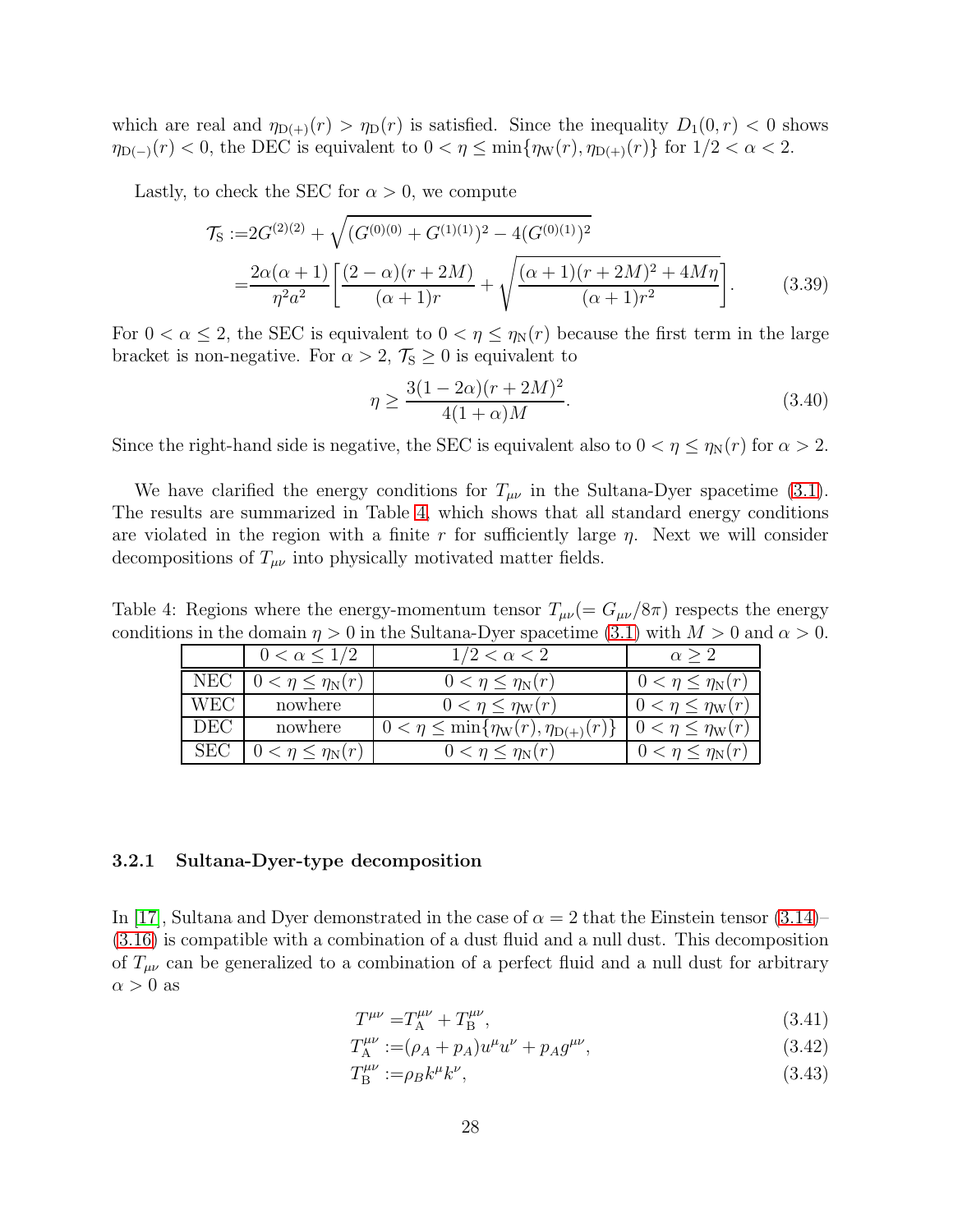where

$$
u^{\mu} = \left(\frac{r^2 + M(2r - 3b)}{ra\sqrt{r^2 + 2M(r - 3b)}}, \frac{M(3b - 2r)}{ra\sqrt{r^2 + 2M(r - 3b)}}, 0, 0\right),\tag{3.44}
$$

$$
8\pi \rho_A = 3\left(1 + \frac{2M}{r}\right)\frac{\dot{a}^2}{a^4} - \frac{12M}{r^2}\frac{\dot{a}}{a^3}, \qquad 8\pi p_A = \left(1 + \frac{2M}{r}\right)\left(-2\frac{\ddot{a}}{a^3} + \frac{\dot{a}^2}{a^4}\right) \tag{3.45}
$$

and

$$
k^{\mu} = \left(\frac{\sqrt{r^2 + 2M(r - 3b)}}{ra}, -\frac{\sqrt{r^2 + 2M(r - 3b)}}{ra}, 0, 0\right),\tag{3.46}
$$

$$
8\pi\rho_{\rm B} = \frac{2M\dot{a}\{4r^2 + 3M(2r - 3b)\}}{r^2a^3\{r^2 + 2M(r - 3b)\}}.\tag{3.47}
$$

Here  $k_{\mu}k^{\mu} = 0$  and  $u_{\mu}u^{\mu} = -1$  hold and  $b(\eta)$  is defined by

$$
b(\eta) := \frac{a\dot{a}}{2\dot{a}^2 - a\ddot{a}} = \frac{\eta}{\alpha + 1}.
$$
\n(3.48)

In the asymptotically FLRW region  $r \to \infty$ ,  $T_A^{\mu\nu}$  becomes homogeneous and  $T_B^{\mu\nu} \to 0$  is realized. In the Sultana-Dyer case  $(\alpha = 2)$ , in particular,  $T_A^{\mu\nu}$  becomes a dust fluid  $(p_A = 0)$ .

However, the problem of this Sultana-Dyer-type decomposition is that  $u^{\mu}$  and  $k^{\mu}$  become complex in the region where the following inequality is satisfied

$$
b(\eta) > \frac{r(r+2M)}{6M} \quad \rightarrow \quad \eta > \frac{(1+\alpha)r(r+2M)}{6M} =: \eta_{\text{max}}.\tag{3.49}
$$

<span id="page-29-0"></span>Therefore, the decomposition [\(3.41\)](#page-28-2) is justified to describe a cosmological black hole, cor-responding to the region I+II in Fig. [5,](#page-24-1) only in the domain  $\eta \leq \eta_{\text{max}}$ .

#### 3.2.2 A global decomposition

Actually, the Einstein tensor  $(3.14)$ – $(3.16)$  is also compatible with the following energymomentum tensor that is a combination of a perfect fluid and a type-II null fluid:

<span id="page-29-1"></span>
$$
T^{\mu\nu} = T^{\mu\nu}_A + T^{\mu\nu}_B,\tag{3.50}
$$

$$
T_{\mathcal{A}}^{\mu\nu} := \rho_F \tilde{u}^\mu \tilde{u}^\nu + p_F (g^{\mu\nu} + \tilde{u}^\mu \tilde{u}^\nu),\tag{3.51}
$$

$$
T_{\mathcal{B}}^{\mu\nu} = \Omega l^{\mu} l^{\nu} + (\mu + P)(l^{\mu} n^{\nu} + l^{\nu} n^{\mu}) + P g^{\mu\nu}, \tag{3.52}
$$

where  $\rho_F$ ,  $p_F$ ,  $\mu$ ,  $P$ , and  $\Omega$  are given by Eqs. [\(3.22\)](#page-26-1)–[\(3.24\)](#page-26-0) and

$$
\tilde{u}_{\mu} dx^{\mu} = -a \left[ \left( 1 - \frac{M}{r} \right) d\eta - \frac{M}{r} dr \right],
$$
\n(3.53)

$$
l_{\mu}dx^{\mu} = -\frac{1}{\sqrt{2}}a(d\eta + dr),\qquad(3.54)
$$

$$
n_{\mu}dx^{\mu} = -\frac{1}{\sqrt{2}}a\left[\left(1 - \frac{2M}{r}\right)d\eta - \left(1 + \frac{2M}{r}\right)dr\right],\tag{3.55}
$$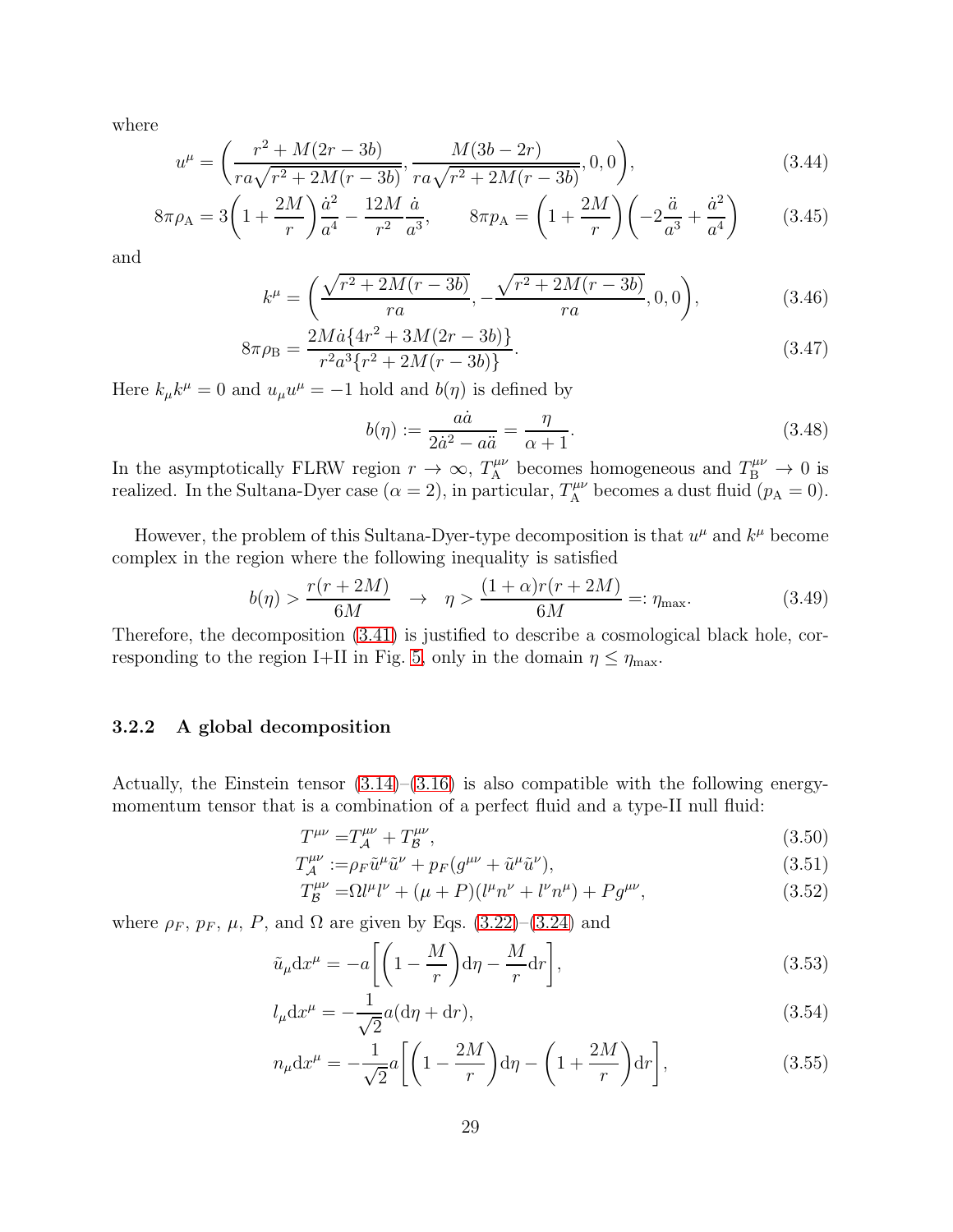which satisfy  $\tilde{u}_{\mu}\tilde{u}^{\mu} = -1$ ,  $l_{\mu}l^{\mu} = n_{\mu}n^{\mu} = 0$ , and  $l_{\mu}n^{\mu} = -1$ . The decomposition [\(3.50\)](#page-29-1) is valid in the entire Sultana-Dyer spacetime, where the perfect fluid  $T_A^{\mu\nu}$  is homogeneous, while the type II null fluid  $T_{\mathcal{B}}^{\mu\nu}$  $\mathcal{B}^{\mu\nu}$  is inhomogeneous.

Adopting the orthonormal basis one-forms  $(3.17)$ – $(3.19)$ , we obtain

$$
T_{\mathcal{A}}^{(a)(b)} = T_{\mathcal{A}}^{\mu\nu} E_{\mu}^{(a)} E_{\nu}^{(b)} = \text{diag}(\rho_F, p_F, p_F, p_F)
$$
(3.56)

and

$$
T_{\mathcal{B}}^{(a)(b)} = T_{\mathcal{B}}^{\mu\nu} E_{\mu}^{(a)} E_{\nu}^{(b)} = \begin{pmatrix} \mu + \Omega/2 & \Omega/2 & 0 & 0\\ \Omega/2 & -\mu + \Omega/2 & 0 & 0\\ 0 & 0 & P & 0\\ 0 & 0 & 0 & P \end{pmatrix}.
$$
 (3.57)

Thus, by Eqs. [\(2.27\)](#page-11-2)–[\(2.30\)](#page-11-3), the homogeneous perfect fluid  $T^{\mu\nu}_{\mathcal{A}}$  satisfies the standard energy conditions according to Table [3.](#page-13-1) On the other hand, Eqs. [\(3.23\)](#page-26-2) and [\(3.24\)](#page-26-0) with  $a(\eta) =$  $a_0|\eta|^{\alpha}$  give

$$
8\pi\mu = \frac{2\alpha M[(2\alpha - 1)r - 3\eta]}{r^2\eta^2 a^2}, \qquad 8\pi P = -\frac{2\alpha(\alpha - 2)M}{r\eta^2 a^2},
$$
\n(3.58)

$$
4\pi\Omega = \frac{2\alpha M[(\alpha+1)(r+M)+\eta]}{r^2\eta^2 a^2},
$$
\n(3.59)

so that

$$
8\pi(\mu + P) = \frac{2\alpha M[(\alpha + 1)r - 3\eta]}{r^2 \eta^2 a^2},
$$
\n(3.60)

$$
8\pi(\mu - P) = \frac{6\alpha M[(\alpha - 1)r - \eta]}{r^2 \eta^2 a^2}.
$$
\n(3.61)

With the above expressions, we can check whether  $T_{\mathcal{B}}^{\mu\nu}$  $B^{\mu\nu}$  respects the energy conditions or not according to Eqs. [\(2.32\)](#page-12-2)–[\(2.35\)](#page-12-3). The results are summarized in Table [5.](#page-30-0)

Table 5: Regions where the type-II null fluid  $T_{\mathcal{B}}^{\mu\nu}$  $B^{\mu\nu}$  respects the energy conditions in the domain  $\eta > 0$  in the Sultana-Dyer spacetime [\(3.1\)](#page-22-4) with  $M > 0$  and  $\alpha > 0$ .

<span id="page-30-0"></span>

|              | $0 < \alpha$ < . | $1/2 < \alpha \leq 1$    | $1 < \alpha \leq 2$             | $\alpha > 2$                |
|--------------|------------------|--------------------------|---------------------------------|-----------------------------|
| $_{\rm NEC}$ | $(\alpha+1)r/3$  | $(\alpha+1)r/3$<br>0 < n | $0 < \eta \leq (\alpha + 1)r/3$ | $\eta \leq (\alpha + 1)r/3$ |
| <b>WEC</b>   | nowhere          | 1)r/3                    | $(2\alpha - 1)$<br>1)r/3        | $(\alpha+1)r/3$             |
| DEC          | nowhere          | nowhere                  |                                 | $(\alpha+1)r/3$             |
| SEC          | 1)r/3            | $(\alpha+1)r/3$<br>0 <   | $(\alpha+1)r/3$                 | nowhere                     |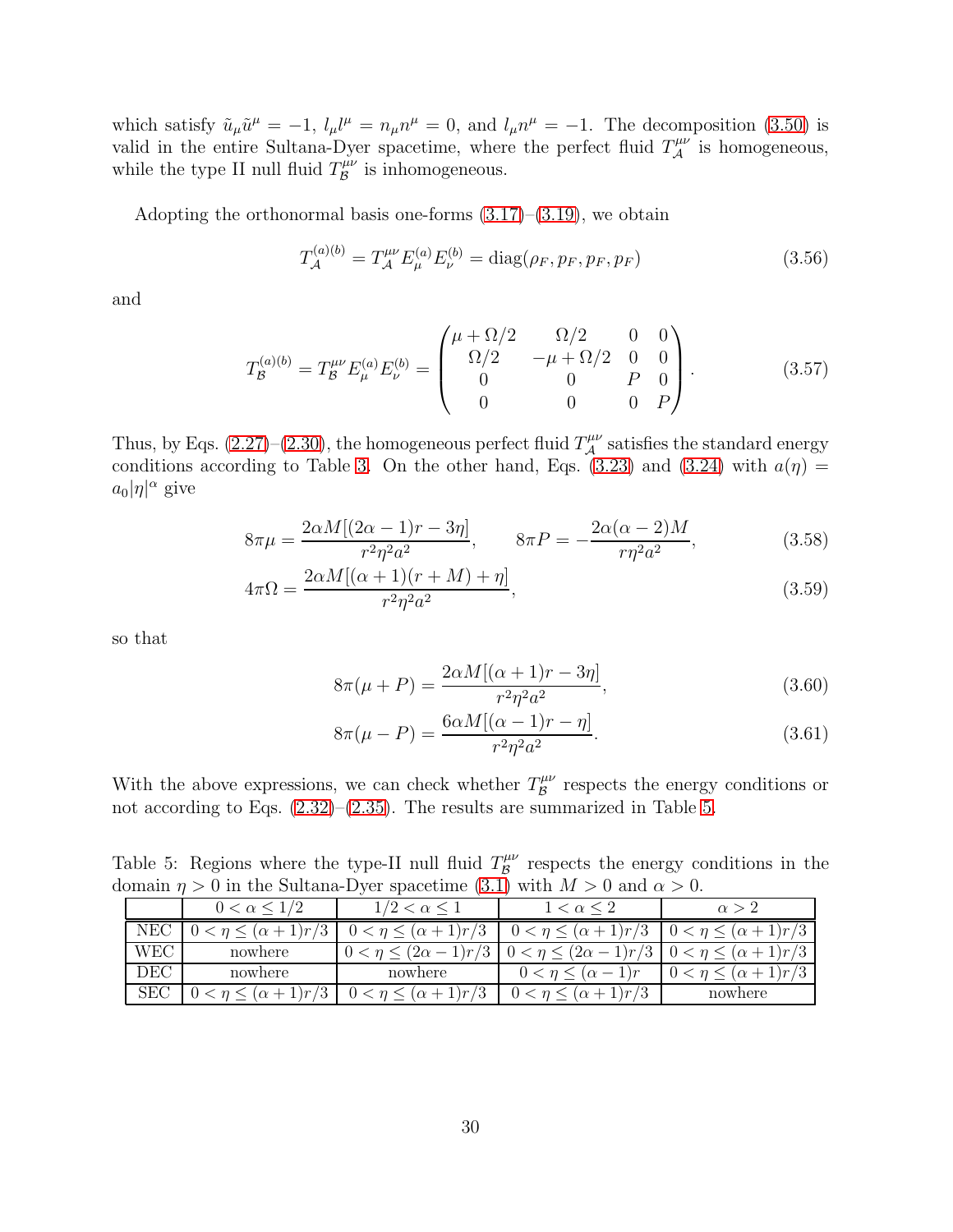### <span id="page-31-0"></span>3.3 Properties as a cosmological black hole

<span id="page-31-1"></span>Now we study properties of the cosmological black-hole spacetime with the metric [\(3.1\)](#page-22-4) with  $a(\eta) = a_0 \eta^{\alpha}$  ( $\alpha > 0$ ) which corresponds to the region I+II in Fig. [5](#page-24-1) ( $\eta > 0$ ).

#### 3.3.1 Trapping horizon

Here we identify the locations of trapping horizons and their types. Consider a futuredirected outgoing and ingoing radial null vectors  $k^{\mu}$  and  $l^{\mu}$  given by

$$
k^{\mu}\frac{\partial}{\partial x^{\mu}} = \frac{1}{\sqrt{2}a} \left\{ \left( 1 + \frac{2M}{r} \right) \frac{\partial}{\partial \eta} + \left( 1 - \frac{2M}{r} \right) \frac{\partial}{\partial r} \right\},\tag{3.62}
$$

$$
l^{\mu}\frac{\partial}{\partial x^{\mu}} = \frac{1}{\sqrt{2}a} \left( \frac{\partial}{\partial \eta} - \frac{\partial}{\partial r} \right),\tag{3.63}
$$

respectively, which satisfy  $k_{\mu}k^{\mu} = l_{\mu}l^{\mu} = 0$  and  $k_{\mu}l^{\mu} = -1$ . With the areal radius  $R = ar$ , the expansions  $(2.8)$  and  $(2.9)$  are computed to give

$$
\theta_{+} = \frac{\sqrt{2}}{ar^2} \left\{ (r - 2M) + \frac{\alpha r(r + 2M)}{\eta} \right\},\tag{3.64}
$$

$$
\theta_{-} = \frac{\sqrt{2}}{ar} \left( \frac{\alpha r}{\eta} - 1 \right),\tag{3.65}
$$

which show that trapping horizons associated with  $k^{\mu}$  and  $l^{\mu}$  are respectively given by  $\eta = \eta_+(r)$  and  $\eta = \eta_-(r)$ , where

<span id="page-31-2"></span>
$$
\eta_{+}(r) := -\frac{\alpha r(r + 2M)}{r - 2M}, \qquad \eta_{-}(r) := \alpha r.
$$
\n(3.66)

Note that  $\eta_+(r) > 0$  holds only in the domain  $0 < r < 2M$ .

The line element along  $\eta = \eta_+(r)$  on  $(M^2, g_{AB})$  is given by

$$
ds^{2}|_{\eta=\eta_{+}} = \frac{a(\eta_{+})^{2}}{rx^{3}} \left\{ 2\alpha r^{2} + 2(2\alpha + 1)xr + (1 + \alpha)x^{2} \right\}
$$
  
 
$$
\times \left\{ 2\alpha r^{2} + 4\alpha xr + (1 + \alpha)x^{2} \right\} dr^{2},
$$
 (3.67)

where  $x := 2M - r$ . Since the trapping horizon  $\eta = \eta_+(r)(> 0)$  exists only in the domain  $0 < r < 2M$ ,  $ds^2|_{\eta=\eta_+} > 0$  is satisfied and therefore  $\eta = \eta_+(r)$  is spacelike. On the other hand, the line element along  $\eta = \eta_-(r)$  on  $(M^2, g_{AB})$  is given by

$$
ds^{2}|_{\eta=\eta_{-}} = \frac{(1+\alpha)a(\eta_{-})^{2}[(1-\alpha)r+2M(1+\alpha)]}{r}dr^{2}.
$$
\n(3.68)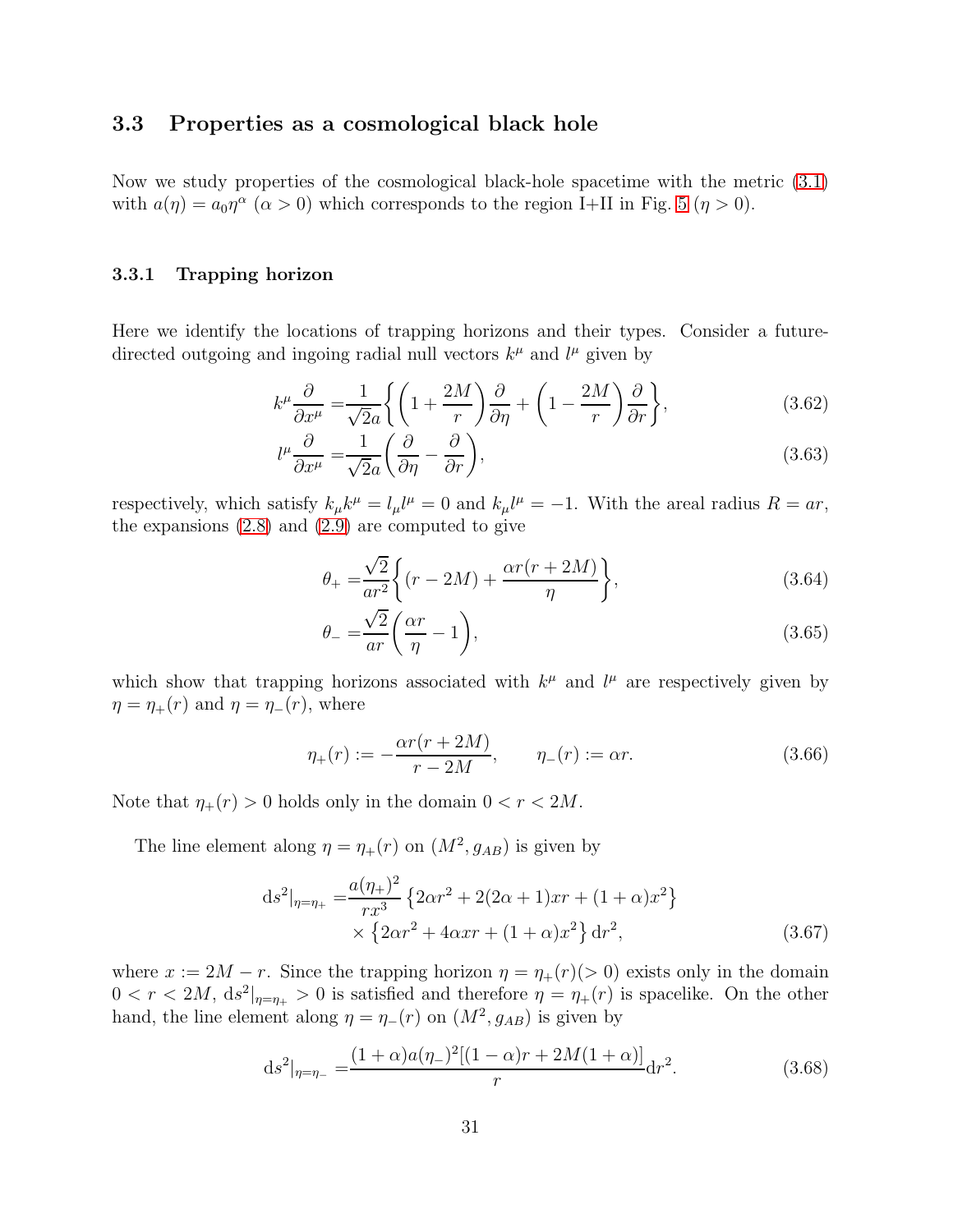For  $0 < \alpha \leq 1$ ,  $ds^2|_{\eta=\eta_-} > 0$  is satisfied, so that  $\eta=\eta_-(r)$  is spacelike. For  $\alpha > 1$ ,  $\eta=\eta_-(r)$ is timelike, null, and spacelike in the domains  $r > r_{d(SD)}$ ,  $r = r_{d(SD)}$ , and  $0 < r < r_{d(SD)}$ , respectively, where

$$
r_{d(SD)} := \frac{2M(\alpha + 1)}{\alpha - 1} (> 2M).
$$
 (3.69)

The results are summarized in Table [6.](#page-32-0)

Table 6: Signature of the trapping horizon  $\eta = \eta_-(r)$  in the Sultana-Dyer spacetime.

<span id="page-32-0"></span>

|            | timelike           |                   | spacelike                           |
|------------|--------------------|-------------------|-------------------------------------|
| $\alpha$   | n.a.               | n.a.              | any $r(r)$                          |
| $\alpha$ > | $r > r_{\rm d(S)}$ | $r = r_{\rm dS}r$ | $\langle r \rangle r_{\text{A/SD}}$ |

In the  $(\eta, r)$ -plane shown in Fig. [6,](#page-33-0) one recognizes that  $\mathcal{L}$ − $\theta$ + < 0 is satisfied at  $\eta = \eta_+(r)$ defined by  $\theta_+ = 0$  and therefore  $\eta = \eta_+(r)$  is a future outer trapping horizon for any  $\alpha(>0)$ . On the other hand, at  $\eta = \eta_-(r)$  defined by  $\theta_-=0$ ,  $\mathcal{L}_+\theta_-< (>)0$  is satisfied when  $\eta = \eta_-(r)$ is spacelike (timelike) and then the trapping horizon  $\eta = \eta_-(r)$  is past outer (past inner). Therefore,  $\eta = \eta_-(r)$  is past outer for  $0 < \alpha \leq 1$ . For  $\alpha > 1$ ,  $\eta = \eta_-(r)$  is past outer, past degenerate, and past inner in the domain  $0 < r < r_{d(SD)}$ ,  $r = r_{d(SD)}$ , and  $r > r_{d(SD)}$ , respectively.

Collecting all the information obtained, one can draw the Penrose diagrams of the Sultana-Dyer black hole as in Fig. [7.](#page-34-1) We confirm the asymptotic behaviors of the trapping horizons  $\eta = \eta_{\pm}(r)$  as follows. Using Eqs. [\(2.48\)](#page-14-3), [\(2.49\)](#page-14-4), [\(2.53\)](#page-15-1), [\(2.55\)](#page-15-2), and [\(2.67\)](#page-18-3), one can write the compactified Kruskal-Szekeres coordinates [\(2.56\)](#page-15-0) in terms of  $(\eta, r)$  as

<span id="page-32-1"></span>
$$
\bar{U} = \arctan\left[\left(1 - \frac{r}{2M}\right) e^{(r-\eta)/(4M)}\right],\tag{3.70}
$$

<span id="page-32-2"></span>
$$
\bar{V} = \arctan(e^{(r+\eta)/(4M)}).
$$
\n(3.71)

Substituting  $\eta = \eta_+(r)$  defined by Eq. [\(3.66\)](#page-31-2), we obtain

$$
\bar{U} = \arctan\left[\left(1 - \frac{r}{2M}\right) \exp\left\{\frac{r}{4M} \left(1 + \frac{\alpha(r + 2M)}{r - 2M}\right)\right\}\right],\tag{3.72}
$$

$$
\bar{V} = \arctan\left[\exp\left\{\frac{r}{4M}\left(1 - \frac{\alpha(r + 2M)}{r - 2M}\right)\right\}\right],\tag{3.73}
$$

which converge to  $(\bar{U}, \bar{V}) \rightarrow (0, \pi/2)$  as  $r \rightarrow 2M^-$ . (See Fig. [5.](#page-24-1)) On the other hand, substituting  $\eta = \eta_-(r)$  defined by Eq. [\(3.66\)](#page-31-2) into Eqs. [\(3.70\)](#page-32-1) and [\(3.71\)](#page-32-2), we obtain

$$
\bar{U} = \arctan\left[\left(1 - \frac{r}{2M}\right)e^{(1-\alpha)r/(4M)}\right],\tag{3.74}
$$

$$
\bar{V} = \arctan(e^{(1+\alpha)r/(4M)}).
$$
\n(3.75)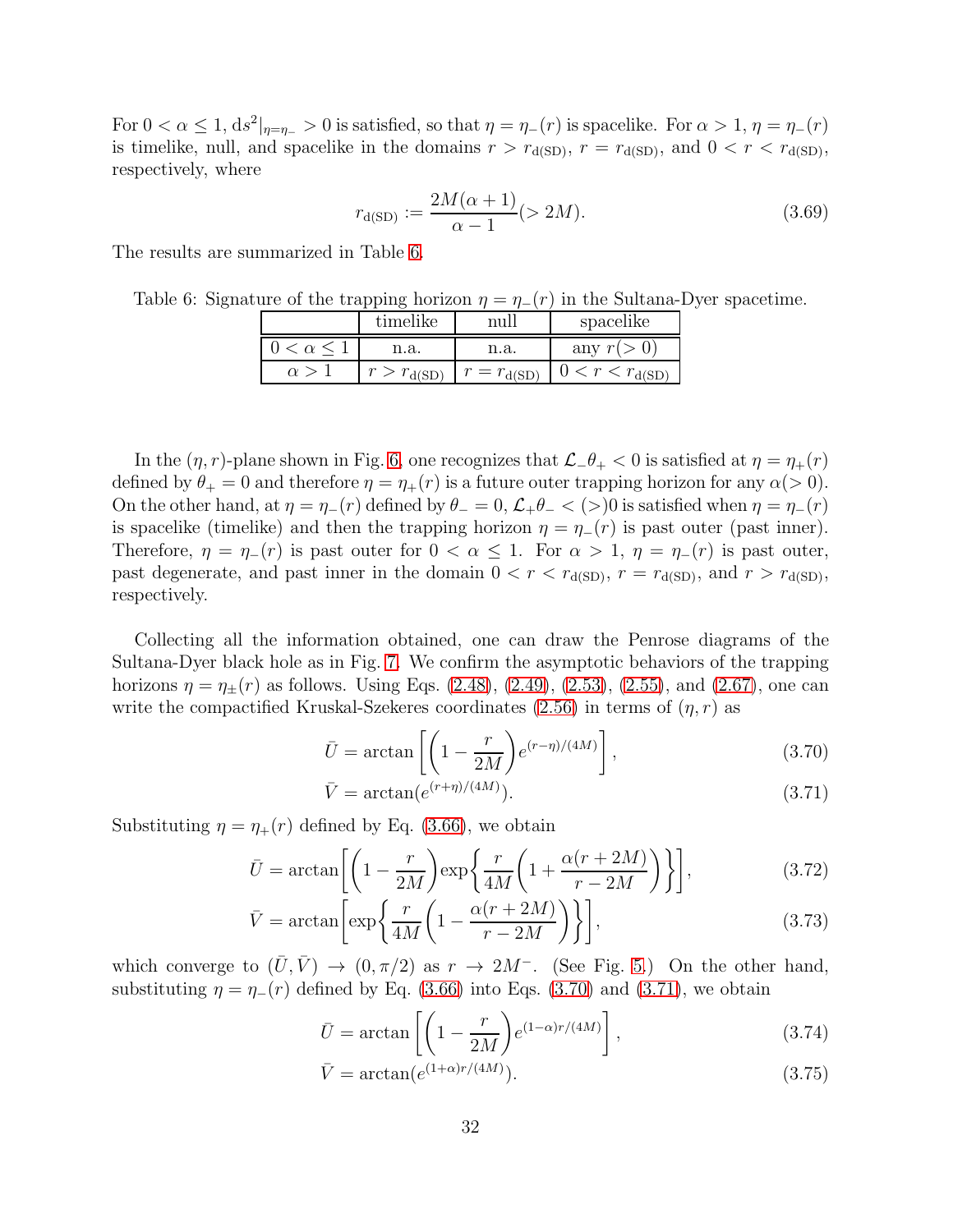

<span id="page-33-0"></span>Figure 6:  $(\eta, r)$  planes for the Sultana-Dyer class of spacetimes with  $a(\eta) = a_0 \eta^{\alpha}$  for (a)  $0 < \alpha \leq 1$  and (b)  $\alpha > 1$ . Several future light-cones are put to clarify the signature of the trapping horizons  $\eta = \eta_{\pm}(r)$ .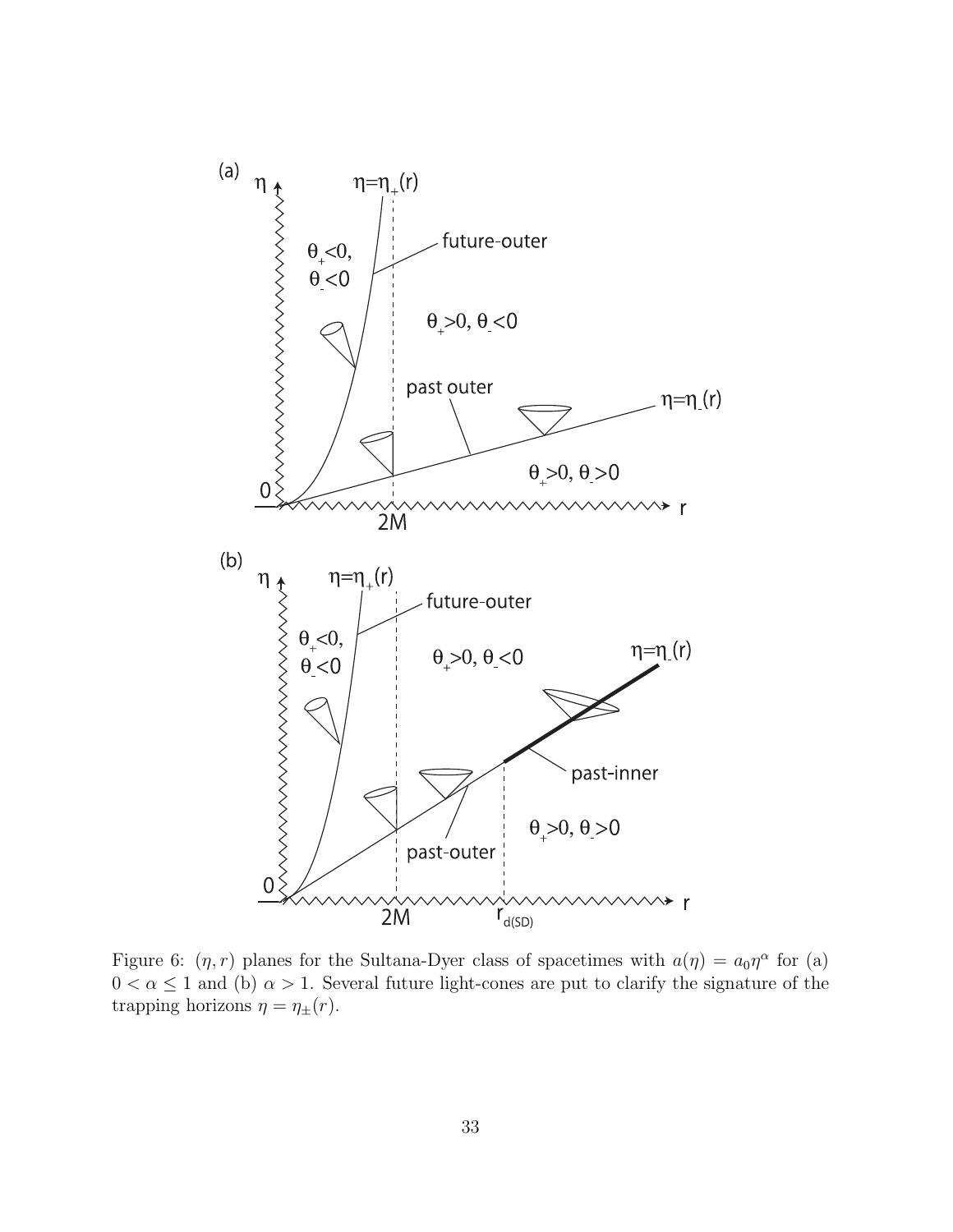The asymptotic behaviors as  $r \to \infty$  are  $(\bar{U}, \bar{V}) \to (-\pi/2, \pi/2)$  for  $0 < \alpha \leq 1$  and  $(\bar{U}, \bar{V}) \to (0, \pi/2)$  for  $\alpha > 1$ . Hence,  $\eta = \eta_{-}(r)$  approaches the spacelike infinity  $i^0$  in Fig. [5](#page-24-1) for  $0 < \alpha \leq 1$  and the future timelike infinity  $i^+$  for  $\alpha > 1$ .



<span id="page-34-1"></span>Figure 7: Penrose diagrams of the Sultana-Dyer black-hole spacetime with  $a(\eta) = a_0 \eta^{\alpha}$  for (a)  $0 < \alpha \leq 1$  and (b)  $\alpha > 1$ . Shaded regions are trapped regions. A thick timelike portion of  $\eta = \eta_-(r)$  is a past inner trapping horizon.

#### <span id="page-34-0"></span>3.3.2 Misner-Sharp mass

The Misner-Sharp mass [\(2.6\)](#page-5-3) for the Sultana-Dyer spacetime is computed to give

<span id="page-34-2"></span>
$$
m_{\text{MS}}(\eta, r) = Ma - 2Mr\dot{a} + \frac{r^2(r + 2M)\dot{a}^2}{2a}
$$
  
= 
$$
Ma\left(1 - \frac{2\alpha r}{\eta} + \frac{\alpha^2 r^2}{\eta^2} + \frac{\alpha^2 r^3}{2M\eta^2}\right).
$$
 (3.76)

At the central singularity  $r = 0$ , the Misner-Sharp mass is positive  $m_{\text{MS}}(\eta, 0) = a(\eta)M(z)$ 0). It is also positive on the event horizon  $(r = 2M)$  in the domain  $0 < \eta < \infty$ :

$$
m_{\rm MS}(\eta, 2M) = Ma \left( 1 - \frac{4\alpha M}{\eta} + \frac{8\alpha^2 M^2}{\eta^2} \right) > 0. \tag{3.77}
$$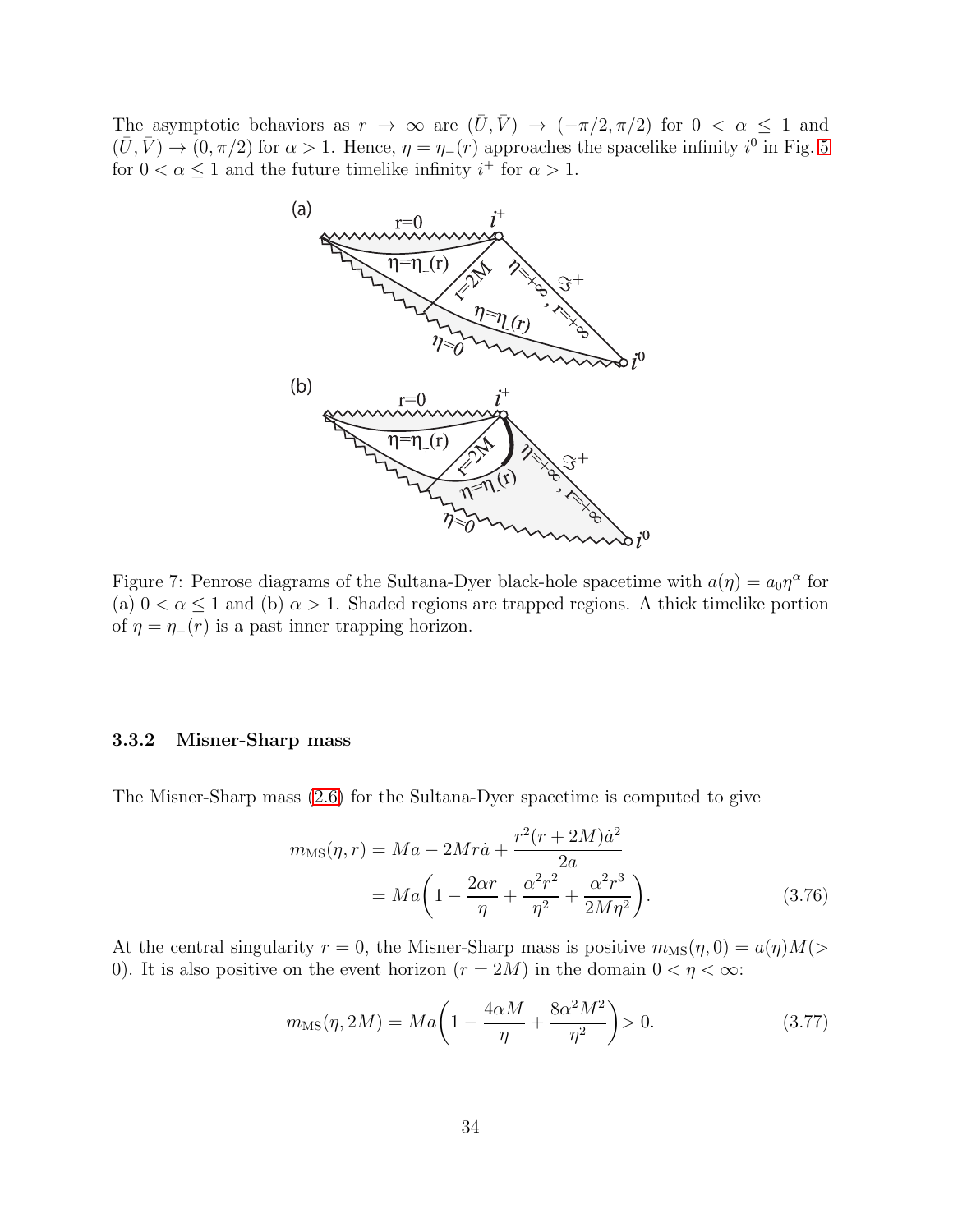Differentiating Eq.  $(3.76)$  with respect to r, we obtain

$$
\partial_r m_{\text{MS}} = -2M\dot{a} + \frac{r(3r + 4M)\dot{a}^2}{2a} = \frac{\dot{a}}{2} \left\{-4M + \frac{\alpha r(3r + 4M)}{\eta} \right\},\tag{3.78}
$$

which shows  $\partial_r m_{\text{MS}} < 0$  in the region of

$$
\eta > \frac{\alpha r (3r + 4M)}{4M}.\tag{3.79}
$$

Figures [6](#page-33-0) and [7](#page-34-1) show that the event horizon  $r = 2M$  is in an untrapped region for  $\eta >$  $\eta_-(2M)(=2\alpha M)$ . Since the contraposition of Proposition [4](#page-9-2) asserts that the DEC is violated in an untrapped region with  $\partial_r m_{\rm MS} < 0$ , the DEC is violated on the event horizon  $r = 2M$ in the late time  $\eta > 5\alpha M$ .

This result is consistent with Table [4](#page-28-1) for  $\alpha > 1/2$ . Equations [\(3.31\)](#page-27-0) and [\(3.38\)](#page-27-1) give

$$
\eta_{\rm W}(2M) = \frac{4(2\alpha - 1)M}{3},\tag{3.80}
$$

$$
\eta_{D+}(2M) = \frac{2}{9}M\left\{19\alpha - 17 + \sqrt{(\alpha+1)(73\alpha+1)}\right\},\tag{3.81}
$$

which satisfy  $\eta_{D+}(2M) > \eta_W(2M)$  for  $\alpha > 1/2$ . Therefore, the DEC is violated on the event horizon in the domain  $\eta > \eta_W(2M)$  for  $\alpha > 1/2$ . Since  $5\alpha M > \eta_W(2M)$  is satisfied for  $\alpha > 0$ , the DEC is certainly violated on the event horizon  $r = 2M$  in the late time  $\eta > 5\alpha M$ .

#### <span id="page-35-0"></span>3.3.3 Temperature of a cosmological black hole

Since the conformal Killing vector  $\xi^{\mu} = (1, 0, 0, 0)$  in the Sultana-Dyer spacetime satisfies  $\xi_{\mu}\xi^{\mu} = -a^2(1-2M/r)$ , the event horizon  $r = 2M$  is a conformal Killing horizon. Its temperature [\(2.73\)](#page-20-2) is computed to give

$$
T_{\text{JKSD}} = \frac{1}{8\pi M},\tag{3.82}
$$

which is the same as the temperature of a hypersurface-orthogonal Killing vector in the Schwarzschild black-hole spacetime.

Next, we derive the temperature of the future outer trapping horizon  $\eta = \eta_+(r)$  given by Eq.  $(3.66)$ . In the spacetime  $(3.1)$ , the Kodama vector  $(2.16)$  is given by

$$
K^{\mu}\frac{\partial}{\partial x^{\mu}} = \frac{1}{a}\frac{\partial}{\partial \eta} - \frac{r\dot{a}}{a^2}\frac{\partial}{\partial r},\tag{3.83}
$$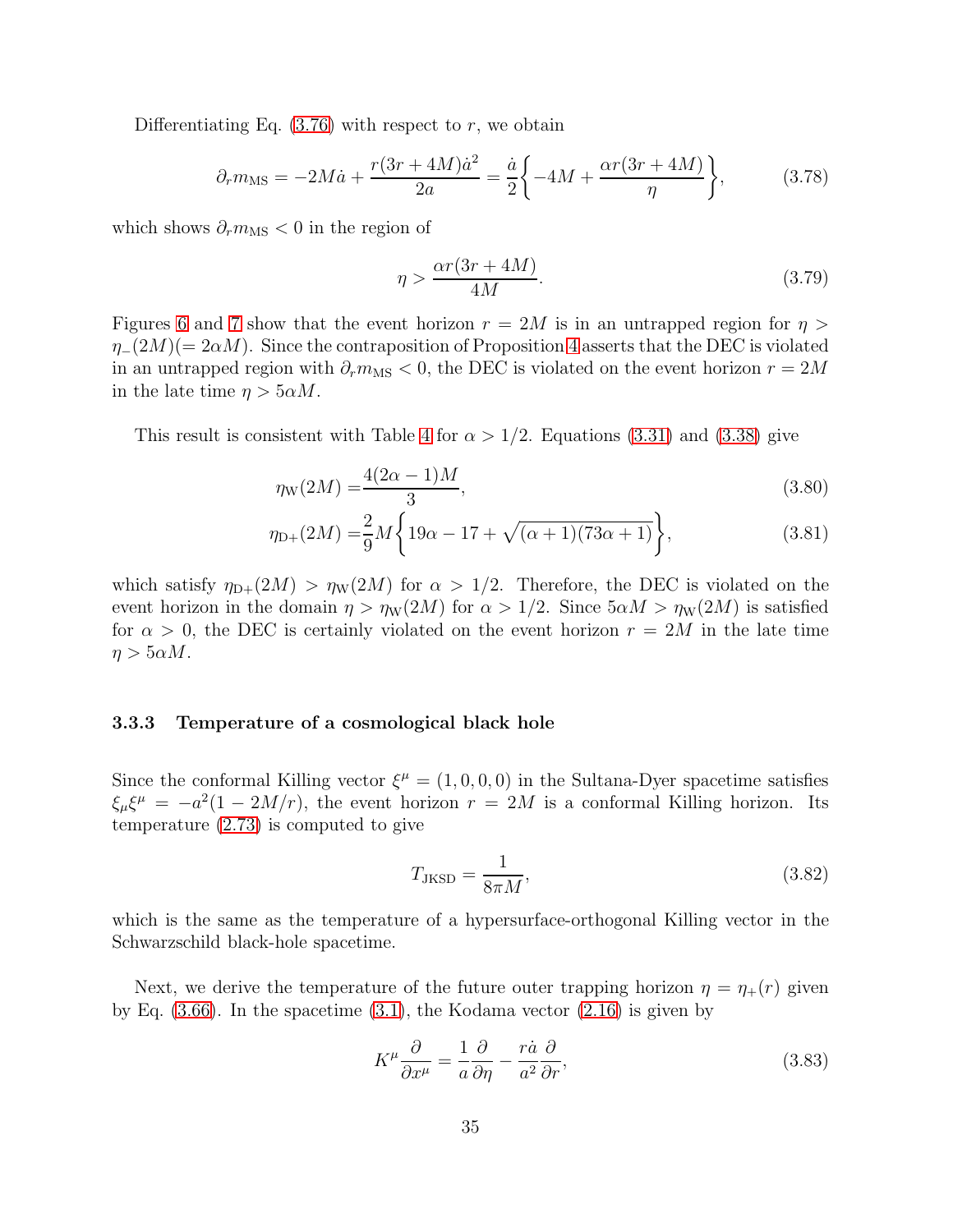which reduces to a hypersurface-orthogonal Killing vector  $\xi^{\mu} = (1, 0, 0, 0)$  in the static case  $(a(\eta) \equiv 1)$ . The temperature  $(2.75)$  of  $\eta = \eta_+(r)$  is computed to give

$$
T_{\rm TH} = \frac{1}{2\pi a(\eta_+(r))} \times \frac{2\alpha r (4M - r) + (1 + \alpha)(2M - r)^2}{2\alpha r^2 (r + 2M)}
$$
  
=  $\frac{1}{8\pi M} \times \frac{h(x)}{a_0 (2M)^\alpha},$  (3.84)

where  $h(x)$  is a dimensionless function of  $x := r/(2M)$  defined by

$$
h(x) := \frac{(1-x)^{\alpha} [2\alpha x(2-x) + (1+\alpha)(1-x)^{2}]}{\alpha^{\alpha+1} x^{\alpha+2} (x+1)^{\alpha+1}}.
$$
\n(3.85)

 $T<sub>TH</sub>$  is a positive function of r in the domain  $0 < r < 2M$  and it diverges as  $(\eta, r) \rightarrow (0, 0)$ and converges to zero as  $(\eta, r) \to (\infty, 2M)$ .

In this section, we have fully investigated the Sultana-Dyer class of spacetimes [\(3.1\)](#page-22-4) and the corresponding matter field with  $a(\eta) = a_0 \eta^{\alpha}$  ( $\alpha > 0$ ). In fact, this class of spacetimes can be generalized further to be non-conformally Schwarzschild as shown in Appendix [A.1.](#page-50-0) The generalized solution, which is conformally related to the Husain solution [\[44\]](#page-54-14), is also a candidate of a more general cosmological black-hole spacetime.

## <span id="page-36-0"></span>4 Culetu class

In [\[20\]](#page-53-8), Culetu studied a conformally Schwarzschild spacetime with  $M > 0$ , constructed with the Painlevé-Gullstrand coordinates  $(2.61)$  such as

$$
ds^{2} = a(\tau)^{2} \left[ -\left(1 - \frac{2M}{r}\right) d\tau^{2} + 2\sqrt{\frac{2M}{r}} d\tau dr + dr^{2} + r^{2} d\Omega^{2} \right],
$$
 (4.1)

which is asymptotic to the flat FLRW spacetime as  $r \to \infty$ . Non-zero components of the inverse metric are given by

<span id="page-36-1"></span>
$$
g^{\tau\tau} = -a^{-2}, \qquad g^{rr} = \frac{1}{a^2} \left( 1 - \frac{2M}{r} \right),
$$
  

$$
g^{\tau r} (= g^{r\tau}) = \frac{1}{a^2} \sqrt{\frac{2M}{r}}, \qquad g^{\theta\theta} = g^{\phi\phi} \sin^2 \theta = \frac{1}{a^2 r^2}.
$$
 (4.2)

Culetu found that  $r = 2M$  is not a curvature singularity and pointed out that the spacetime can be a model of a cosmological black hole. In addition, in spite that there is a non-zero offdiagonal component  $G_{\mathbf{0}}^1$  of the Einstein tensor, he showed that the corresponding matter field may be interpreted as an anisotropic fluid. In the Culetu spacetime,  $\tau$  is a timelike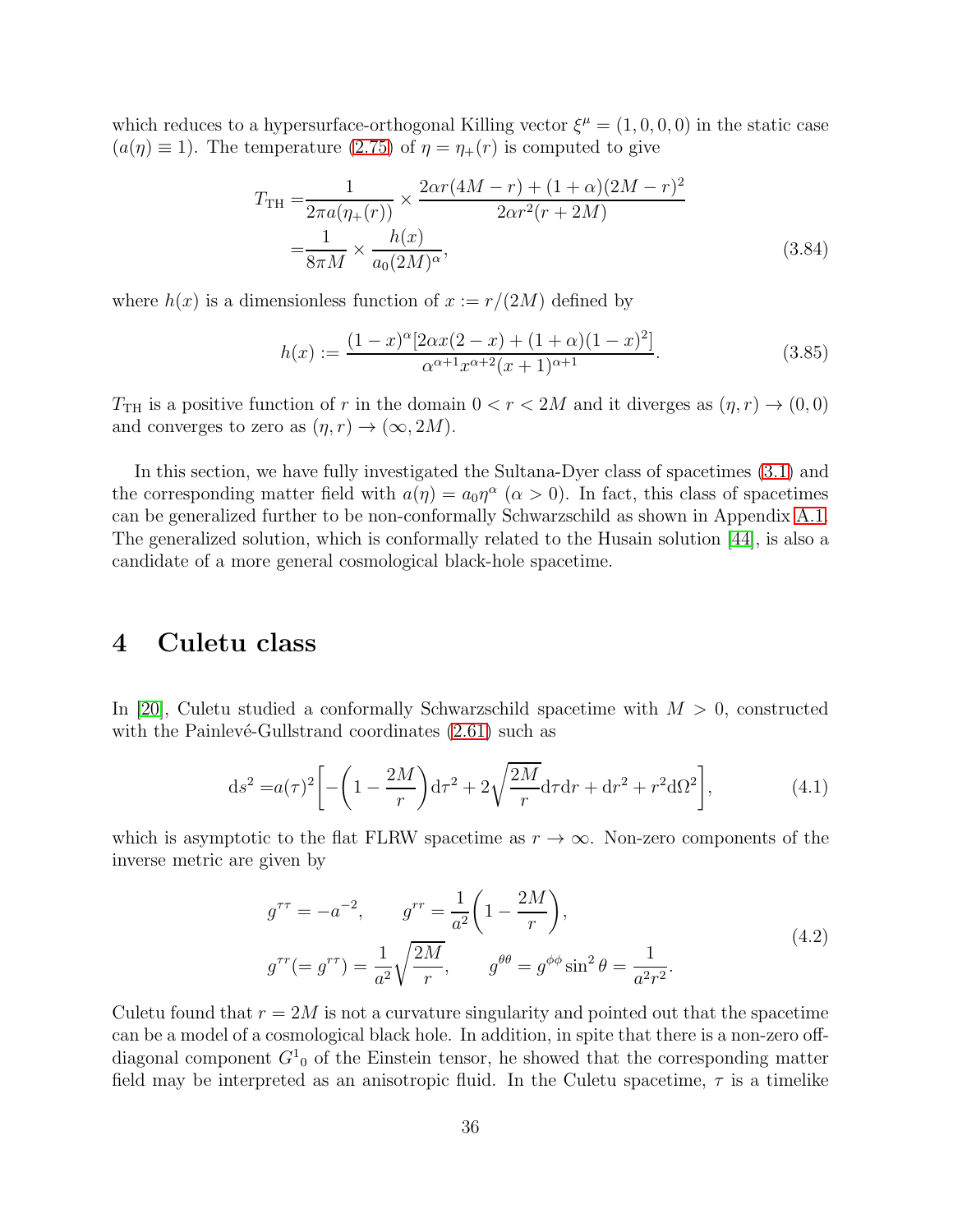coordinate everywhere and we define the future direction by increasing  $\tau$ . In this section, we will focus on the case with  $a(\tau) = a_0 |\tau|^{\alpha}$  where  $a_0$  and  $\alpha$  are positive constants.

It is noted that, by a coordinate transformation [\(2.63\)](#page-16-3), the Culetu spacetime can be expressed in the Lemaître coordinates as

<span id="page-37-1"></span>
$$
ds^{2} = a(\tau)^{2} \left[ -d\tau^{2} + (2M)^{2/3} \left\{ \frac{d\chi^{2}}{\left[\frac{3}{2}(\chi - \tau)\right]^{2/3}} + \left[\frac{3}{2}(\chi - \tau)\right]^{4/3} d\Omega^{2} \right\} \right].
$$
 (4.3)

<span id="page-37-0"></span>Although the FLRW limit  $M \to 0$  is singular, the spacetime is asymptotic to the flat FLRW spacetime as  $\chi \to \infty$ , which is confirmed with a radial coordinate  $r = (2M)^{1/3} (3\chi/2)^{2/3}$ .

### 4.1 Global structure

Under our assumptions, the spacetime with the metric [\(4.1\)](#page-36-1) is analytic except at  $\tau = 0$ and  $r = 0$ , while the spacetime with the metric [\(4.3\)](#page-37-1) is analytic except at  $\tau = 0$  and  $\tau = \chi$ . The Ricci scalar  $\mathcal R$  is given by

$$
\mathcal{R} = \frac{3}{a^2} \left\{ 2\frac{\ddot{a}}{a} - \frac{3}{r} \sqrt{\frac{2M}{r}} \frac{\dot{a}}{a} \right\} = \frac{3\alpha}{a_0^2 |\tau|^{2\alpha}} \left\{ \frac{2(\alpha - 1)}{\tau^2} - \frac{3}{r} \sqrt{\frac{2M}{r}} \frac{1}{\tau} \right\}
$$
(4.4)

in the Painlevé-Gullstrand coordinates  $(4.1)$  and

$$
\mathcal{R} = \frac{6}{(\chi - \tau)a^2} \left\{ (\chi - \tau) \frac{\ddot{a}}{a} - \frac{\dot{a}}{a} \right\} = \frac{6\alpha[(\alpha - 1)\chi - \alpha\tau]}{(\chi - \tau)a_0^2|\tau|^{2(\alpha + 1)}} \tag{4.5}
$$

in the Lemaître coordinates [\(4.3\)](#page-37-1). Since R blows up,  $\tau = 0$ ,  $r = 0$ , and  $\tau = \chi$  are curvature singularities. Hence, in the Lemaître coordinates [\(4.3\)](#page-37-1), the domains of  $\tau$  and  $\chi$  including the asymptotically FLRW region are  $\tau \in (0,\infty)$  and  $\chi > \tau$ .

Because the spacetime with the metric [\(4.1\)](#page-36-1) admits a hypersurface-orthogonal conformal Killing vector  $\xi^{\mu} = (1, 0, 0, 0)$  satisfying  $\mathcal{L}_{\xi}g_{\mu\nu} = 2(\dot{a}/a)g_{\mu\nu}$ , there is a conserved quantity  $C := -\xi_{\mu}\bar{k}^{\mu}$  along a null geodesic with its tangent vector  $\bar{k}^{\mu}$ . A future-directed radial null geodesic  $\gamma$  is described by  $x^{\mu} = (\tau(\lambda), r(\lambda), 0, 0)$ , where  $\lambda$  is an affine parameter along  $\gamma$ . Then, we have  $\bar{k}^{\mu} = (d\tau/d\lambda, dr/d\lambda, 0, 0)$  and

<span id="page-37-3"></span>
$$
C = a(\tau)^2 \left[ \left( 1 - \frac{2M}{r} \right) \bar{k}^0 - \sqrt{\frac{2M}{r}} \bar{k}^1 \right]. \tag{4.6}
$$

By the null condition  $ds^2 = 0$  for  $\gamma$ , we obtain

<span id="page-37-2"></span>
$$
\bar{k}^1 = \left(1 - \sqrt{\frac{2M}{r}}\right)\bar{k}^0\tag{4.7}
$$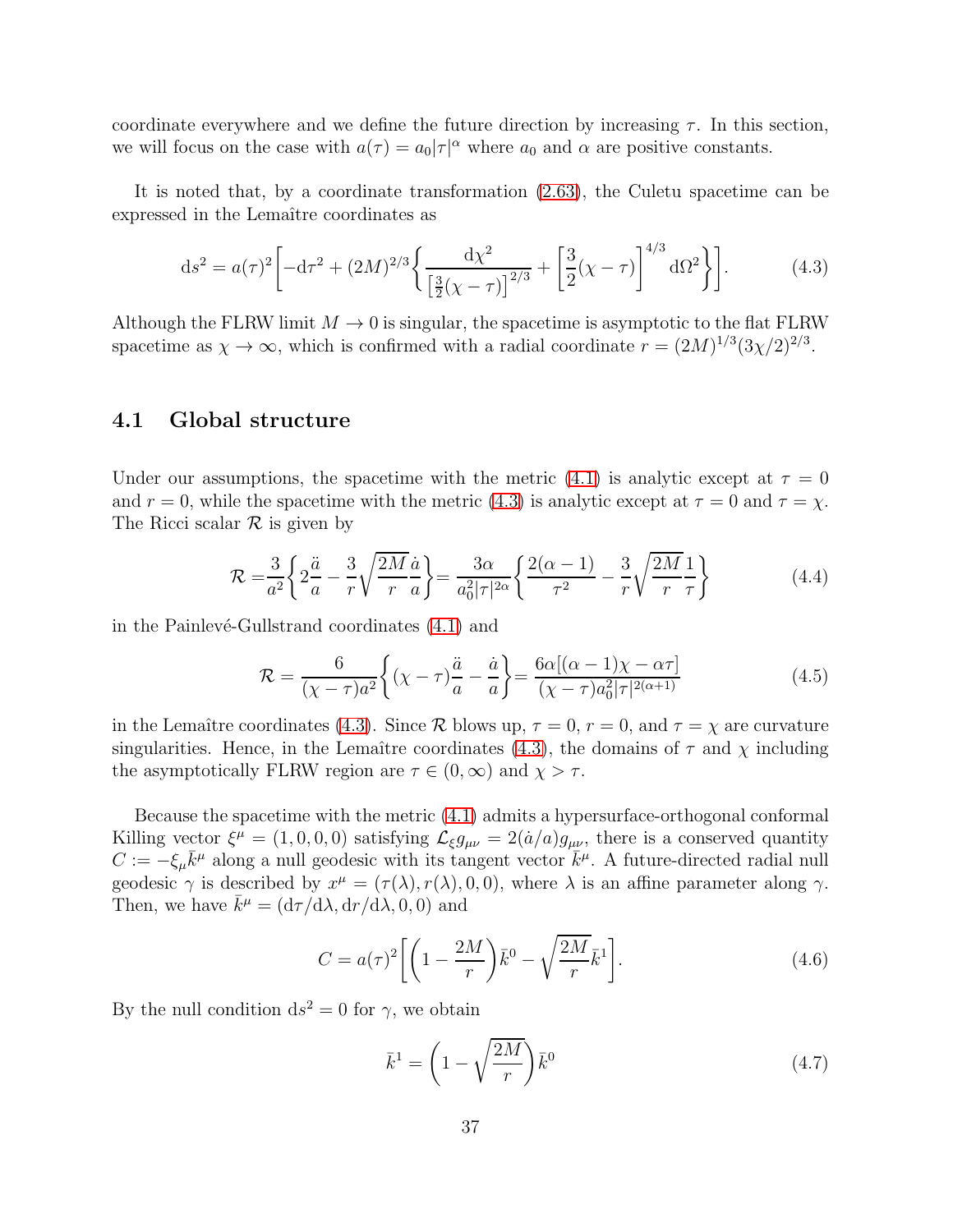for outgoing  $\gamma$  and

<span id="page-38-3"></span>
$$
\bar{k}^1 = -\left(1 + \sqrt{\frac{2M}{r}}\right)\bar{k}^0\tag{4.8}
$$

for ingoing  $\gamma$ . Equation [\(4.7\)](#page-37-2) is integrated to give

$$
\tau - \tau_0 = r + 2\sqrt{2Mr} + 4M \ln \left| \sqrt{\frac{r}{2M}} - 1 \right|,\tag{4.9}
$$

where  $\tau_0$  is an integration constant. Equation [\(4.9\)](#page-38-0) shows  $\tau \to -\infty$  as  $r \to 2M$  along an outgoing  $\gamma$  as seen in Fig. [3\(](#page-17-0)a). Equations [\(4.6\)](#page-37-3) and [\(4.7\)](#page-37-2) give

<span id="page-38-2"></span><span id="page-38-1"></span><span id="page-38-0"></span>
$$
\frac{C}{a(\tau)^2} = \bar{k}^1. \tag{4.10}
$$

With  $a(\tau) = a_0 |\tau|^{\alpha}$  and Eq. [\(4.9\)](#page-38-0), Eq. [\(4.10\)](#page-38-1) is integrated to give

$$
\frac{C}{a_0^2}(\lambda - \lambda_0) = \int^r \left| \tau_0 + \bar{r} + 2\sqrt{2Mr} + 4M \ln \left| \sqrt{\frac{\bar{r}}{2M}} - 1 \right| \right|^{2\alpha} d\bar{r},\tag{4.11}
$$

where  $\lambda_0$  is an integration constant. Since the affine parameter  $\lambda$  given by Eq. [\(4.11\)](#page-38-2) diverges as  $r \to \infty$  along a future-directed outgoing radial null geodesic  $\gamma$ ,  $(\tau, r) \to (\infty, \infty)$ is a future null infinity. In contrast, one can show that the right-hand side of Eq. [\(4.11\)](#page-38-2) is finite as  $r \to 2M$ . Since  $\lambda$  is finite,  $(\tau, r) \to (-\infty, 2M)$  is an extendable boundary if it is regular as in the Sultana-Dyer class of spacetimes.

On the other hand, Eq [\(4.8\)](#page-38-3) for ingoing  $\gamma$  is integrated to give

$$
\tau - \tau_0 = -r + 2\sqrt{2Mr} - 4M \ln \left| \sqrt{\frac{r}{2M}} + 1 \right|,\tag{4.12}
$$

which shows  $\tau \to -\infty$  as  $r \to \infty$ , as seen in Fig. [3\(](#page-17-0)a). Equations [\(4.6\)](#page-37-3) and [\(4.8\)](#page-38-3) give

<span id="page-38-5"></span><span id="page-38-4"></span>
$$
\frac{C}{a(\tau)^2} = -\bar{k}^1. \tag{4.13}
$$

With  $a(\tau) = a_0 |\tau|^{\alpha}$  and Eq. [\(4.12\)](#page-38-4), Eq. [\(4.13\)](#page-38-5) is integrated to give

$$
\frac{C}{a_0^2}(\lambda - \lambda_0) = -\int^r \left| \tau_0 - \bar{r} + 2\sqrt{2M\bar{r}} - 4M\ln\left|\sqrt{\frac{\bar{r}}{2M}} + 1\right|\right|^{2\alpha} d\bar{r},\tag{4.14}
$$

which diverges as  $r \to \infty$ . Since  $|\lambda|$  diverges along a future-directed ingoing radial null geodesic  $\gamma$ ,  $(\tau, r) \rightarrow (-\infty, \infty)$  is a past null infinity.

As a result, the Penrose diagram of the Culetu spacetime [\(4.1\)](#page-36-1) with  $a(\tau) = a_0 |\tau|^{\alpha}$   $(\alpha > 0)$ is drawn as in Fig. [8.](#page-39-1) It is clear that a maximally extended spacetime given in the domains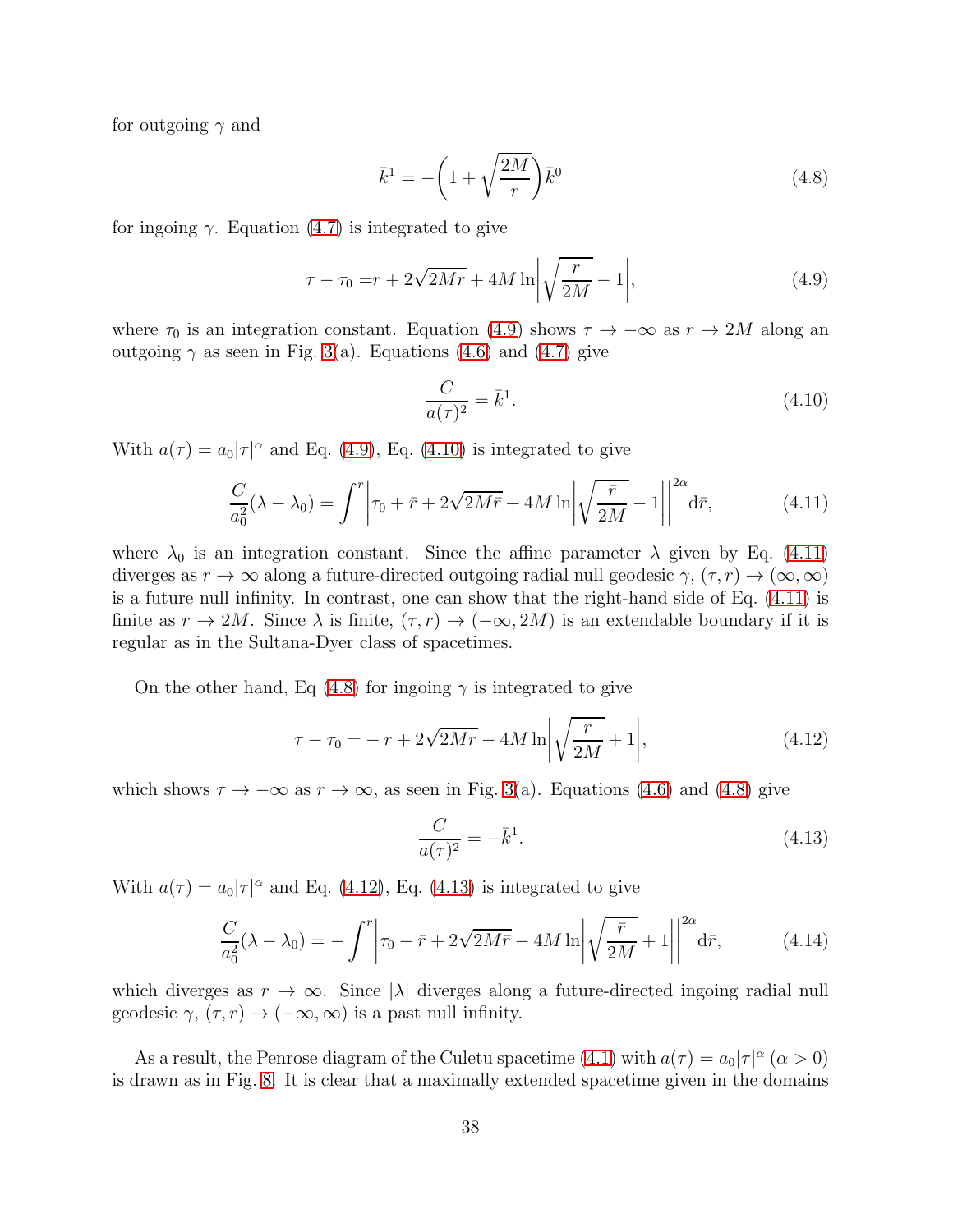$\tau > 0$  and  $r > 0$ , which corresponds to the portion consisting of I and II, represents an asymptotically flat FLRW cosmological black hole with the event horizon at  $r = 2M$ . While  $r = 0$  corresponds to a black-hole singularity,  $\tau = 0$  corresponds to a big-bang singularity. Similarly to the Sultana-Dyer class [\(3.1\)](#page-22-4), the coordinate boundary  $(\tau, r) \rightarrow (-\infty, 2M)$ corresponds to a finite affine parameter along a radial null geodesic. Therefore, if it is regular, the maximally extended spacetime consisting of I', II', III', and IV' also describes a cosmological black hole. However, since this portion is not covered by a single coordinate system  $(4.1)$  nor  $(4.3)$ , we will focus on the cosmological black hole corresponding to I+II hereafter.



<span id="page-39-1"></span>Figure 8: A Penrose diagram of the maximally extended Culetu spacetime with the metric [\(4.1\)](#page-36-1) with  $a(\tau) = a_0 |\tau|^{\alpha}$  ( $\alpha > 0$ ). The portion consisting of I and II describes a cosmological black hole. If the coordinate boundary given by  $\tau \to -\infty$  and  $r = 2M$  is regular, it is extendable.

### <span id="page-39-0"></span>4.2 Matter fields

Now let us identify the matter field to give the corresponding energy-momentum tensor  $T_{\mu\nu}$  (=  $G_{\mu\nu}/8\pi$ ) in the cosmological black-hole spacetime in the domains  $0 < \tau < \infty$  and  $0 < r < \infty$ . For this purpose, the Lemaître coordinates [\(4.3\)](#page-37-1) are useful because  $\tau$  is timelike everywhere and the Einstein tensor  $G^{\mu}_{\ \nu}$  is diagonal such that

$$
G^{\tau}_{\tau} = -3\frac{\dot{a}^{2}}{a^{4}} + \frac{2\dot{a}}{a^{3}(\chi - \tau)}, \quad G^{\chi}_{\chi} = -2\frac{\ddot{a}}{a^{3}} + \frac{\dot{a}^{2}}{a^{4}} + \frac{8\dot{a}}{3a^{3}(\chi - \tau)},
$$
  
\n
$$
G^{\theta}_{\theta} = G^{\phi}_{\phi} = -2\frac{\ddot{a}}{a^{3}} + \frac{\dot{a}^{2}}{a^{4}} + \frac{2\dot{a}}{3a^{3}(\chi - \tau)}.
$$
\n(4.15)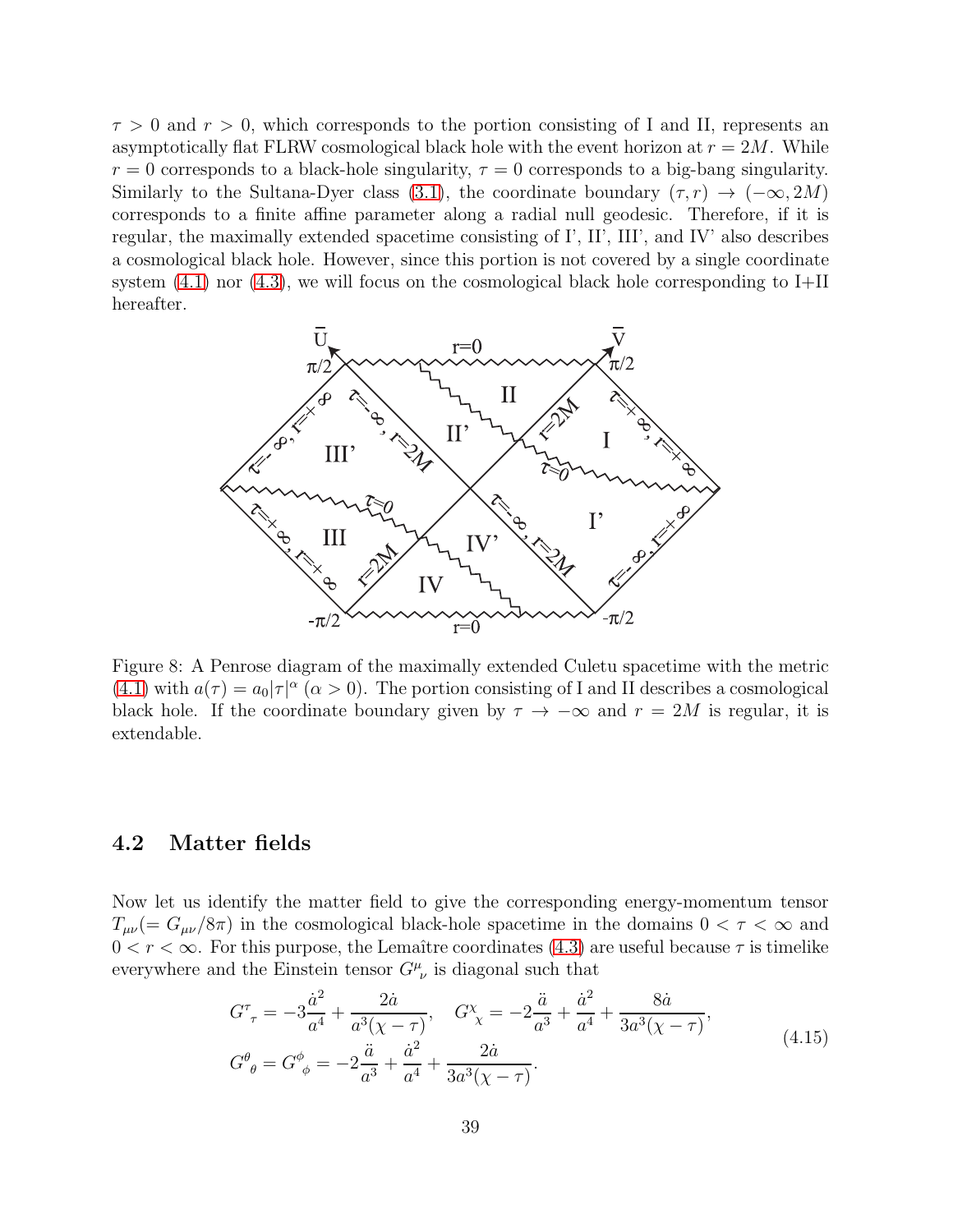Hence, the corresponding energy-momentum tensor  $T_{\mu\nu}$  is of the Hawking-Ellis type I and can be identified as an anisotropic fluid given by

<span id="page-40-0"></span>
$$
T_{\mu\nu} = (\rho + p_t)u_{\mu}u_{\nu} + (p_r - p_t)s_{\mu}s_{\nu} + p_t g_{\mu\nu},
$$
\n(4.16)

$$
u^{\mu}\frac{\partial}{\partial x^{\mu}} = \frac{1}{a}\frac{\partial}{\partial \tau}, \qquad s^{\mu}\frac{\partial}{\partial x^{\mu}} = \frac{1}{a} \left[ \frac{3}{4M}(\chi - \tau) \right]^{1/3} \frac{\partial}{\partial \chi}, \tag{4.17}
$$

$$
8\pi\rho = 3\frac{\dot{a}^2}{a^4} - \frac{2\dot{a}}{a^3(\chi - \tau)}, \quad 8\pi p_{\rm r} = -2\frac{\ddot{a}}{a^3} + \frac{\dot{a}^2}{a^4} + \frac{8\dot{a}}{3a^3(\chi - \tau)},\tag{4.18}
$$

$$
8\pi p_{\rm t} = -2\frac{\ddot{a}}{a^3} + \frac{\dot{a}^2}{a^4} + \frac{2\dot{a}}{3a^3(\chi - \tau)}.
$$
\n(4.19)

This result was obtained by Culetu in the Painlevé-Gullstrand coordinates  $(4.1)$  [\[20\]](#page-53-8).

By a coordinate transformation  $(2.63)$ , the energy-momentum tensor  $(4.16)$  is written in the Painlevé-Gullstrand coordinates  $(4.1)$  as

$$
u^{\mu}\frac{\partial}{\partial x^{\mu}} = \frac{1}{a} \left( \frac{\partial}{\partial \tau} - \sqrt{\frac{2M}{r}} \frac{\partial}{\partial r} \right), \qquad s^{\mu}\frac{\partial}{\partial x^{\mu}} = \frac{1}{a} \frac{\partial}{\partial r}, \tag{4.20}
$$

$$
8\pi\rho = 3\frac{\dot{a}^2}{a^4} - \frac{3\dot{a}}{a^3r}\sqrt{\frac{2M}{r}}, \quad 8\pi p_r = -2\frac{\ddot{a}}{a^3} + \frac{\dot{a}^2}{a^4} + \frac{4\dot{a}}{a^3r}\sqrt{\frac{2M}{r}},\tag{4.21}
$$

$$
8\pi p_{t} = -2\frac{\ddot{a}}{a^{3}} + \frac{\dot{a}^{2}}{a^{4}} + \frac{\dot{a}}{a^{3}r} \sqrt{\frac{2M}{r}}.
$$
\n(4.22)

With  $a(\tau) = a_0 |\tau|^{\alpha}$   $(\alpha > 0)$ , we obtain

<span id="page-40-1"></span>
$$
8\pi a^2(\rho + p_\mathrm{r}) = \frac{2\alpha(\alpha + 1)}{\tau^2} + \frac{\alpha}{\tau r} \sqrt{\frac{2M}{r}},\tag{4.23}
$$

$$
8\pi a^2(\rho + p_t) = \frac{2\alpha(\alpha + 1)}{\tau^2} - \frac{2\alpha}{\tau r} \sqrt{\frac{2M}{r}},
$$
\n(4.24)

$$
8\pi a^2 \rho = \frac{3\alpha^2}{\tau^2} - \frac{3\alpha}{\tau r} \sqrt{\frac{2M}{r}},\tag{4.25}
$$

$$
8\pi a^2(\rho - p_r) = \frac{2\alpha(2\alpha - 1)}{\tau^2} - \frac{7\alpha}{\tau r} \sqrt{\frac{2M}{r}},
$$
\n(4.26)

$$
8\pi a^2(\rho - p_t) = \frac{2\alpha(2\alpha - 1)}{\tau^2} - \frac{4\alpha}{\tau r} \sqrt{\frac{2M}{r}},
$$
\n(4.27)

$$
8\pi a^2(\rho + p_{\rm r} + 2p_{\rm t}) = \frac{6\alpha}{\tau^2} + \frac{3\alpha}{\tau r} \sqrt{\frac{2M}{r}},\tag{4.28}
$$

which show  $\rho + p_r \ge 0$  and  $\rho + p_r + 2p_t \ge 0$  in the domain  $\tau > 0$ . Then, from the following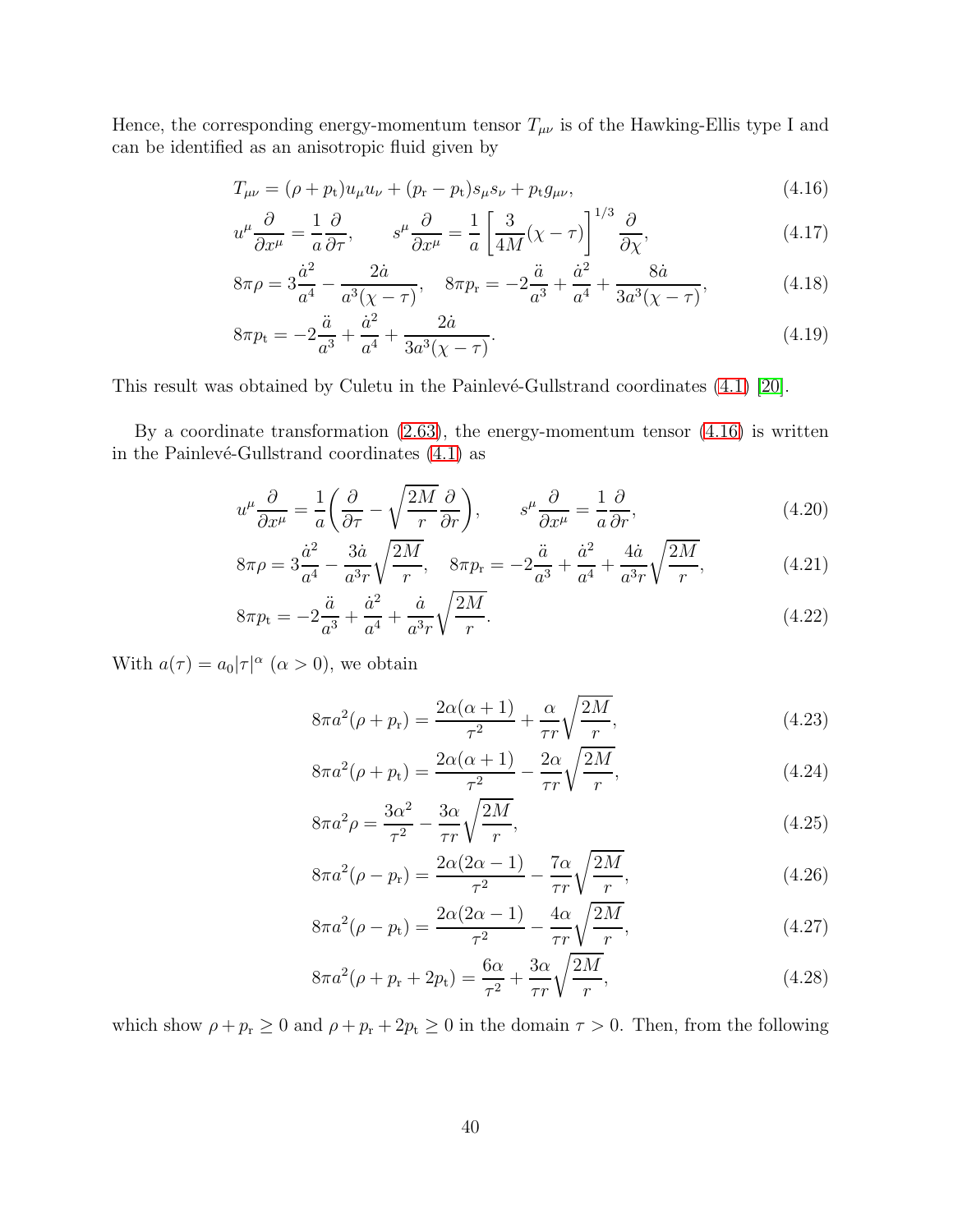equivalent expressions

$$
\rho + p_t \ge 0 \quad \leftrightarrow \quad 0 < \tau \le (\alpha + 1) \sqrt{\frac{r^3}{2M}},\tag{4.29}
$$

$$
\rho \ge 0 \quad \leftrightarrow \quad 0 < \tau \le \alpha \sqrt{\frac{r^3}{2M}},\tag{4.30}
$$

$$
\rho - p_{\rm r} \ge 0 \quad \leftrightarrow \quad 0 < \tau \le \frac{2(2\alpha - 1)}{7} \sqrt{\frac{r^3}{2M}},\tag{4.31}
$$

$$
\rho - p_t \ge 0 \quad \leftrightarrow \quad 0 < \tau \le \frac{2\alpha - 1}{2} \sqrt{\frac{r^3}{2M}},\tag{4.32}
$$

we can identify the regions where the energy-momentum tensor  $(4.16)$  respects the energy conditions in the domain  $\tau > 0$ . The results are summarized in Table [7,](#page-41-0) which shows that all the standard energy conditions are violated in the region with a finite  $r$  for sufficiently large  $\tau$ .

Table 7: Regions where the energy-momentum tensor [\(4.16\)](#page-40-0) respects the energy conditions in the domain  $\tau > 0$  in the Culetu spacetime with the metric [\(4.1\)](#page-36-1) with  $M > 0$  and  $a(\tau) = a_0 \tau^{\alpha} \; (\alpha > 0).$ 

<span id="page-41-0"></span>

|            | $0 < \alpha \leq 1/2$                       | $\alpha > 1/2$                                  |
|------------|---------------------------------------------|-------------------------------------------------|
| <b>NEC</b> | $0 < \tau \leq (\alpha + 1)\sqrt{r^3/(2M)}$ | $0 < \tau \leq (\alpha + 1)\sqrt{r^3/(2M)}$     |
| <b>WEC</b> | $0 < \tau \leq \alpha \sqrt{r^3/(2M)}$      | $0 < \tau \leq \alpha \sqrt{r^3/(2M)}$          |
| DEC        | nowhere                                     | $0 < \tau \leq [2(2\alpha-1)/7]\sqrt{r^3/(2M)}$ |
| <b>SEC</b> | $0 < \tau \leq (\alpha + 1)\sqrt{r^3/(2M)}$ | $0 < \tau \leq (\alpha + 1)\sqrt{r^3/(2M)}$     |

In fact, the energy-momentum tensor [\(4.16\)](#page-40-0) can be interpreted as a combination of a homogeneous perfect fluid and an inhomogeneous anisotropic fluid such that  $T_{\mu\nu} = T_{\mu\nu}^{\rm A} + T_{\mu\nu}^{\rm C}$  $T^{\rm B}_{\mu\nu}$ , where

<span id="page-41-1"></span>
$$
T_{\mu\nu}^{\rm A} = (\rho_F + p_F)u_{\mu}u_{\nu} + p_F g_{\mu\nu},\tag{4.33}
$$

$$
T^{\rm B}_{\mu\nu} = (\bar{\mu} + \bar{p}_{\rm t})u_{\mu}u_{\nu} + (\bar{p}_{\rm r} - \bar{p}_{\rm t})s_{\mu}s_{\nu} + \bar{p}_{\rm t}g_{\mu\nu},\tag{4.34}
$$

$$
8\pi \rho_F = 3\frac{\dot{a}^2}{a^4}, \qquad 8\pi p_F = -2\frac{\ddot{a}}{a^3} + \frac{\dot{a}^2}{a^4}, \tag{4.35}
$$

$$
8\pi\bar{\mu} = -\frac{3\dot{a}}{a^3r}\sqrt{\frac{2M}{r}}, \quad 8\pi\bar{p}_r = \frac{4\dot{a}}{a^3r}\sqrt{\frac{2M}{r}}, \quad 8\pi\bar{p}_t = \frac{\dot{a}}{a^3r}\sqrt{\frac{2M}{r}} \tag{4.36}
$$

with  $u^{\mu}$  and  $s^{\mu}$  given by Eq. [\(4.20\)](#page-40-1). The inhomogeneous anisotropic fluid [\(4.34\)](#page-41-1) satisfies equations of state  $\bar{p}_r = -4\bar{\mu}/3$  and  $\bar{p}_t = -\bar{\mu}/3$  and violates the NEC if  $\dot{a}$  is non-zero by Eqs.  $(2.27)$ – $(2.30)$ .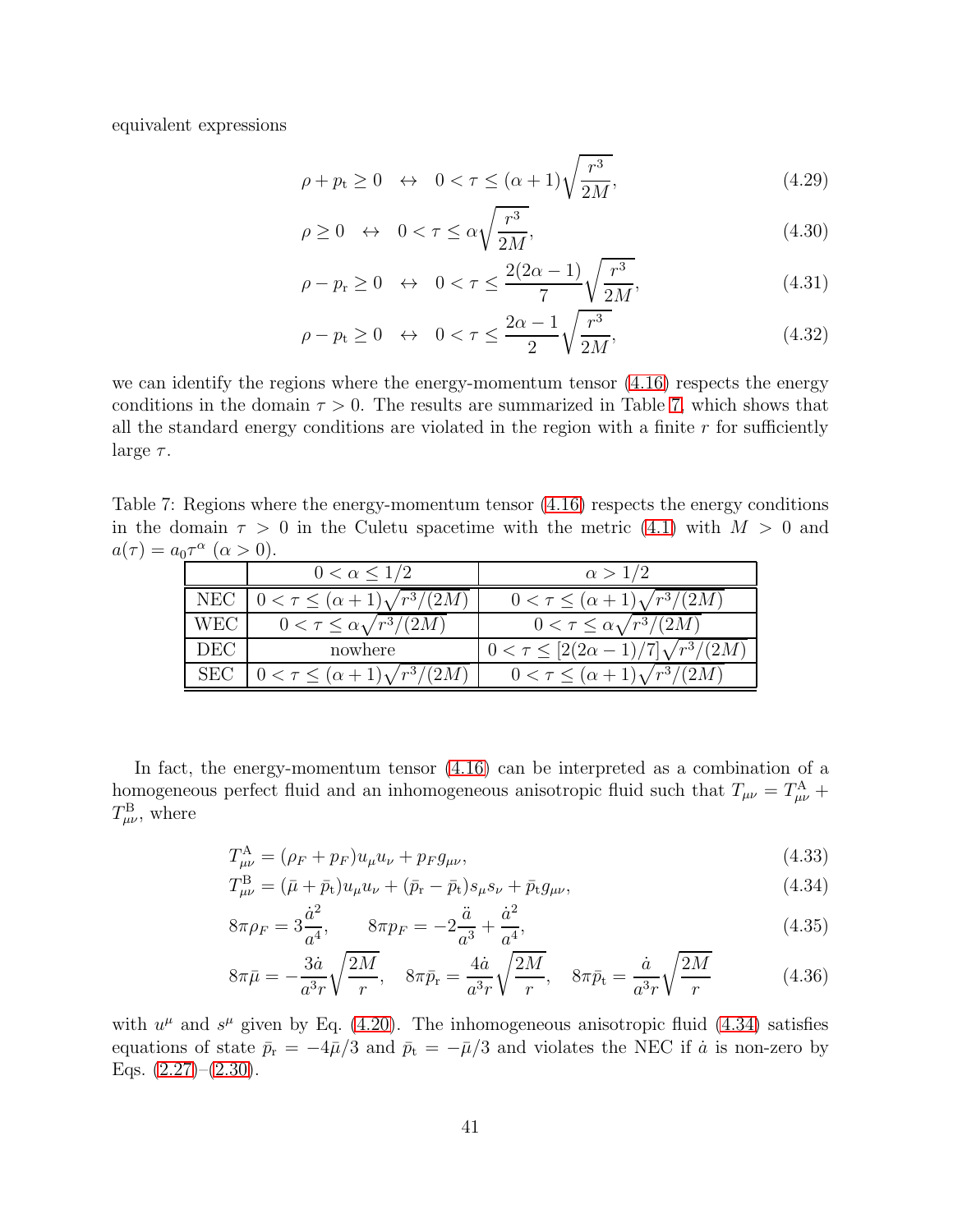### <span id="page-42-0"></span>4.3 Properties as a cosmological black hole

<span id="page-42-1"></span>Now we study a cosmological black hole described by the Culetu spacetime [\(4.1\)](#page-36-1) with  $a(\tau) = a_0 \tau^{\alpha}$   $(\alpha > 0)$  in the domain  $\tau > 0$  and  $r > 0$ .

#### 4.3.1 Trapping horizon

Here we identify the locations of trapping horizons and their types. Consider a futuredirected outgoing radial null vector  $k^{\mu}$  and a future-directed ingoing radial null vector  $l^{\mu}$ given by

$$
k^{\mu}\frac{\partial}{\partial x^{\mu}} = \frac{1}{\sqrt{2}a} \left\{ \frac{\partial}{\partial \tau} + \left( 1 - \sqrt{\frac{2M}{r}} \right) \frac{\partial}{\partial r} \right\},\tag{4.37}
$$

$$
l^{\mu}\frac{\partial}{\partial x^{\mu}} = \frac{1}{\sqrt{2}a} \left\{ \frac{\partial}{\partial \tau} - \left( 1 + \sqrt{\frac{2M}{r}} \right) \frac{\partial}{\partial r} \right\},\tag{4.38}
$$

which satisfy  $k_{\mu}k^{\mu} = l_{\mu}l^{\mu} = 0$  and  $k_{\mu}l^{\mu} = -1$ . With the areal radius  $R = ar$ , the expansions [\(2.8\)](#page-6-3) and [\(2.9\)](#page-6-4) are computed to give

$$
\theta_{+} = \frac{\sqrt{2}}{a} \left\{ \frac{\alpha}{\tau} + \frac{1}{r} \left( 1 - \sqrt{\frac{2M}{r}} \right) \right\},\tag{4.39}
$$

<span id="page-42-2"></span>
$$
\theta_{-} = \frac{\sqrt{2}}{a} \left\{ \frac{\alpha}{\tau} - \frac{1}{r} \left( 1 + \sqrt{\frac{2M}{r}} \right) \right\},\tag{4.40}
$$

which show that trapping horizons associated with  $k^{\mu}$  and  $l^{\mu}$  are respectively given by  $\tau = \tau_+(r)$  and  $\tau = \tau_-(r)$ , where

$$
\tau_{+}(r) := -\alpha r \left( 1 - \sqrt{\frac{2M}{r}} \right)^{-1}, \qquad \tau_{-}(r) := \alpha r \left( 1 + \sqrt{\frac{2M}{r}} \right)^{-1}.
$$
 (4.41)

Note that  $\tau_+(r) > 0$  holds only in the domain  $0 < r < 2M$  and then both  $\tau_+(r)$  and  $\tau_-(r)$ are monotonically increasing functions with  $\tau_{+}(0) = \tau_{-}(0) = 0$ .

The line element along  $\tau = \tau_+(r)$  on  $(M^2, g_{AB})$  is given by

$$
ds^{2}|_{\tau=\tau_{+}} = \frac{a(\tau_{+})^{2}}{4(X-1)^{3}} \left\{ 2(1+\alpha)(X-1) + \alpha X \right\}
$$
  
 
$$
\times \left\{ 2(X-1)^{2} + 2\alpha(X^{2}-1) + \alpha X(X+1) \right\} dr^{2}, \tag{4.42}
$$

where  $X := \sqrt{2M/r}$ . Since  $0 < r < 2M$  gives  $X > 1$ ,  $ds^2|_{\tau=\tau_+} > 0$  is satisfied and therefore  $\tau = \tau_{+}(r)$  is spacelike. On the other hand, the line element along  $\tau = \tau_{-}(r)$  on  $(M^2, g_{AB})$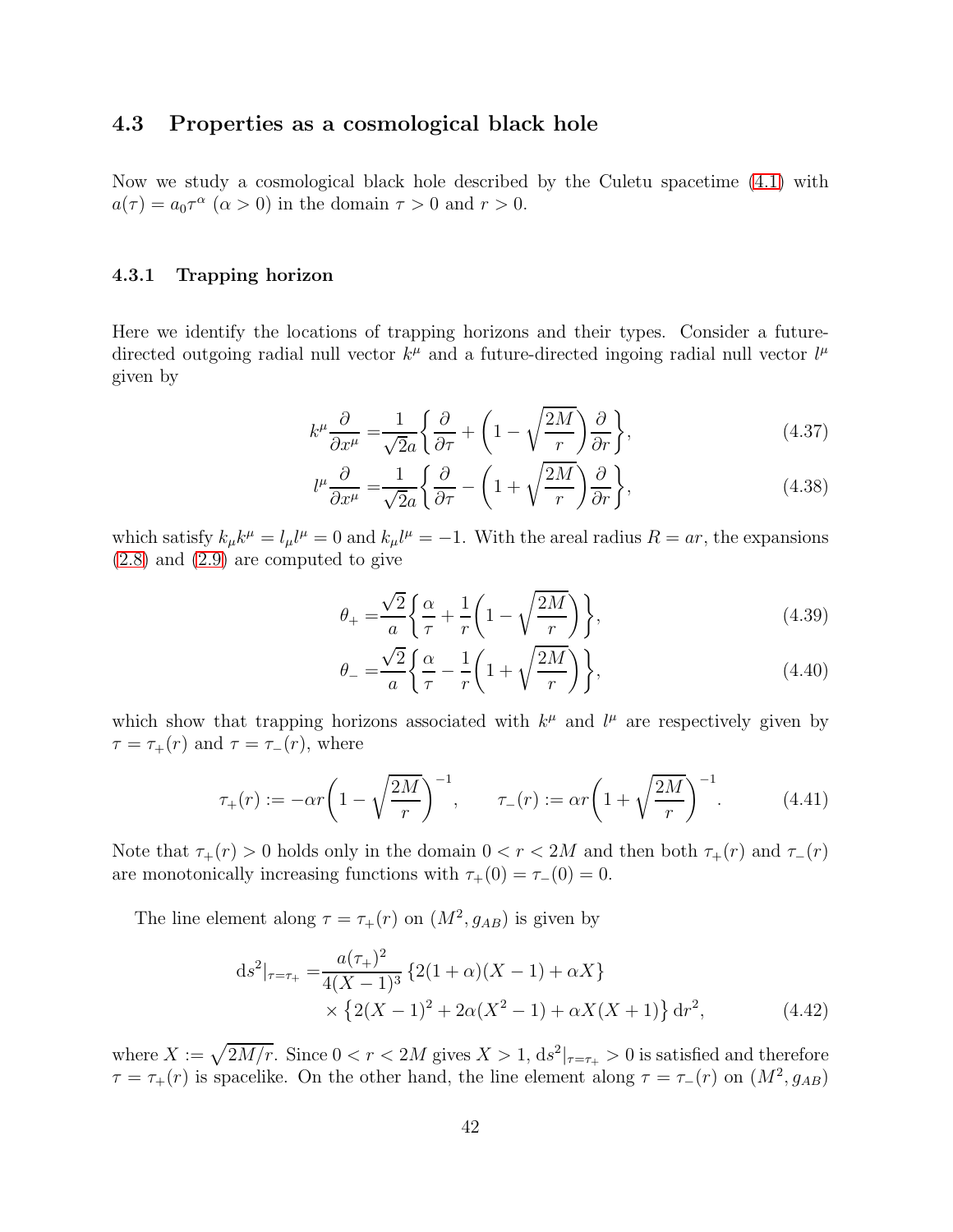is given by

$$
ds^{2}|_{\tau=\tau_{-}} = \frac{a(\tau_{-})^{2}}{4(X+1)^{3}} \left\{ 2(1+\alpha)(X+1) + \alpha X \right\} F(X) dr^{2}, \tag{4.43}
$$

where

$$
F(X) := (2 + 3\alpha)X^2 + (4 - \alpha)X + 2 - 2\alpha.
$$
 (4.44)

The sign of  $ds^2|_{\tau=\tau_-}$  is determined by  $F(X)$ , which admits a positive real root for  $\alpha > 1$ and there is no positive real root for  $0 < \alpha \leq 1$ . Thus, for  $0 < \alpha \leq 1$ ,  $ds^2|_{\tau=\tau_-} > 0$  is satisfied, so that  $\tau = \tau_-(r)$  is spacelike. For  $\alpha > 1$ ,  $\tau = \tau_-(r)$  is timelike, null, and spacelike in the domains  $r > r_{d(C)}$ ,  $r = r_{d(C)}$ , and  $0 < r < r_{d(C)}$ , respectively, where

$$
r_{d(C)} := 2M\left(\frac{2(2+3\alpha)}{\alpha - 4 + \sqrt{\alpha(25\alpha - 16)}}\right)^2 (> 2M).
$$
 (4.45)

The results are summarized in Table [8.](#page-43-0)

Table 8: Signature of the trapping horizon  $\tau = \tau_-(r)$  in the Culetu spacetime.

<span id="page-43-0"></span>

|                     | timelike           | nul                | spacelike              |
|---------------------|--------------------|--------------------|------------------------|
| $0 < \alpha \leq 1$ | n.a.               | n.a.               | anv                    |
| $\alpha >$          | $r > r_{\rm d(C)}$ | $r = r_{\rm d(C)}$ | $0 < r < r_{\rm d(C)}$ |

In the  $(\tau, r)$  plane shown in Fig. [9,](#page-44-0) one recognizes that  $\mathcal{L}$ − $\theta$ + < 0 is satisfied at  $\tau = \tau_+(r)$ defined by  $\theta_+ = 0$  and therefore  $\tau = \tau_+(r)$  is a future outer trapping horizon for any  $\alpha(>0)$ . On the other hand, at  $\tau = \tau_-(r)$  defined by  $\theta_-=0$ ,  $\mathcal{L}_+\theta_-<(>)0$  is satisfied when  $\tau = \tau_-(r)$ is spacelike (timelike) and then  $\tau = \tau_-(r)$  is a past outer (past inner) trapping horizon. Therefore, the trapping horizon  $\tau = \tau_-(r)$  is past outer for  $0 < \alpha \leq 1$ . For  $\alpha > 1$ ,  $\tau = \tau_-(r)$ is past outer, past degenerate, and past inner in the domain  $0 < r < r_{d(C)}, r = r_{d(C)}$ , and  $r > r_{\rm d(C)}$ , respectively.

Collecting all the information obtained, one can draw the Penrose diagrams of the Culetu black hole as in Fig. [10.](#page-45-0) We confirm the asymptotic behaviors of the trapping horizons  $\tau = \tau_{\pm}(r)$  as follows. Using Eqs. [\(2.48\)](#page-14-3), [\(2.49\)](#page-14-4), [\(2.53\)](#page-15-1), [\(2.55\)](#page-15-2), and [\(2.60\)](#page-16-4), one can rewrite the compactified Kruskal-Szekeres coordinates [\(2.56\)](#page-15-0) in terms of  $(\tau, r)$  as

$$
\bar{U} = \arctan\left[\left(1 - \sqrt{\frac{r}{2M}}\right) \exp\left(\frac{r - \tau}{4M} + \sqrt{\frac{r}{2M}}\right)\right],\tag{4.46}
$$

<span id="page-43-2"></span><span id="page-43-1"></span>
$$
\bar{V} = \arctan\left[ \left( 1 + \sqrt{\frac{r}{2M}} \right) \exp\left( \frac{r + \tau}{4M} - \sqrt{\frac{r}{2M}} \right) \right]. \tag{4.47}
$$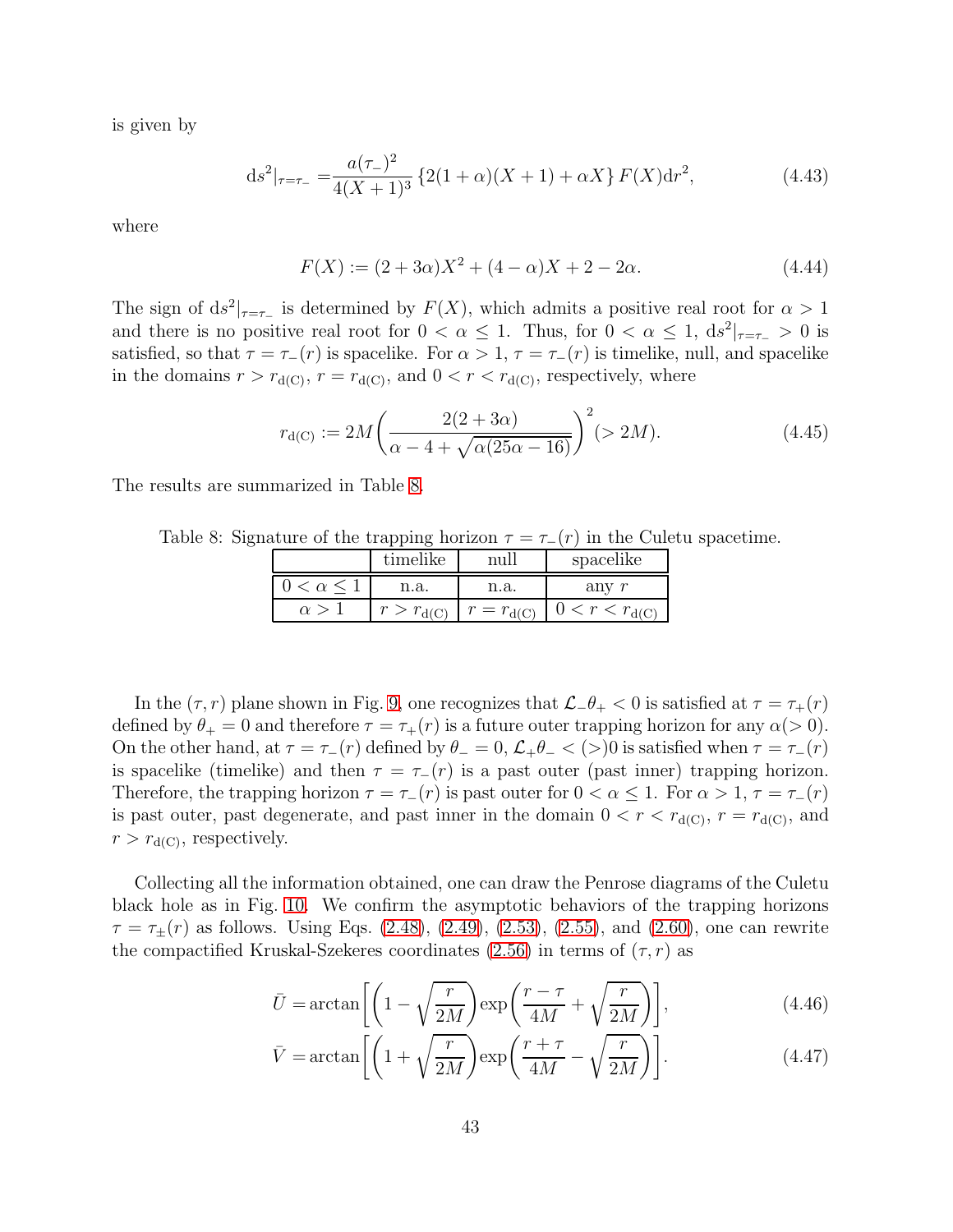

<span id="page-44-0"></span>Figure 9:  $(\tau, r)$  planes for the the Culetu spacetime with  $a(\tau) = a_0 \tau^{\alpha}$  for (a)  $0 < \alpha \le 1$ and (b)  $\alpha > 1$ . Several future light-cones are put to clarify the signature of the trapping horizons  $\tau = \tau_{\pm}(r)$ .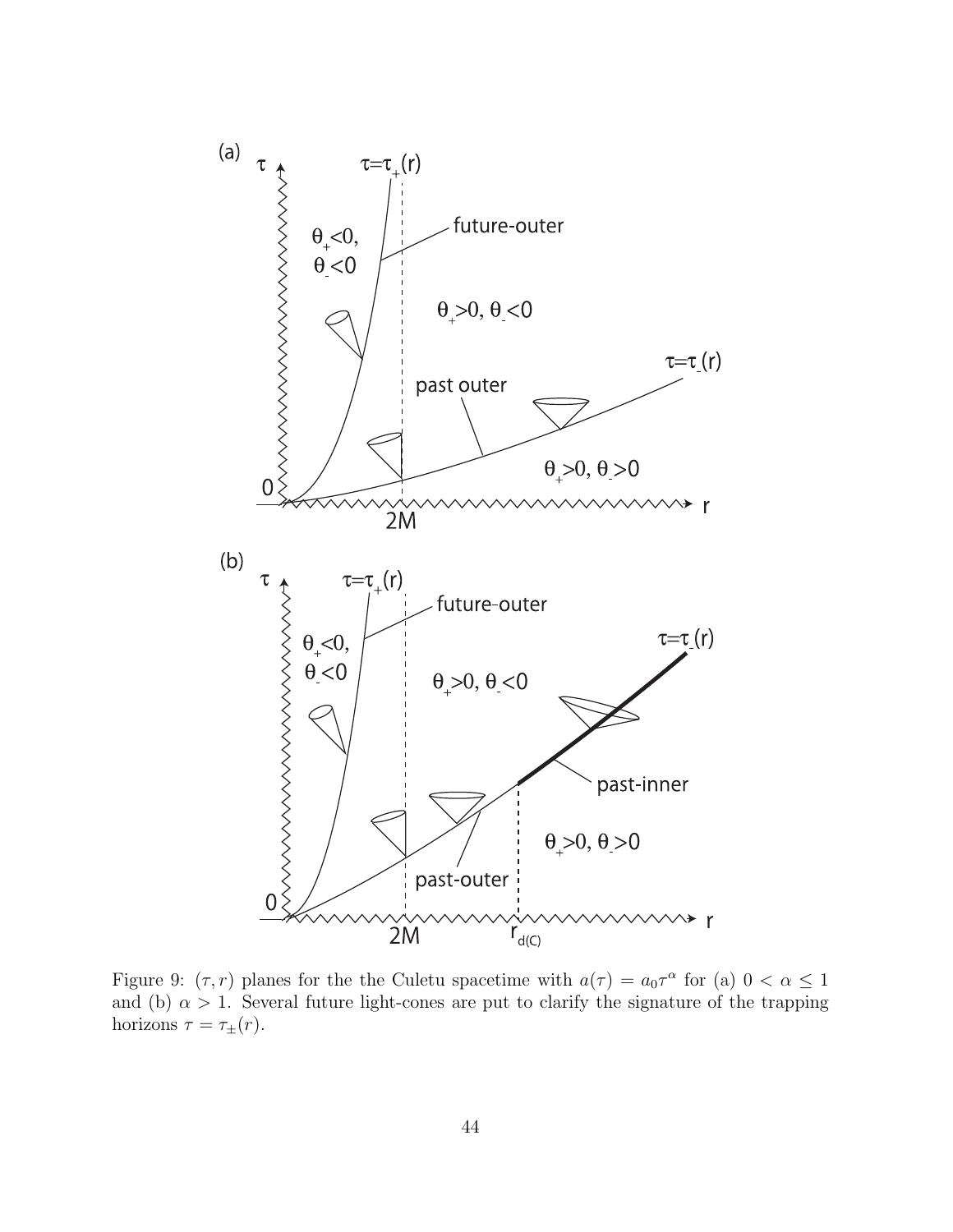Substituting  $\tau = \tau_+(r)$  defined by Eq. [\(4.41\)](#page-42-2), we obtain

$$
\bar{U} = \arctan\left[\left(1 - \sqrt{\frac{r}{2M}}\right) \exp\left(\frac{r}{4M} + \frac{\alpha r}{2M} \left(1 - \sqrt{\frac{2M}{r}}\right)^{-1} + \sqrt{\frac{r}{2M}}\right)\right],\tag{4.48}
$$

$$
\bar{V} = \arctan\left[ \left( 1 + \sqrt{\frac{r}{2M}} \right) \exp\left( \frac{r}{4M} - \frac{\alpha r}{2M} \left( 1 - \sqrt{\frac{2M}{r}} \right)^{-1} - \sqrt{\frac{r}{2M}} \right) \right].
$$
 (4.49)

The above expressions show  $(\bar{U}, \bar{V}) \rightarrow (0, \pi/2)$  as  $r \rightarrow 2M^-$ . (See Fig. [8.](#page-39-1)) On the other hand, substituting  $\tau = \tau_-(r)$  defined by Eq. [\(4.41\)](#page-42-2) into Eqs. [\(4.46\)](#page-43-1) and [\(4.47\)](#page-43-2), we obtain

$$
\bar{U} = \arctan\left[\left(1 - \sqrt{\frac{r}{2M}}\right) \exp\left(\frac{r}{4M} - \frac{\alpha r}{4M} \left(1 + \sqrt{\frac{2M}{r}}\right)^{-1} + \sqrt{\frac{r}{2M}}\right)\right],\tag{4.50}
$$

$$
\bar{V} = \arctan\left[ \left( 1 + \sqrt{\frac{r}{2M}} \right) \exp\left( \frac{r}{4M} + \frac{\alpha r}{4M} \left( 1 + \sqrt{\frac{2M}{r}} \right)^{-1} - \sqrt{\frac{r}{2M}} \right) \right].
$$
 (4.51)

The asymptotic behaviors as  $r \to \infty$  are  $(\bar{U}, \bar{V}) \to (-\pi/2, \pi/2)$  for  $0 < \alpha \leq 1$  and  $(\bar{U}, \bar{V}) \to (0, \pi/2)$  for  $\alpha > 1$ . Hence,  $\tau = \tau_{-}(r)$  approaches the spacelike infinity  $i^{0}$  in Fig. [8](#page-39-1) for  $0 < \alpha \leq 1$  and the future timelike infinity  $i^+$  for  $\alpha > 1$ .



<span id="page-45-0"></span>Figure 10: Penrose diagrams of the Culetu black-hole spacetime with  $a(\tau) = a_0 \tau^{\alpha}$  for (a)  $0 < \alpha \leq 1$  and (b)  $\alpha > 1$ . Shaded regions are trapped regions. A thick timelike portion of  $\tau = \tau_-(r)$  is a past inner trapping horizon.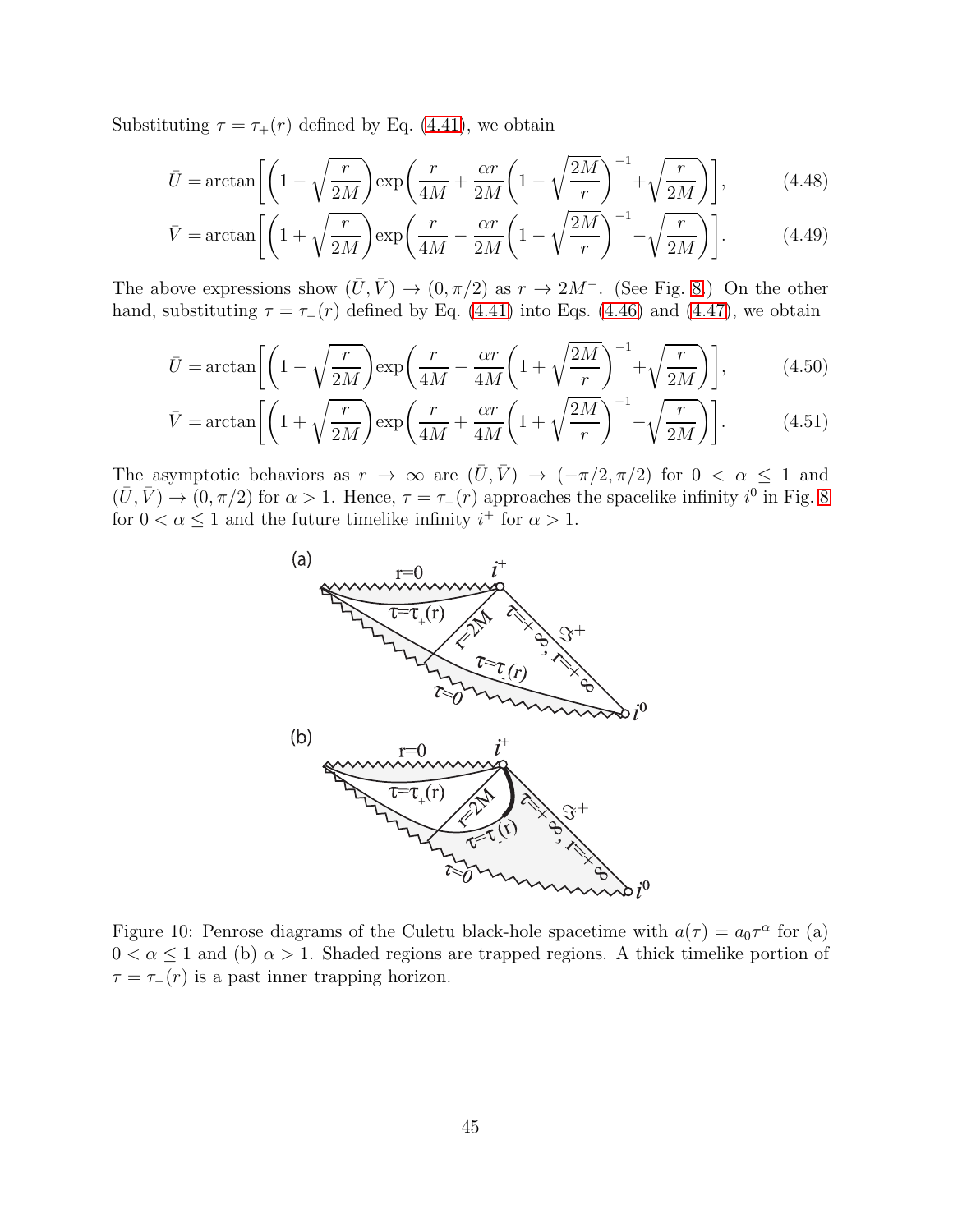#### <span id="page-46-0"></span>4.3.2 Misner-Sharp mass

The Misner-Sharp mass [\(2.6\)](#page-5-3) for the Culetu spacetime with the metric [\(4.1\)](#page-36-1) is computed to give

$$
m_{\rm MS} = \frac{ar}{2} \left( \sqrt{\frac{2M}{r}} - \frac{\dot{a}}{a} r \right)^2 = \frac{a_0 \tau^{\alpha - 2} r}{2} \left( \tau \sqrt{\frac{2M}{r}} - \alpha r \right)^2, \tag{4.52}
$$

which is non-negative everywhere. At the central singularity  $r = 0$  and on the event horizon  $(r = 2M)$ , the Misner-Sharp mass is given by  $m_{\text{MS}}(\tau, 0) = a(\tau)M$  and

<span id="page-46-2"></span>
$$
m_{\rm MS}(\tau, 2M) = Ma_0 \tau^{\alpha - 2} (\tau - 2\alpha M)^2,
$$
\n(4.53)

respectively.

Differentiating Eq.  $(4.52)$  with respect to r, we obtain

$$
\partial_r m_{\text{MS}} = \frac{3\dot{a}r}{2} \left( \frac{\dot{a}}{a} r - \sqrt{\frac{2M}{r}} \right) = \frac{3\alpha a_0 \tau^{\alpha - 1} r}{2} \left( \frac{\alpha r}{\tau} - \sqrt{\frac{2M}{r}} \right),\tag{4.54}
$$

which shows  $\partial_r m_{\text{MS}} < 0$  in the region of

$$
\tau > \alpha r \sqrt{\frac{r}{2M}}.\tag{4.55}
$$

Figures [9](#page-44-0) and [10](#page-45-0) show that the event horizon  $r = 2M$  is in an untrapped region for  $\tau > \tau_-(2M) (= \alpha M)$ . Since the contraposition of Proposition [4](#page-9-2) asserts that the DEC is violated in an untrapped region with  $\partial_r m_{\rm MS} < 0$ , the DEC is violated on the event horizon  $r = 2M$  for  $\tau > 2\alpha M$ . This is consistent with Table [7](#page-41-0) showing that the DEC is violated everywhere for  $0 < \alpha \leq 1/2$  and on the event horizon in the late time  $\tau > 4(2\alpha - 1)M/7$ for  $\alpha > 1/2$  because  $2\alpha M > 4(2\alpha - 1)M/7$  is satisfied.

#### <span id="page-46-1"></span>4.3.3 Temperature of a cosmological black hole

Since the conformal Killing vector  $\xi^{\mu} = (1, 0, 0, 0)$  in the Culetu spacetime with the metric [\(4.1\)](#page-36-1) satisfies  $\mathcal{L}_{\xi}g_{\mu\nu} = 2(\dot{a}/a)g_{\mu\nu}$  and  $\xi_{\mu}\xi^{\mu} = -a^2(1 - 2M/r)$ , the event horizon  $r = 2M$  is a conformal Killing horizon. Its temperature [\(2.73\)](#page-20-2) is computed to give

$$
T_{\text{JKSD}} = \frac{1}{8\pi M},\tag{4.56}
$$

which is the same as the temperature of the Schwarzschild black hole.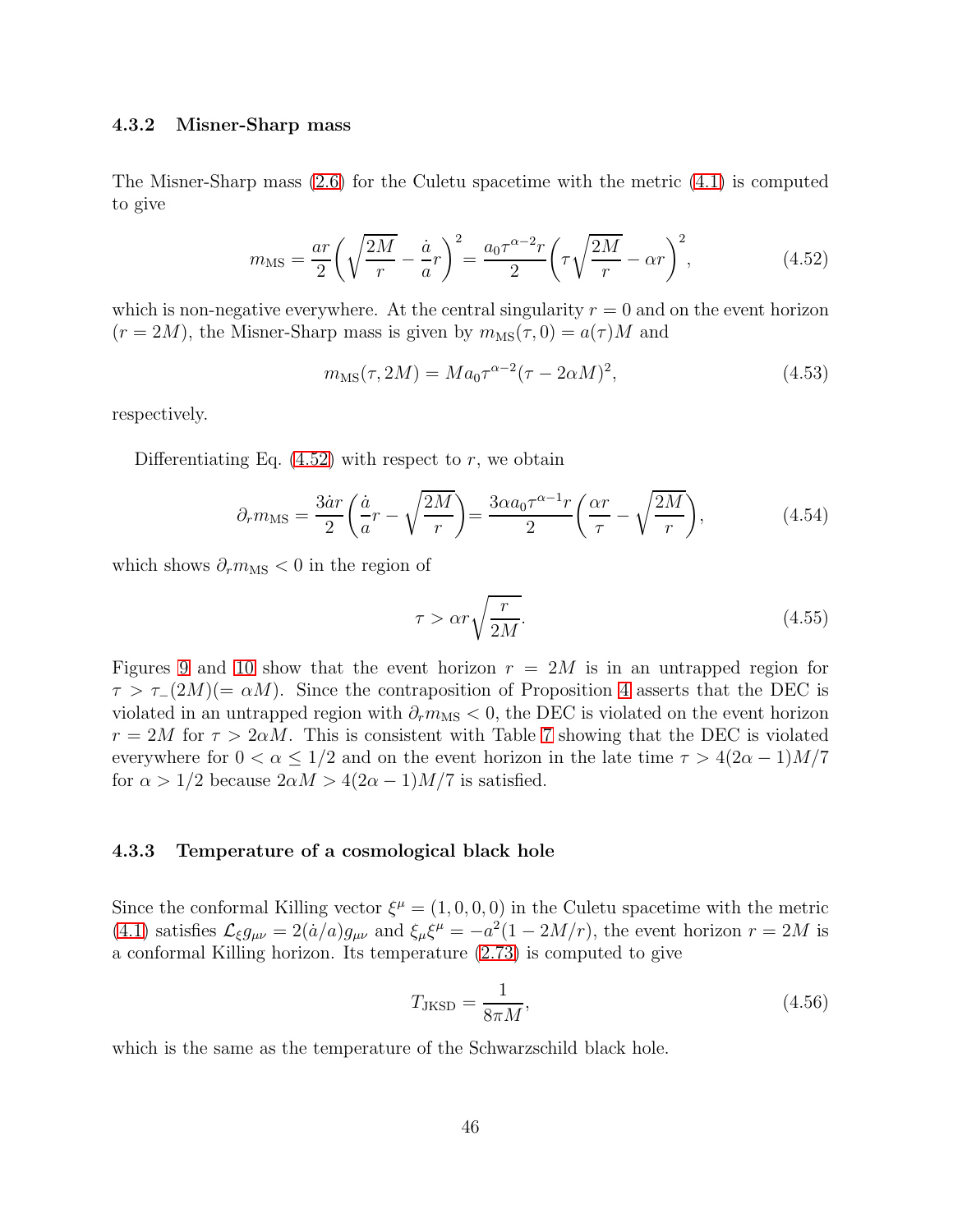Next, we derive the temperature of the future outer trapping horizon  $\tau = \tau_+(r)$ . In the Culetu spacetime  $(4.1)$ , the Kodama vector  $(2.16)$  is given by

$$
K^{\mu}\frac{\partial}{\partial x^{\mu}} = \frac{1}{a}\frac{\partial}{\partial \tau} - \frac{r\dot{a}}{a^2}\frac{\partial}{\partial r}.
$$
 (4.57)

The temperature [\(2.75\)](#page-20-3) of  $\tau = \tau_+(r)$  defined by Eq. [\(4.41\)](#page-42-2) is computed to give

$$
T_{\rm TH} = \frac{1}{4\pi a_0 \alpha r^2} \sqrt{\frac{r}{2M}} \left\{ \frac{1}{\alpha r} \left( \sqrt{\frac{2M}{r}} - 1 \right) \right\}^{\alpha}
$$
  
 
$$
\times \left[ \left\{ (3\alpha + 2)M + (1 - \alpha)r \right\} \sqrt{\frac{2M}{r}} + M(\alpha - 4) \right]
$$
  

$$
= \frac{1}{8\pi M} \times \frac{j(w)}{a_0 (2M)^{\alpha}},
$$
 (4.58)

where  $j(w)$  is a dimensionless function of  $w := \sqrt{r/(2M)}$  defined by

$$
j(w) = \frac{(1-w)^{\alpha}[2(1-\alpha)w^{2} + (\alpha - 4)w + (3\alpha + 2)]}{2\alpha^{1+\alpha}w^{4+3\alpha}}.
$$
\n(4.59)

The function  $j(w)$  can be shown by cases to be positive in the domain  $0 < w < 1$  (corresponding to  $0 < r < 2M$  for  $\alpha > 0$ . Hence,  $T_{\text{TH}}$  is a positive function of r in the domain  $0 < r < 2M$  and it diverges as  $r \to 0$  ( $\tau \to 0$ ) and converges to zero as  $r \to 2M$  ( $\tau \to \infty$ ).

In this section, we have fully investigated the Culetu spacetime and the corresponding matter field. Actually, the Culetu spacetime can be slightly modified to be non-conformally Schwarzschild as shown in Appendix [A.2,](#page-51-0) which is also a candidate of a cosmological blackhole spacetime.

## <span id="page-47-0"></span>5 Summary and future prospects

In the present paper, we have fully investigated various conformally Schwarzschild spacetimes which are asymptotically flat FLRW universe filled by a perfect fluid obeying a linear equation state  $p = w\rho$  with  $w > -1/3$ . Among them, as shown in Sec. [2.4,](#page-20-0) the Thakurta spacetime [\(2.76\)](#page-21-1) constructed with the standard Schwarzschild coordinates and the McClure-Dyer spacetime [\(2.77\)](#page-22-3) constructed with the isotropic coordinates are identical. Therefore, according to the results in [\[15,](#page-53-3) [16\]](#page-53-4), these spacetimes do not describe a cosmological black hole.

In Sec. [3,](#page-22-1) we have clarified that the region with  $\eta > 0$  and  $r > 0$  of the Sultana-Dyer class of conformally Schwarzschild spacetimes [\(3.1\)](#page-22-4) constructed with the Kerr-Schild coordinates and  $a(\eta) = a_0 |\eta|^\alpha$  ( $\alpha > 0$ ) describe a cosmological black hole, where  $\eta = 0$  and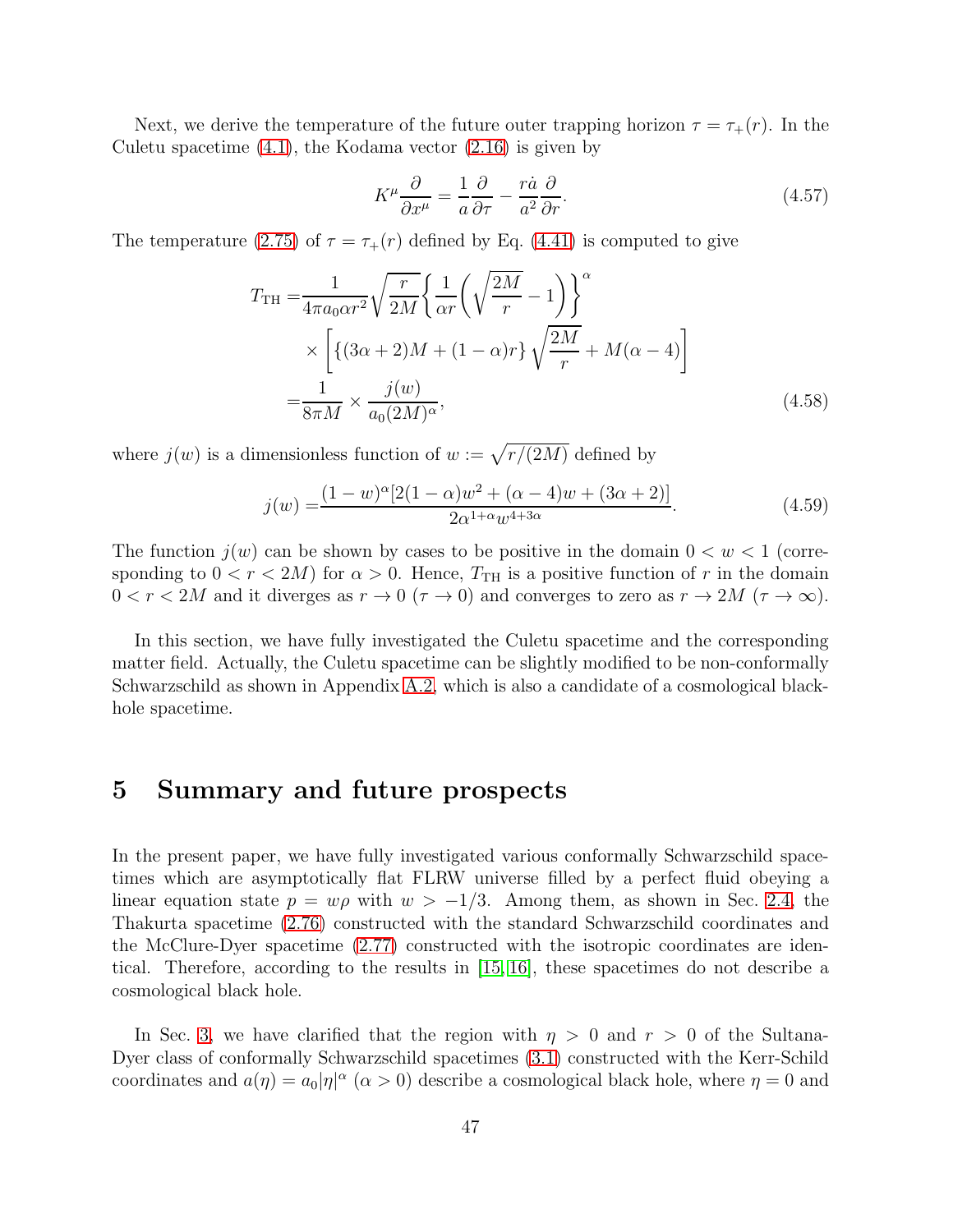$r = 0$  are curvature singularities. We have shown that the corresponding matter field in this cosmological black-hole spacetime can be interpreted as a combination of a homogeneous perfect fluid and an inhomogeneous null fluid. Different from the interpretation by Sultana and Dyer [\[17\]](#page-53-5) as a combination of a perfect fluid and a null dust, this novel interpretation of matter is valid in the whole spacetime. While the homogeneous perfect fluid is identical to the one in the background FLRW universe, the inhomogeneous type-II null fluid violates the NEC near the black-hole singularity at  $r = 0$  as shown in Table [5.](#page-30-0) As summarized in Table [4,](#page-28-1) the total energy-momentum tensor violate all the standard energy conditions in the region with a finite r for sufficiently large  $\eta$ . We have also shown that the domain  $\eta < 0$  also describes a cosmological black hole if the coordinate boundary given by  $(\eta, r) \rightarrow (-\infty, 2M)$ is regular.

In Sec. [4,](#page-36-0) we have clarified the global structure of the Culetu spacetime with the met-ric [\(4.1\)](#page-36-1) constructed with the Painlevé-Gullstrand coordinates and  $a(\tau) = a_0 |\tau|^{\alpha}$  ( $\alpha > 0$ ) and shown that the region with  $\tau > 0$  and  $r > 0$  describes a cosmological black hole, where  $\tau = 0$  and  $r = 0$  are curvature singularities. As Culetu pointed out in [\[20\]](#page-53-8), the corresponding matter field in this cosmological black-hole spacetime can be interpreted as a single anisotropic fluid and can also be interpreted as a combination of a homogeneous (cosmological) perfect fluid and an inhomogeneous anisotropic fluid. The latter inhomogeneous anisotropic fluid obeys linear equations of state and violates all the standard energy conditions everywhere. Similarly to the Sultana-Dyer class of cosmological black holes, the total energy-momentum tensor violate all the standard energy conditions in the region with a finite r for sufficiently large  $\tau$  as shown in Table [7.](#page-41-0) We have also shown that the domain  $\tau < 0$  in the Culetu spacetime describes a cosmological black hole if the coordinate boundary given by  $(\tau, r) \rightarrow (-\infty, 2M)$  is regular.

In the present paper, it has been clarified that the Sultana-Dyer class of spacetimes and the Culetu spacetime describe a cosmological black hole. Unfortunately, the corresponding matter fields are not physically reasonable in the late time as they violate the standard energy conditions. Nevertheless, due to the fact that conformally Schwarzschild black holes permit a natural definition of the black-hole temperature, these solutions may be used to reveal the properties of dynamical black holes. In particular, it is interesting to study the effects of cosmic expansion and matter accretion on the Hawking radiation from the Sultana-Dyer-class and Culetu cosmological black holes and identify the effective Hawking temperature of these black holes [\[23\]](#page-53-11). Another important task is to clarify global structures of the non-conformally Schwarzschild solutions presented in Appendix [A](#page-49-0) and the energy conditions for the corresponding energy-momentum tensor. These problems are left for future investigations.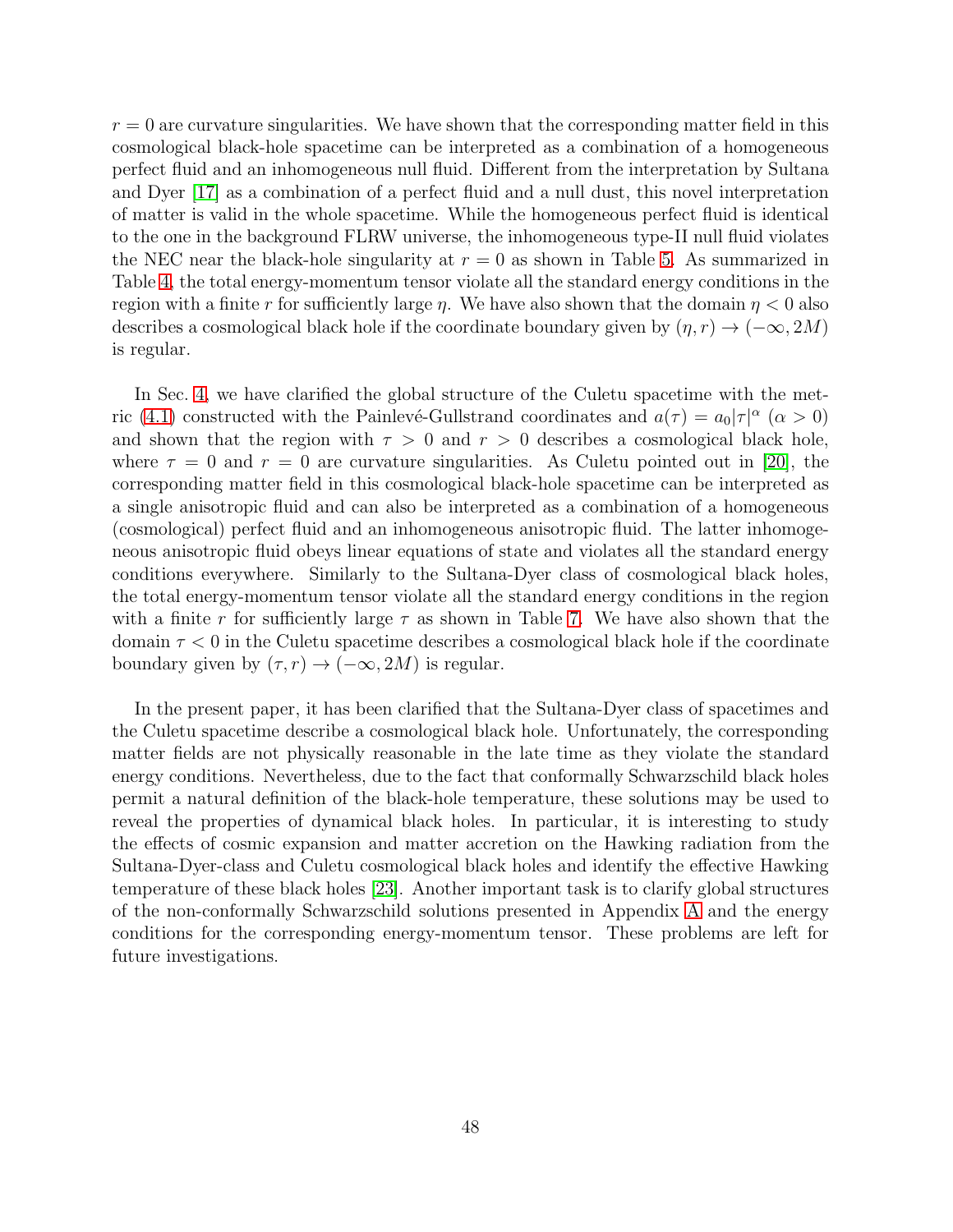### Acknowledgements

TS and TH are very grateful to M. Kimura T. Kobayashi, Y. Koga, H. Motohashi, Y. Nakayama and C.-M. Yoo for fruitful discussions and helpful comments. This work was supported in part by Japan Society for the Promotion of Science (JSPS) KAKENHI Grant No. JP19K03876 (TH), No. JP19H01895 (TH), and No. JP20H05853 (TH).

# <span id="page-49-0"></span>A Other candidates: Non-conformally Schwarzschild spacetimes

The McVittie solution [\[8\]](#page-52-7) is a spherically symmetric solution with a perfect fluid which is asymptotic to the FLRW spacetime with positive, zero, or negative spatial curvature. In particular, the asymptotically flat FLRW McVittie solution is given by

$$
ds^{2} = -\frac{(2a(t)\sigma - M)^{2}}{(2a(t)\sigma + M)^{2}}dt^{2} + a(t)^{2}\left(1 + \frac{M}{2a(t)\sigma}\right)^{4}(d\sigma^{2} + \sigma^{2}d\Omega^{2}),
$$
 (A.1)

$$
T_{\mu\nu} = (p+\rho)u_{\mu}u_{\nu} + pg_{\mu\nu}
$$
\n(A.2)

with constant M and arbitrary function  $a(t)$ , where  $u^{\mu}$ ,  $\rho$ , and p are given by

<span id="page-49-1"></span>
$$
u^{\mu}\frac{\partial}{\partial x^{\mu}} = \left|\frac{2a\sigma + M}{2a\sigma - M}\right|\frac{\partial}{\partial t}, \qquad 8\pi\rho = 3\frac{\dot{a}^2}{a^2},\tag{A.3}
$$

$$
8\pi p = -2\frac{\ddot{a}(2a\sigma + M)}{a(2a\sigma - M)} - \frac{\dot{a}^2(2a\sigma - 5M)}{a^2(2a\sigma - M)}.
$$
\n(A.4)

The spacetime [\(A.1\)](#page-49-1) is asymptotic to the flat FLRW spacetime as  $\sigma \to \infty$ . It reduces to the flat FLRW spacetime and the Schwarzschild spacetime in the isotropic coordinates  $(2.59)$  for  $M = 0$  and  $a(t) \equiv 1$ , respectively.

Since the McVittie spacetime  $(A.1)$  is not conformally Schwarzschild, it is not an easy task to clarify the global structure of the spacetime. After a huge effort by Nolan in his series of papers  $[9-11]$ , it has been finally shown that the coordinate system  $(A.1)$  does not cover a maximally extended spacetime if the scale factor  $a(t)$  obeys  $a(t) \propto \exp(H_0 t)$  as  $t \to \infty$  with a positive constant  $H_0$ , where the maximally extended spacetime describes a cosmological black hole [\[12,](#page-53-0)[13\]](#page-53-1). In this appendix, we present another two non-conformally Schwarzschild spacetimes as candidates of a cosmological black-hole spacetime.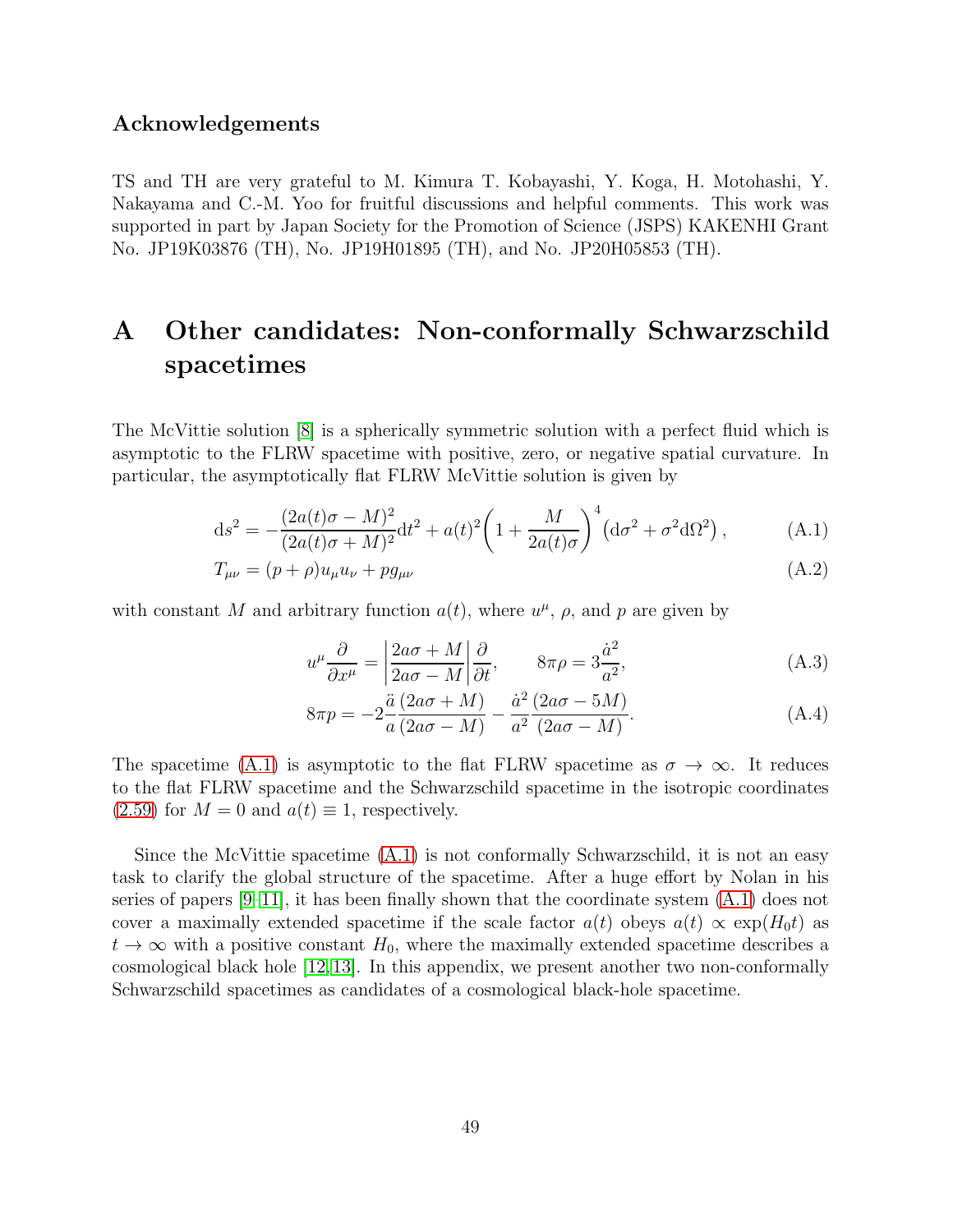## <span id="page-50-0"></span>A.1 Conformally Husain spacetime

In [\[44\]](#page-54-14), Husain showed that the following metric

<span id="page-50-1"></span>
$$
ds^{2} = -d\eta^{2} + dr^{2} + r^{2}d\Omega^{2} + \frac{2M(\eta, r)}{r}(d\eta + dr)^{2}
$$
 (A.5)

solves the Einstein equations with a type-II null fluid  $T^{\mu\nu} = \Omega l^{\mu}l^{\nu} + (\mu + P)(l^{\mu}n^{\nu} + n^{\mu}l^{\nu}) +$  $Pg^{\mu\nu}$ , where  $l_{\mu}l^{\mu} = n_{\mu}n^{\mu} = 0$  and  $l_{\mu}n^{\mu} = -1$  are satisfied. By a coordinate transformation  $v := \eta + r$ , the Husain spacetime [\(A.5\)](#page-50-1) is written as

<span id="page-50-2"></span>
$$
\mathrm{d}s^2 = -\left(1 - \frac{2\bar{M}(v,r)}{r}\right) \mathrm{d}v^2 + 2\mathrm{d}v\mathrm{d}r + r^2 \mathrm{d}\Omega^2,\tag{A.6}
$$

where  $\overline{M}(v, r) := M(\eta(v, r), r)$ . Clearly the spacetimes with the metric [\(A.5\)](#page-50-1) or [\(A.6\)](#page-50-2) are generalizations of the Schwarzschild solution in the Kerr-Schild coordinates [\(2.68\)](#page-18-1) and the ingoing Eddington-Finkelstein coordinates [\(2.52\)](#page-14-2), respectively. The Husain solution [\(A.6\)](#page-50-2) is also dubbed the generalized Vaidya solution as it reduces to the Vaidya solution with a null dust  $T^{\mu\nu} = \Omega^{\mu} l^{\nu}$  with  $\overline{M}(v, r) = \overline{M}(v)$ .

Now we consider the following conformally Husain spacetime as a generalization of the Sultana-Dyer spacetime [\(3.1\)](#page-22-4):

$$
ds^{2} = a(\eta)^{2} \left[ -d\eta^{2} + dr^{2} + r^{2} d\Omega^{2} + \frac{2M(\eta, r)}{r} (d\eta + dr)^{2} \right].
$$
 (A.7)

In fact, this metric solves the Einstein equations with the following energy-momentum tensor that is a combination of a perfect fluid and a type II null fluid:

<span id="page-50-3"></span>
$$
T^{\mu\nu} = T_A^{\mu\nu} + T_B^{\mu\nu},\tag{A.8}
$$

$$
T_{\mathcal{A}}^{\mu\nu} := \rho_F \tilde{u}^\mu \tilde{u}^\nu + p_F (g^{\mu\nu} + \tilde{u}^\mu \tilde{u}^\nu), \tag{A.9}
$$

$$
T_{\mathcal{B}}^{\mu\nu} = \Omega l^{\mu} l^{\nu} + (\mu + P)(l^{\mu} n^{\nu} + l^{\nu} n^{\mu}) + P g^{\mu\nu}, \tag{A.10}
$$

where

$$
\tilde{u}_{\mu} dx^{\mu} = -a \left[ \left( 1 - \frac{M(\eta, r)}{r} \right) d\eta - \frac{M(\eta, r)}{r} dr \right],
$$
\n(A.11)

$$
8\pi \rho_F = \frac{3\dot{a}^2}{a^4}, \qquad 8\pi p_F = \frac{\dot{a}^2}{a^4} - \frac{2\ddot{a}}{a^3}.
$$
 (A.12)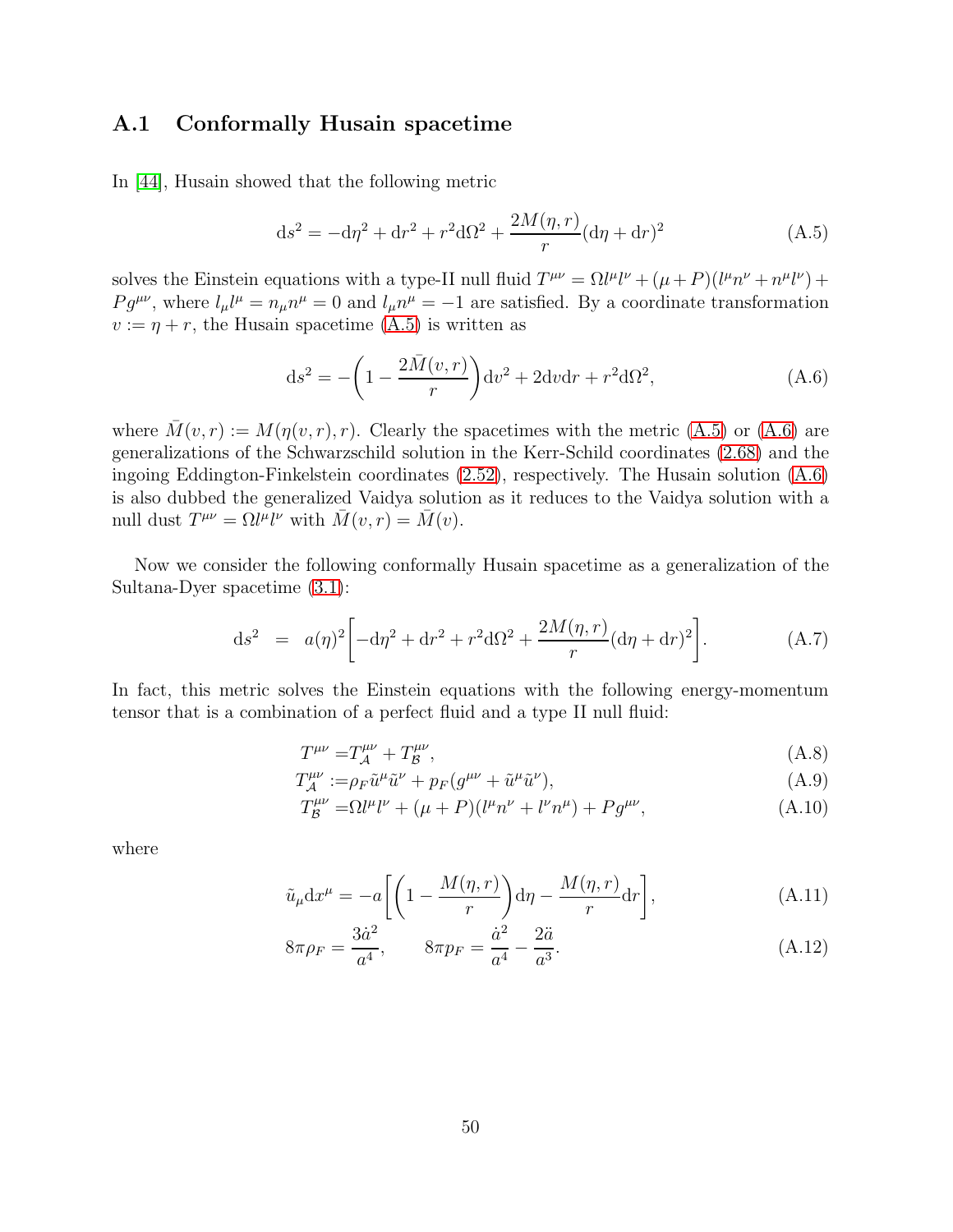and

$$
l_{\mu}dx^{\mu} = -\frac{1}{\sqrt{2}}a(d\eta + dr),\tag{A.13}
$$

$$
n_{\mu}dx^{\mu} = -\frac{1}{\sqrt{2}}a\left[\left(1 - \frac{2M(\eta, r)}{r}\right)d\eta - \left(1 + \frac{2M(\eta, r)}{r}\right)dr\right],
$$
 (A.14)

$$
8\pi\mu = \frac{2M}{r^2} \left( r \frac{\dot{a}^2}{a^4} + r \frac{\ddot{a}}{a^3} - \frac{3\dot{a}}{a^3} \right) + \frac{2(\dot{M} - M')}{r^2} \left( r \frac{\dot{a}}{a^3} - \frac{1}{a^2} \right),\tag{A.15}
$$

$$
4\pi\Omega = \frac{2M}{r^2} \left( 2(r+M)\frac{\dot{a}^2}{a^4} - (r+M)\frac{\ddot{a}}{a^3} + \frac{\dot{a}}{a^3} \right) + \frac{2\dot{M}}{r^2 a^2} - \frac{2\dot{a}M'}{ra^3},\tag{A.16}
$$

<span id="page-51-1"></span>
$$
8\pi P = \frac{2M}{r} \left(\frac{\dot{a}^2}{a^4} - \frac{2\ddot{a}}{a^3}\right) - \frac{4\dot{a}(\dot{M} - M')}{ra^3} - \frac{\ddot{M} + M'' - 2\dot{M}'}{ra^2}.
$$
 (A.17)

Here  $\tilde{u}_{\mu}\tilde{u}^{\mu} = -1$ ,  $l_{\mu}l^{\mu} = n_{\mu}n^{\mu} = 0$ , and  $l_{\mu}n^{\mu} = -1$  are satisfied. With  $M(\eta, r) =$  $M = constant$ , Eqs.  $(A.8)–(A.17)$  $(A.8)–(A.17)$  reduce to the energy-momentum tensor  $(3.50)$  for the Sultana-Dyer spacetime.

## <span id="page-51-0"></span>A.2 Modified Culetu spacetime

As a non-conformally Schwarzschild modification of the Culetu spacetime in the Lemaître coordinates [\(4.3\)](#page-37-1), we consider the following metric:

$$
ds^{2} = -d\bar{\tau}^{2} + a(\bar{\tau})^{2} \left\{ (2M)^{2/3} \left( \frac{d\zeta^{2}}{\left[\frac{3}{2}(\zeta - \bar{\tau})\right]^{2/3}} + \left[\frac{3}{2}(\zeta - \bar{\tau})\right]^{4/3} d\Omega^{2} \right) \right\}.
$$
 (A.18)

Similar to the Culetu spacetime,  $\bar{\tau} = \zeta$  is a curvature singularity. Also,  $\bar{\tau}$  is still timelike everywhere and the Einstein tensor  $G^{\mu}_{\ \nu}$  is diagonal such that

$$
G_{\bar{\tau}}^{\bar{\tau}} = -3\frac{\dot{a}^2}{a^2} + \frac{2\dot{a}}{a(\zeta - \bar{\tau})},\tag{A.19}
$$

$$
G^{\zeta}_{\ \zeta} = -2\frac{\ddot{a}}{a} - \frac{\dot{a}^2}{a^2} + \frac{4\dot{a}}{a(\zeta - \bar{\tau})},\tag{A.20}
$$

$$
G^{\theta}_{\ \theta} = G^{\phi}_{\ \phi} = -2\frac{\ddot{a}}{a} - \frac{\dot{a}^2}{a^2} + \frac{\dot{a}}{a(\zeta - \bar{\tau})}.
$$
\n(A.21)

Therefore, the corresponding energy-momentum tensor  $T_{\mu\nu}$  may be interpreted as a combination of a homogeneous perfect fluid and an inhomogeneous anisotropic fluid such that  $T_{\mu\nu} = T_{\mu\nu}^{\text{A}} + T_{\mu\nu}^{\text{B}}$ , where

$$
T^{\mathcal{A}}_{\mu\nu} = (\rho_F + p_F)u_{\mu}u_{\nu} + p_F g_{\mu\nu}, \qquad u^{\mu}\frac{\partial}{\partial x^{\mu}} = \frac{\partial}{\partial \overline{\tau}}, \tag{A.22}
$$

$$
8\pi \rho_F = 3\frac{\dot{a}^2}{a^2}, \qquad 8\pi p_F = -2\frac{\ddot{a}}{a} - \frac{\dot{a}^2}{a^2}
$$
 (A.23)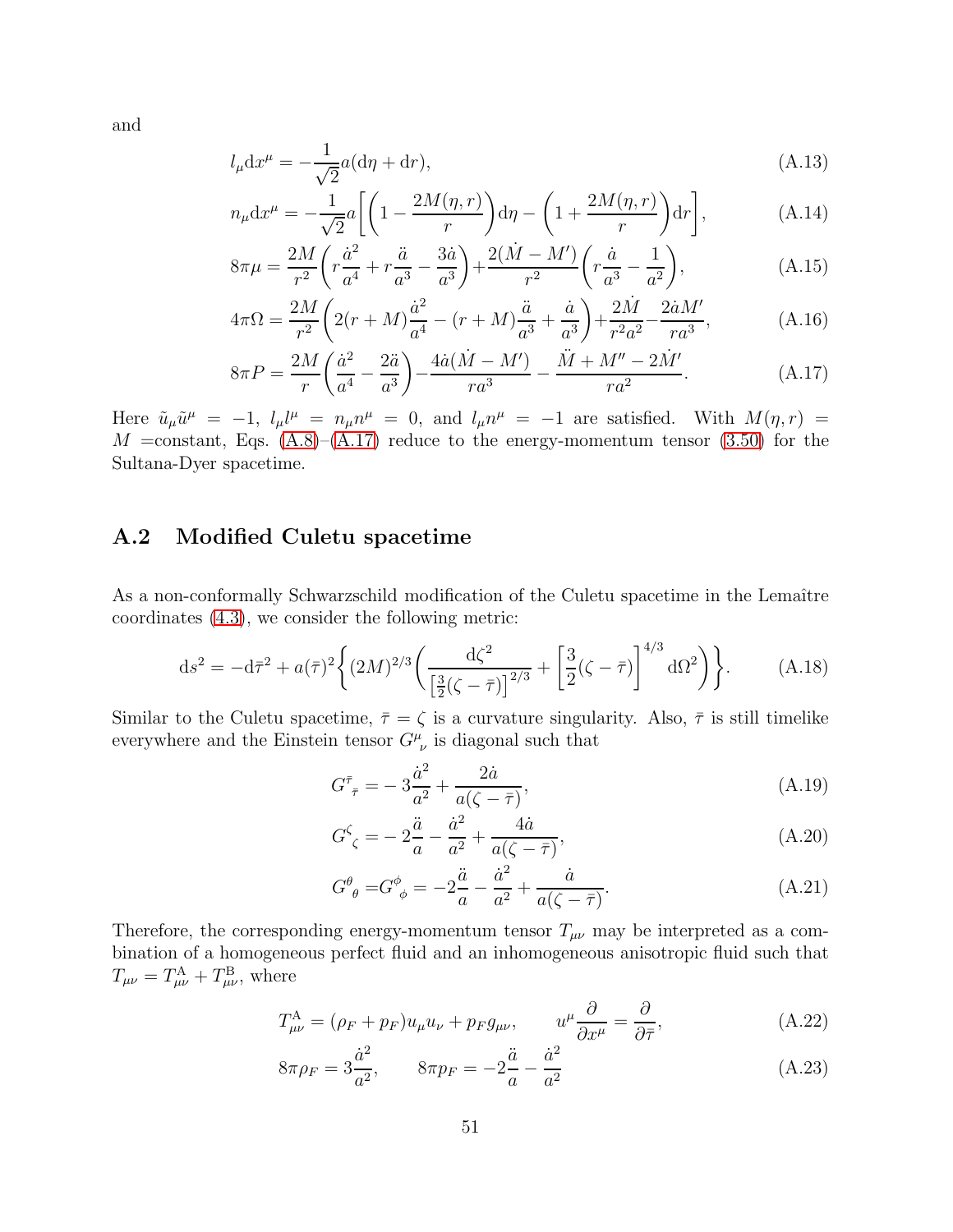and

<span id="page-52-10"></span>
$$
T_{\mu\nu}^{\text{B}} = (\mu + p_{\text{t}})u_{\mu}u_{\nu} + (p_{\text{r}} - p_{\text{t}})s_{\mu}s_{\nu} + p_{\text{t}}g_{\mu\nu},\tag{A.24}
$$

$$
u^{\mu}\frac{\partial}{\partial x^{\mu}} = \frac{\partial}{\partial \overline{\tau}}, \qquad s^{\mu}\frac{\partial}{\partial x^{\mu}} = \frac{1}{a} \left[ \frac{3}{4M} (\zeta - \overline{\tau}) \right]^{1/3} \frac{\partial}{\partial \zeta}, \tag{A.25}
$$

$$
8\pi\mu = -\frac{2\dot{a}}{a(\zeta - \bar{\tau})}, \quad 8\pi p_{\rm r} = \frac{4\dot{a}}{a(\zeta - \bar{\tau})}, \quad 8\pi p_{\rm t} = \frac{\dot{a}}{a(\zeta - \bar{\tau})}.
$$
 (A.26)

The inhomogeneous anisotropic fluid [\(A.24\)](#page-52-10) satisfies equations of state  $p_r = -2\mu$  and  $p_t = -\mu/2$ , which violates the NEC if  $\dot{a}$  is non-zero by Eqs. [\(2.27\)](#page-11-2)–[\(2.30\)](#page-11-3).

## <span id="page-52-0"></span>References

- [1] P. T. Chrusciel, J. Lopes Costa and M. Heusler, Living Rev. Rel. 15, 7 (2012) doi:10.12942/lrr-2012-7 [\[arXiv:1205.6112](http://arxiv.org/abs/1205.6112) [gr-qc]].
- <span id="page-52-2"></span><span id="page-52-1"></span>[2] J. M. Bardeen, B. Carter and S. W. Hawking, Commun. Math. Phys. 31, 161-170 (1973) doi:10.1007/BF01645742
- [3] S. W. Hawking, Commun. Math. Phys. 43, 199-220 (1975) [erratum: Commun. Math. Phys. 46, 206 (1976)] doi:10.1007/BF02345020
- <span id="page-52-4"></span><span id="page-52-3"></span>[4] V. Faraoni, Galaxies 1 (2013) no.3, 114-179 doi:10.3390/galaxies1030114 [\[arXiv:1309.4915](http://arxiv.org/abs/1309.4915) [gr-qc]].
- [5] V. Faraoni, Universe 4 (2018) no.10, 109 doi:10.3390/universe4100109 [\[arXiv:1810.04667](http://arxiv.org/abs/1810.04667) [gr-qc]].
- <span id="page-52-5"></span>[6] A. Einstein and E. G. Straus, Rev. Mod. Phys. 17, 120-124 (1945) doi:10.1103/RevModPhys.17.120
- <span id="page-52-6"></span>[7] A. Einstein and E. G. Straus, Rev. Mod. Phys. 18, 148-149 (1946) doi:10.1103/RevModPhys.18.148
- <span id="page-52-7"></span>[8] G. C. McVittie, Mon. Not. Roy. Astron. Soc. 93, 325-339 (1933) doi:10.1093/mnras/93.5.325
- <span id="page-52-8"></span>[9] B. C. Nolan, Phys. Rev. D 58, 064006 (1998) doi:10.1103/PhysRevD.58.064006 [\[arXiv:gr-qc/9805041](http://arxiv.org/abs/gr-qc/9805041) [gr-qc]].
- [10] B. C. Nolan, Class. Quant. Grav. 16, 1227-1254 (1999) doi:10.1088/0264- 9381/16/4/012
- <span id="page-52-9"></span>[11] B. C. Nolan, Class. Quant. Grav. 16, 3183-3191 (1999) doi:10.1088/0264- 9381/16/10/310 [\[arXiv:gr-qc/9907018](http://arxiv.org/abs/gr-qc/9907018) [gr-qc]].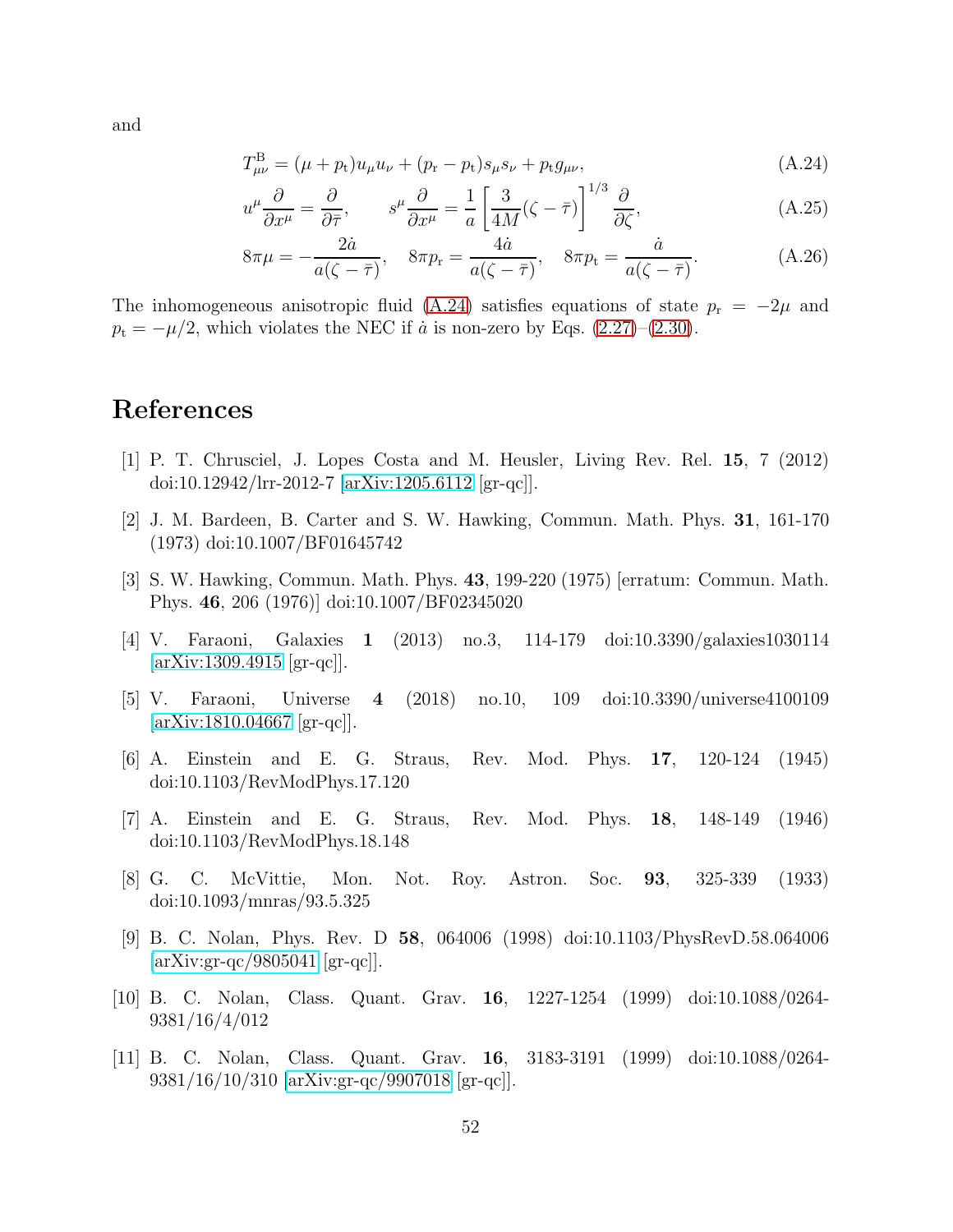- <span id="page-53-1"></span><span id="page-53-0"></span>[12] N. Kaloper, M. Kleban and D. Martin, Phys. Rev. D 81, 104044 (2010) doi:10.1103/PhysRevD.81.104044 [\[arXiv:1003.4777](http://arxiv.org/abs/1003.4777) [hep-th]].
- <span id="page-53-2"></span>[13] K. Lake and M. Abdelqader, Phys. Rev. D 84, 044045 (2011) doi:10.1103/PhysRevD.84.044045 [\[arXiv:1106.3666](http://arxiv.org/abs/1106.3666) [gr-qc]].
- <span id="page-53-3"></span>[14] S. N. G. Thakurta, Indian Journal of Physics 55B, 304 (1981).
- <span id="page-53-4"></span>[15] M. M. C. Mello, A. Maciel and V. T. Zanchin, Phys. Rev. D 95, no.8, 084031 (2017) doi:10.1103/PhysRevD.95.084031 [\[arXiv:1611.05077](http://arxiv.org/abs/1611.05077) [gr-qc]].
- <span id="page-53-5"></span>[16] T. Harada, H. Maeda and T. Sato, [\[arXiv:2106.06651](http://arxiv.org/abs/2106.06651) [gr-qc]].
- <span id="page-53-6"></span>[17] J. Sultana and C. C. Dyer, Gen. Rel. Grav. 37, 1347-1370 (2005) doi:10.1007/s10714- 005-0119-7
- <span id="page-53-7"></span>[18] M. L. McClure and C. C. Dyer, Class. Quant. Grav. 23, 1971-1987 (2006) doi:10.1088/0264-9381/23/6/008
- <span id="page-53-8"></span>[19] F. Hammad, D. K. Çiftci and V. Faraoni, Eur. Phys. J. Plus 134, no.10, 480 (2019) doi:10.1140/epjp/i2019-12796-5 [\[arXiv:1805.09422](http://arxiv.org/abs/1805.09422) [gr-qc]].
- <span id="page-53-9"></span>[20] H. Culetu, "Conformal time dependent Painleve-Gullstrand spacetime,"  $\arXiv:1202.2285$   $|gr-qc|$ .
- <span id="page-53-10"></span>[21] T. Jacobson and G. Kang, Class. Quant. Grav. 10, L201-L206 (1993) doi:10.1088/0264- 9381/10/11/002 [\[arXiv:gr-qc/9307002](http://arxiv.org/abs/gr-qc/9307002) [gr-qc]].
- <span id="page-53-11"></span>[22] J. Sultana and C. C. Dyer, J. Math. Phys. 45, 4764-4776 (2004). https://doi.org/10.1063/1.1814417
- [23] H. Saida, T. Harada and H. Maeda, Class. Quant. Grav. 24, 4711-4732 (2007) doi:10.1088/0264-9381/24/18/011 [\[arXiv:0705.4012](http://arxiv.org/abs/0705.4012) [gr-qc]].
- <span id="page-53-12"></span>[24] C. W. Misner and D. H. Sharp, Phys. Rev. 136, B571-B576 (1964) doi:10.1103/PhysRev.136.B571
- <span id="page-53-13"></span>[25] S. A. Hayward, Phys. Rev. D 53, 1938-1949 (1996) doi:10.1103/PhysRevD.53.1938 [\[arXiv:gr-qc/9408002](http://arxiv.org/abs/gr-qc/9408002) [gr-qc]].
- <span id="page-53-15"></span><span id="page-53-14"></span>[26] S. A. Hayward, Phys. Rev. D 49, 6467-6474 (1994) doi:10.1103/PhysRevD.49.6467
- [27] S. A. Hayward, Class. Quant. Grav. 15, 3147-3162 (1998) doi:10.1088/0264- 9381/15/10/017 [\[arXiv:gr-qc/9710089](http://arxiv.org/abs/gr-qc/9710089) [gr-qc]].
- <span id="page-53-16"></span>[28] S.W. Hawking and G.F.R. Ellis, *"The Large Scale Structure of Space-time"* (Cambridge: Cambridge University Press, 1973).